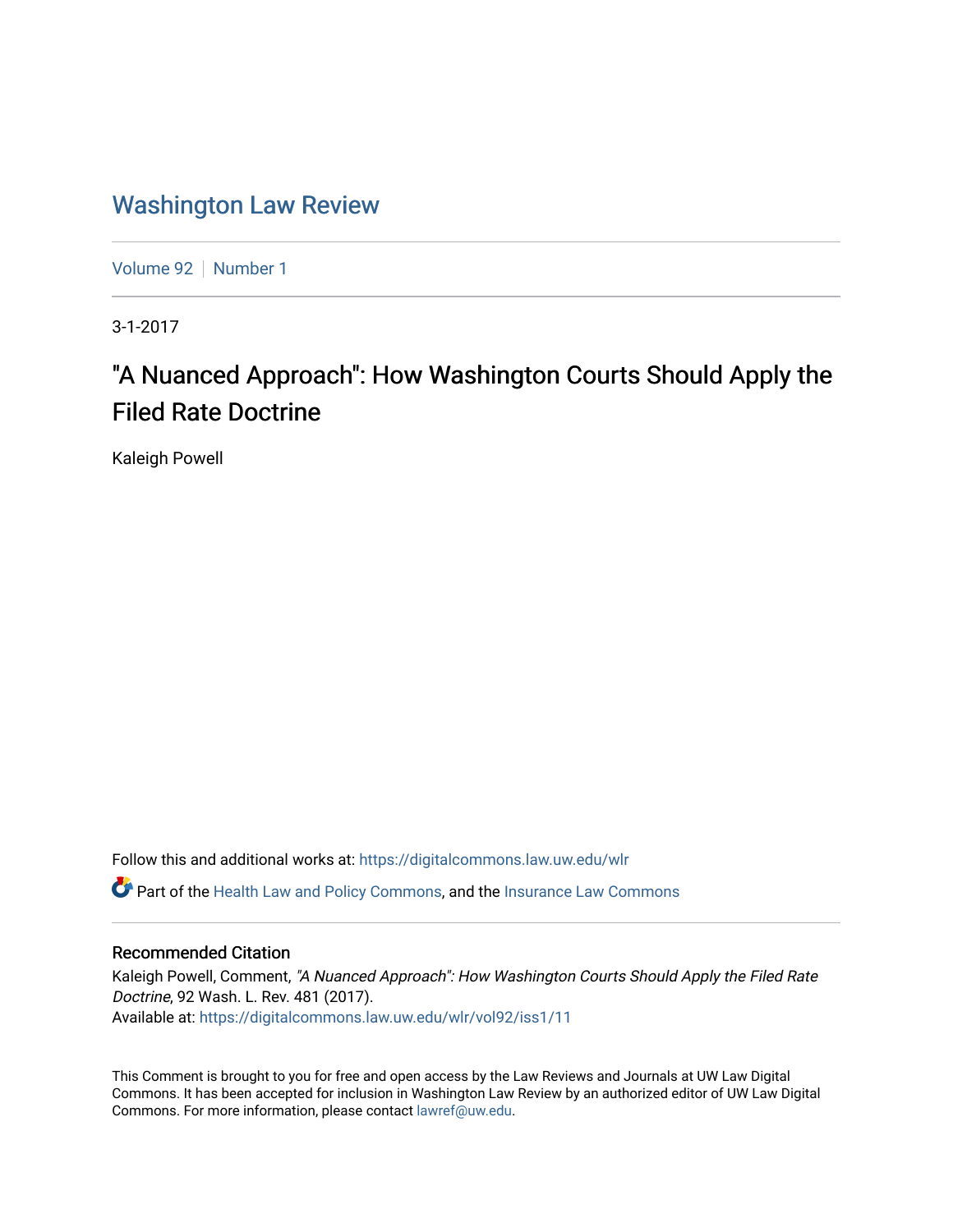# **"A NUANCED APPROACH": HOW WASHINGTON COURTS SHOULD APPLY THE FILED RATE DOCTRINE**

#### Kaleigh Powell\*

*Abstract:* As of 2015, the vast majority of the American public had some form of health insurance, mostly provided by private companies. While some customers might, at some point, contemplate suing their insurance provider—for breach of contract, consumer protection statute violation, or some other cause—these potential plaintiffs are not likely to get far in many cases. The reason is the little-known "filed rate doctrine," a court-created rule that bars lawsuits against many agency-regulated entities. The filed rate doctrine is based on the fact that many states, including Washington, require health insurers to file their rates with a regulatory agency—and have those rates approved—before they can start charging customers. Because companies get their rates approved by these regulatory agencies, courts invoke the filed rate doctrine to prevent plaintiffs from bringing actions that seek to "challenge" these agency-approved rates. Some courts, however, have stretched the filed rate doctrine too far, relying on the doctrine to dismiss breach of contract and state consumer protection act claims that do not challenge the actual rate paid.

In a recent Washington case, the Washington State Supreme Court left open the question of whether it would broadly construe the filed rate doctrine and adopt a rule that applies the doctrine to cases that are only tangentially related to agency-approved rates. This Comment seeks to address this gap in the Washington case law and argues that Washington courts should not apply the filed rate doctrine to cases involving health insurers where the plaintiffs do not allege that their rates are too high. First, this Comment describes the current health insurance regulatory framework in Washington, Oregon, and California and the application of the filed rate doctrine in those states. It then argues why, in Washington in particular, courts should use—as the Washington Court of Appeals recently described it—a "nuanced approach" in their application of the filed rate doctrine, not using it to bar breach of contract or Washington Consumer Protection Act claims, but keeping it to its original purpose: to prevent lawsuits that seek to challenge the actual rate paid.

#### INTRODUCTION

**.** 

In 2015, about ninety-one percent of the United States population had some form of health insurance.<sup>[1](#page-1-0)</sup> While at some point many of these millions of customers might have a cause of action to sue their health

<span id="page-1-0"></span><sup>\*</sup> J.D. Candidate 2017, University of Washington School of Law. Special thanks to Jason T. Dennett, who not only gave the assignment that led to this Comment, but also provided substantial and helpful feedback on early drafts. The author only hopes to have done credit to Mr. Dennett's mentorship.

<sup>1.</sup> *Health Insurance Coverage of the Total Population*, KAISER FAMILY FOUNDATION, http://kff.org/other/state-indicator/total-population/?currentTimeframe=0 [https://perma.cc/R6JD-RBN4].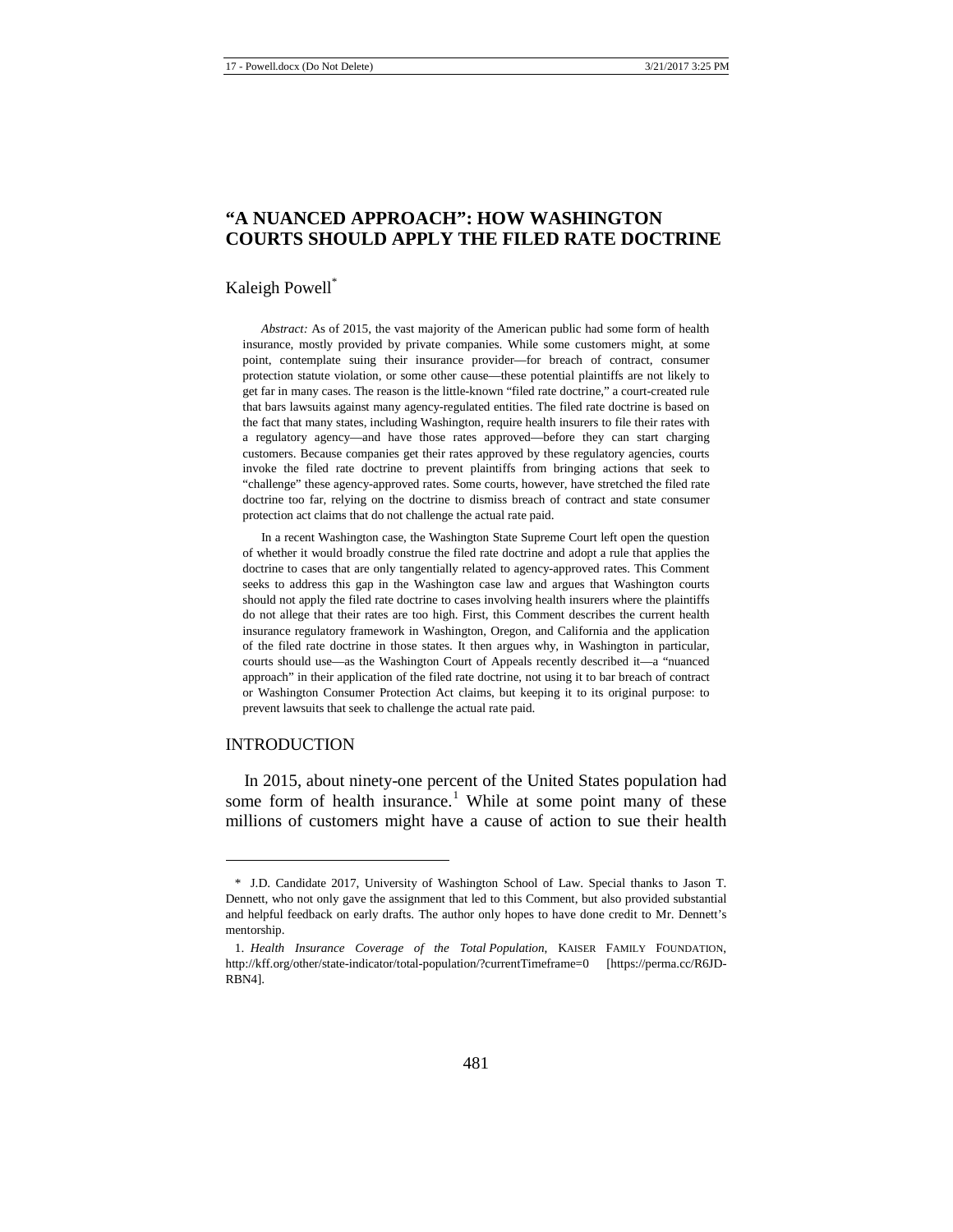insurance provider, most are probably unaware of the court-made rule that will prevent many of their lawsuits: the "filed rate doctrine." Where regulated entities—like insurance providers and utility companies—file their rates and get them approved by a regulating agency, courts invoke the filed rate doctrine to dismiss lawsuits that challenge the reasonableness of those rates.<sup>[2](#page-2-0)</sup> The doctrine essentially holds that a "filed rate" is "per se reasonable and cannot be the subject of legal action against the private entity that filed it."<sup>[3](#page-2-1)</sup>

The United States Supreme Court first established the filed rate doctrine in *Keogh v. Chicago & Northwestern Railway Co.*[4](#page-2-2) It is now generally accepted that the "[t]he purposes of the 'filed rate' doctrine are twofold: (1) to preserve the agency's primary jurisdiction to determine the reasonableness of rates, and (2) to insure that regulated entities charge only those rates approved by the agency."[5](#page-2-3) That is, the purpose of the doctrine is to preserve the ability of the agency to carry out its legislatively-designed function of approving rates and to prevent discrimination among customers in the rates charged.<sup>[6](#page-2-4)</sup> These two purposes are often referred to as the "non-justiciability" strand and the "anti-discrimination" strand of the doctrine, respectively.<sup>[7](#page-2-5)</sup> In cases that would seek to undermine the ability of the agency to determine rates (what some courts call a typical "justiciability" case), "the court is asked to determine a lower rate by assessing how much defendants have inflated the rate through their alleged wrongdoing."[8](#page-2-6) Courts refer to the doctrine as the "filed rate" and "filed tariff" doctrine interchangeably.<sup>[9](#page-2-7)</sup>

<span id="page-2-9"></span>The filed rate doctrine, of course, has its critics.<sup>[10](#page-2-8)</sup> Scholars have argued that the doctrine should be presumptively inapplicable unless the regulating entity can show that its approval of the filed rate was not

<sup>2.</sup> Tenore v. AT&T Wireless, 136 Wash. 2d 322, 332, 962 P.2d 104, 108 (1998).

<span id="page-2-1"></span><span id="page-2-0"></span><sup>3.</sup> *Id.* at 331, 962 P.2d at 108 (citing Wegoland Ltd. v. NYNEX Corp., 27 F.3d 17 (2d Cir. 1994)).

<sup>4.</sup> 260 U.S. 156 (1922).

<span id="page-2-3"></span><span id="page-2-2"></span><sup>5.</sup> McCarthy Fin., Inc. v. Premera, 182 Wash. 2d 936, 942, 347 P.3d 872, 875 (2015) (quoting *Tenore*, 136 Wash. 2d at 331–32, 962 P.2d at 108).

<sup>6.</sup> *Id.*

<span id="page-2-5"></span><span id="page-2-4"></span><sup>7.</sup> Wegoland Ltd. v. NYNEX Corp., 806 F. Supp. 1112, 1115 (S.D.N.Y. 1992), *aff'd* 27 F.3d 17 (2d Cir. 1992).

<sup>8.</sup> *Id.* (citing Square D Co. v. Niagara Frontier Tariff Bureau, 476 U.S. 409 (1986)).

<span id="page-2-8"></span><span id="page-2-7"></span><span id="page-2-6"></span><sup>9.</sup> Vonda Mallicoat Laughlin, *The Filed Rate Doctrine and the Insurance Arena*, 18 CONN. INS. L.J. 373, 375 (2012); *see also* AT&T Co. v. Central Office Tel., 524 U.S. 214 (1998) (using the terms interchangeably throughout).

<sup>10.</sup> *In re* Title Antitrust Cases, 702 F. Supp. 2d 840, 847 (N.D. Ohio 2010).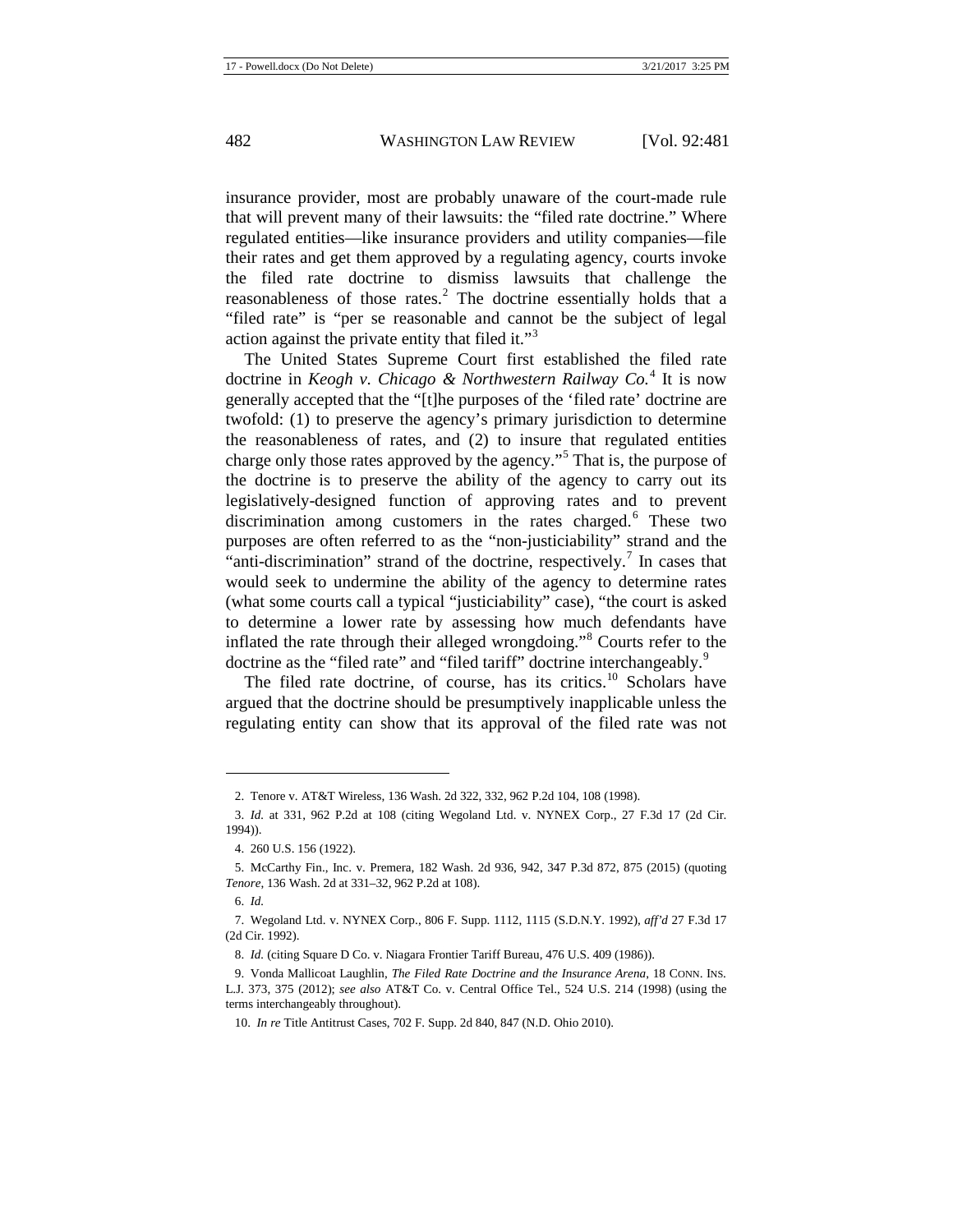arbitrary<sup>[11](#page-3-0)</sup> or that the doctrine simply should not apply at all because it undermines the ability of regulators and courts to promote competition and deter market abuses.[12](#page-3-1) But so far Washington courts, at least, have not taken up the call to eliminate or modify the filed rate doctrine pursuant to critical responses.

Though courts first applied the doctrine to suits sounding in antitrust, $13$  many courts now apply the filed rate doctrine to cases involving breach of contract and state consumer protection acts.<sup>[14](#page-3-3)</sup> Courts reason that permitting a plaintiff to recover damages from defendants who have their rates approved by regulatory agencies would, in effect, amount to a challenge to the rates themselves.<sup>[15](#page-3-4)</sup> This Comment argues that such an extension of the filed rate doctrine—specifically into breach of contract and state consumer protection act claims in the health insurance arena—is both contrary to the doctrine's core justifications and an unjustifiable burden on citizens who should otherwise have the right to bring suit against these regulated entities.

This Comment proceeds in six Parts. Part I describes the emergence of the filed rate doctrine and its repeated validation in the federal context by the Supreme Court of the United States, explaining in detail the Court's development of the non-discrimination and the non-justiciability strands of the doctrine. Part II focuses on the application of the federal filed rate doctrine in federal courts; it describes how, though courts purport to permit breach of contract claims involving a filed rate, courts around the country still use the doctrine to effectively bar these claims in practice by preventing any meaningful measure of damages. The filed rate doctrine, however, was created by a federal court to apply to claims related to federal regulation, so states are not required to apply the doctrine to cases where state regulators determine reasonable rates<sup>16</sup>— though many do.<sup>[17](#page-3-6)</sup> Part III addresses state application of state versions of the filed rate doctrine; specifically, Part III describes the health

<span id="page-3-0"></span><sup>11.</sup> Julia Gorodetsky, *Analogy by Necessity: The Filed Rate Doctrine and Judicial Review of Agency Inaction*, 23 TUL. ENVTL. L.J. 1, 2–3 (2009).

<span id="page-3-1"></span><sup>12.</sup> Jim Rossi, *Lowering the Filed Tariff Shield: Judicial Enforcement for a Deregulatory Era*, 56 VAND. L. REV. 1591, 1597 (2003).

<sup>13.</sup> Keogh v. Chicago & Nw. Ry. Co., 260 U.S. 156, 159–60 (1922).

<sup>14.</sup> *See* Part II, *infra.*

<span id="page-3-4"></span><span id="page-3-3"></span><span id="page-3-2"></span><sup>15.</sup> *See, e.g.*, Hoffmann v. N. States Power Co., 764 N.W.2d 34, 38 (Minn. 2009) (alleging breach of contract).

<span id="page-3-5"></span><sup>16.</sup> *See* Wegoland Ltd. v. NYNEX Corp., 806 F. Supp. 1112, 1115 (S.D.N.Y. 1992), *aff'd* 27 F.3d 17 (2d Cir. 1994).

<span id="page-3-6"></span><sup>17.</sup> *See, e.g.*, McCarthy Fin., Inc. v. Premera, 182 Wash. 2d 936, 943–44, 347 P.3d 872, 876 (2015) (applying the filed rate doctrine to bar plaintiffs' claims).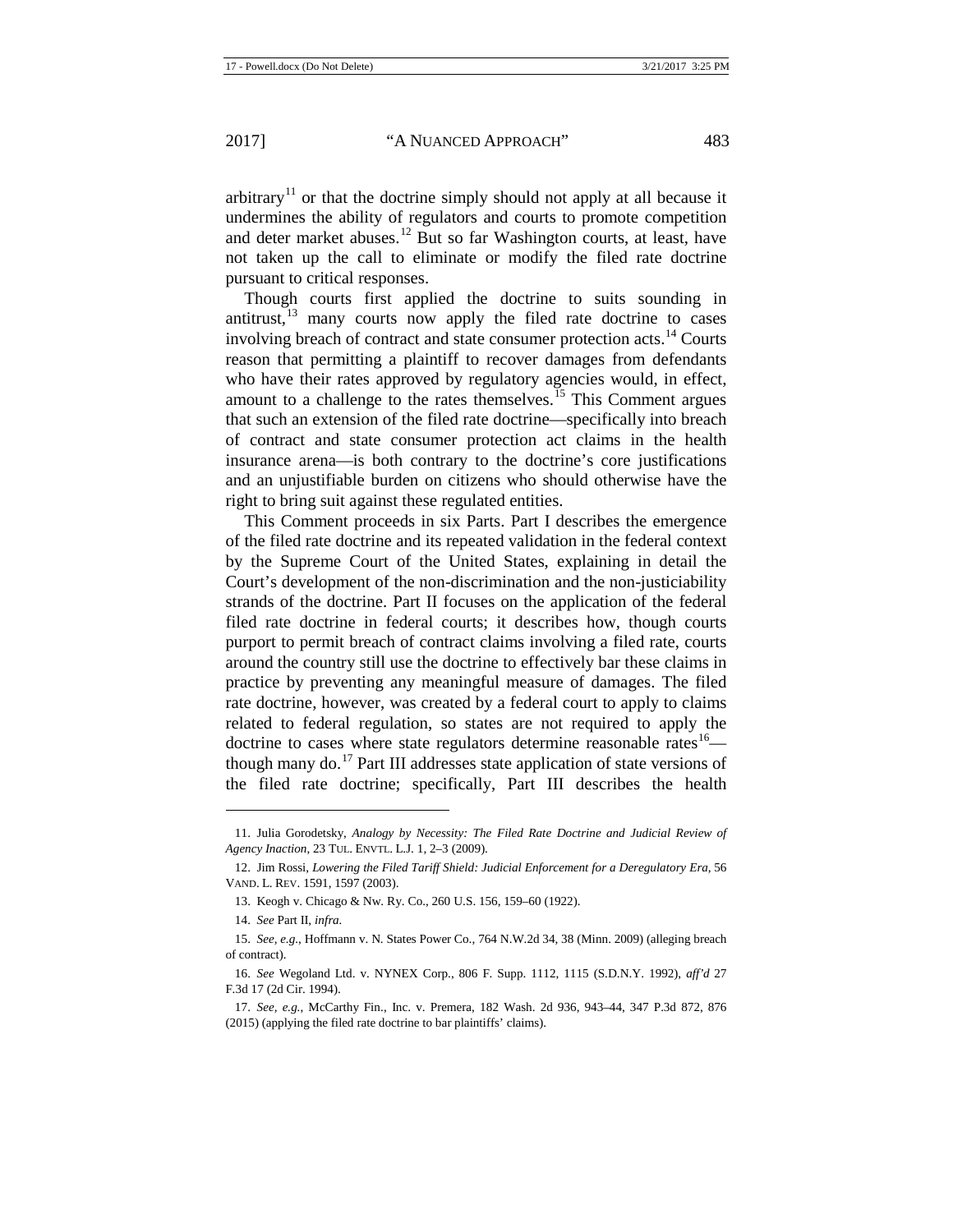insurance regulatory framework and the application of the filed rate doctrine in Washington, Oregon, and California, drawing on federal precedent from Part II. This Comment focuses on these states in particular because of the way that—despite the proximity of each—they apply the doctrine very differently, if at all. Although this Comment focuses on the application of the filed rate doctrine in the health insurance arena in particular, each of these Parts relies on the application of the doctrine to regulated utilities as a way of explaining how the doctrine functions generally. Finally, Part IV concludes by laying out the reasons that Washington courts should not apply the filed rate doctrine to bar claims for breach of contract or violation of the Washington Consumer Protection Act (WCPA), but instead should apply a "nuanced approach" that determines whether the claims are only tangentially related to the rates paid.<sup>[18](#page-4-0)</sup>

# I. THE FILED RATE DOCTRINE EMERGES OUT OF CASES CHALLENGING THE RATES CUSTOMERS PAID

# *A.* Keogh v. Chicago & Northwestern Railway Co. *Establishes the Filed Rate Doctrine*

*Keogh* is generally credited as the case that established the filed rate doctrine as a court-made rule, though the Supreme Court in that case never used the term "filed rate."<sup>[19](#page-4-1)</sup> In that case, Keogh brought antitrust claims against eight railroad companies and twelve individuals, alleging that the defendants conspired to set freight rates and eliminate competition between their various companies. $^{20}$  $^{20}$  $^{20}$  The question before the Supreme Court was whether Keogh could sustain a private right of action under Section 7 of the Anti-Trust Act for the defendants' alleged conduct. $^{21}$  $^{21}$  $^{21}$ 

The defendants noted that they had filed their rates with the Interstate Commerce Commission  $(ICC)$ ,<sup>[22](#page-4-4)</sup> which had then, upon Keogh's

<span id="page-4-0"></span><sup>18.</sup> *See* McCarthy Fin., Inc. v. Premera, 182 Wash. App. 1, 14, 328 P.3d 940, 947 (2014), *rev'd*  182 Wash. 2d 936, 944, 347 P.3d 872, 876 (2015).

<span id="page-4-1"></span><sup>19.</sup> Allan Kanner, *The Filed Rate Doctrine and Insurance Fraud Litigation*, 76 N.D. L. REV. 1, 2 n.2 (2000).

<sup>20.</sup> Keogh v. Chicago & Nw. Ry. Co., 260 U.S. 156, 159–60 (1922).

<sup>21.</sup> *Id.* at 161.

<span id="page-4-4"></span><span id="page-4-3"></span><span id="page-4-2"></span><sup>22.</sup> The ICC was an agency created by Congress to "regulate construction, operation, and abandonment of railroad lines." Greg H. Hirakawa, Comment, *Preserving Transportation Corridors for the Future: Another Look at Railroad Deeds in Washington State*, 25 SEATTLE U. L. REV. 481,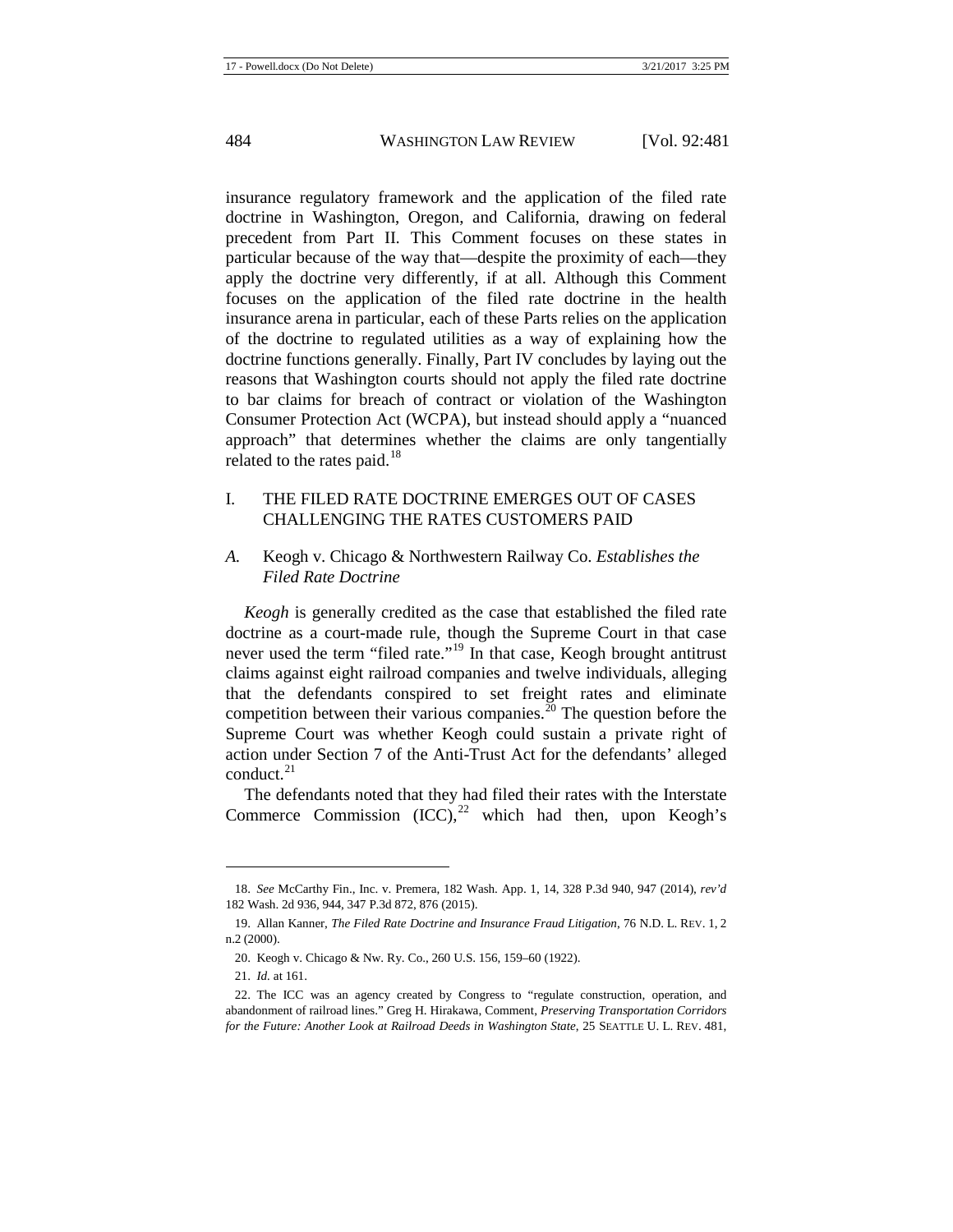complaint, suspended the use of the increased rates until the ICC could conduct hearings. $^{23}$  $^{23}$  $^{23}$  Keogh himself participated in the hearings, but the ICC ultimately approved the rates over his objection.<sup>[24](#page-5-1)</sup> Keogh then sued, claiming as damages the "difference in rates" between what he was paying under the prior rate schedule and what he was forced to pay as a result of the ICC approval.<sup>[25](#page-5-2)</sup> He also claimed damages in the lost value of one of his factories as the result of lost profits from the increased freight rates. $^{26}$  $^{26}$  $^{26}$ 

The Supreme Court rejected Keogh's claims for several reasons, $27$ noting at the outset of its analysis that "[a]ll the rates fixed were reasonable and non-discriminatory. That was settled by the proceedings before the Commission."[28](#page-5-5)

In rejecting Keogh's claims, the Court first determined that neither Keogh nor any private plaintiff could, by definition, state a claim under Section 7 of the Anti-Trust Act because no plaintiff could meet the injury requirement under the statute.<sup>[29](#page-5-6)</sup> The Court described the injury requirement as follows:

Section 7 of the Anti-Trust Act gives a right of action to one who has been "injured in his business or property." Injury implies violation of a legal right. The legal rights of shipper as against carrier in respect to a rate are measured by the published tariff. Unless and until suspended or set aside, this rate is made, for all purposes, the legal rate, as between carrier and shipper. The rights as defined by the tariff cannot be varied or enlarged by either contract or tort of the carrier. $30$ 

Because a plaintiff could not claim violation of any legal right, there was no way for Keogh or any other plaintiff to meet the statute's injury requirement.

Perhaps more importantly for future filed rate cases, the Court reasoned that courts must apply this "stringent rule" "because otherwise the paramount purpose of Congress—prevention of unjust

<span id="page-5-0"></span><sup>486</sup> (2001). The ICC was abolished in 1995 and replaced with the Surface Transportation Board. Ass'n of Am. R.Rs. v. Surface Trans. Bd., 162 F.3d 101, 102 (D.C. Cir. 1998).

<sup>23.</sup> *Keogh*, 260 U.S. at 160.

<span id="page-5-1"></span><sup>24.</sup> *Id.*

<span id="page-5-3"></span><span id="page-5-2"></span><sup>25.</sup> *Id.* 

<sup>26.</sup> *Id.*

<span id="page-5-4"></span><sup>27.</sup> *Id.* at 162.

<span id="page-5-5"></span><sup>28.</sup> *Id.* at 161.

<span id="page-5-6"></span><sup>29.</sup> *Id.* at 162.

<span id="page-5-7"></span><sup>30.</sup> *Id.* at 163.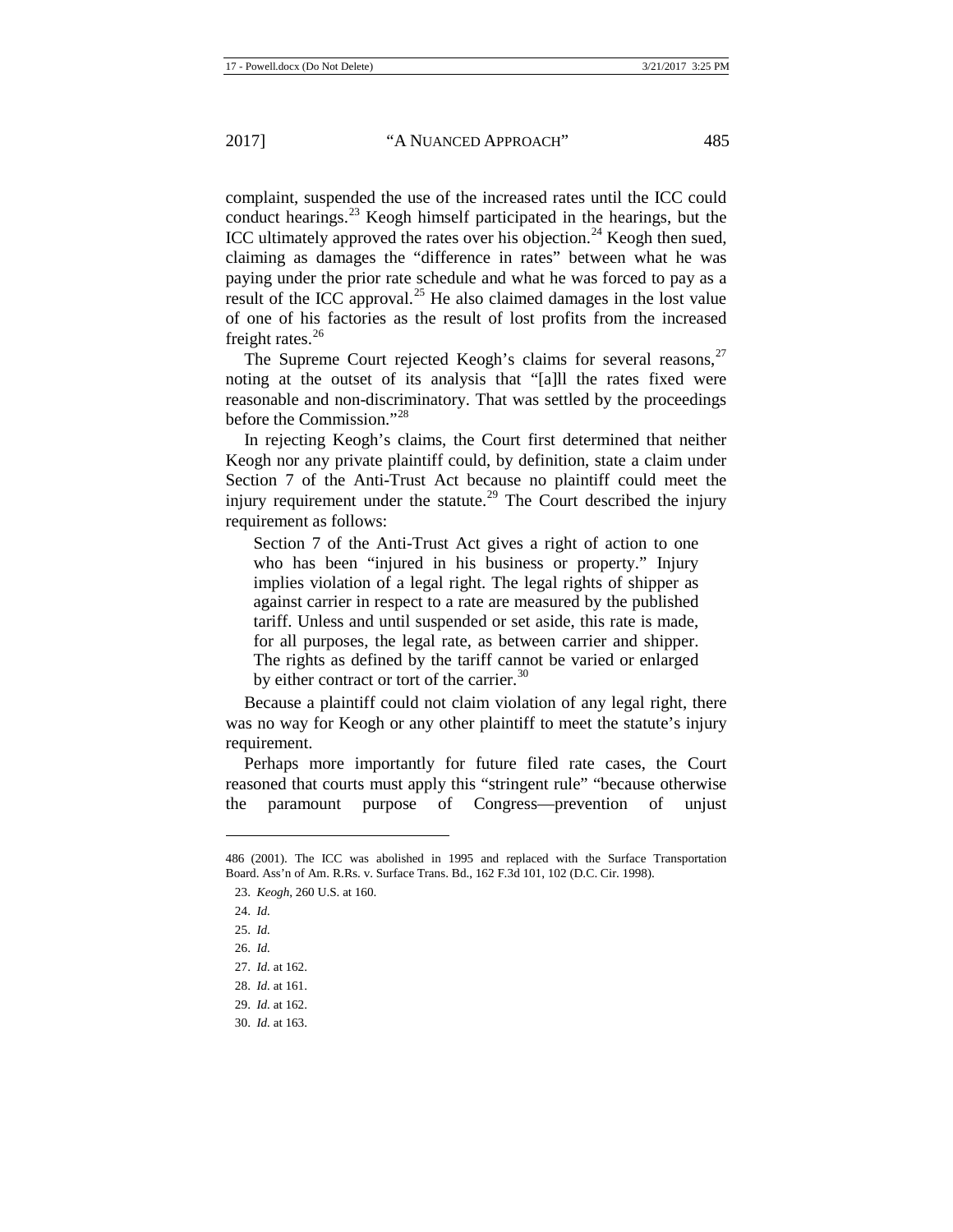discrimination—might be defeated."<sup>[31](#page-6-0)</sup> In other words, if courts permitted a private plaintiff to recover for damages resulting from artificially high rates, then that plaintiff would, in effect, pay a different rate than that plaintiff's non-suing counterpart.<sup>[32](#page-6-1)</sup> Keogh argued that a discriminatory rate would not *necessarily* ensue from permitting a cause of action under Section 7 because any person might bring suit and obtain the benefit of a reduced rate.<sup>[33](#page-6-2)</sup> The Court rejected that argument, though, noting that "[u]niform treatment would not result, even if all sued, unless the highly improbable happened, and the several juries and courts gave to each the same measure of relief."<sup>[34](#page-6-3)</sup>

According to the Court, Keogh also had a causation problem: he, like other plaintiffs attempting to bring suit under Section 7, would not only have to prove that he would have paid a lower rate in the absence of a conspiracy, he would also have to prove that this "hypothetical lower rate" would have been lawful under the Act to Regulate Commerce and would have been approved by the ICC.<sup>[35](#page-6-4)</sup> The Court refused to submit that question—whether Keogh's hypothetical rates would be discriminatory under the Act—to the ICC. "[B]y no conceivable proceeding could the question whether a hypothetical lower rate would under conceivable conditions have been discriminatory, be submitted to the Commission for determination."[36](#page-6-5) That point, like the others already addressed by the Court, proved fatal to Keogh's claim because that "hypothetical question [was] one with which plaintiff would necessarily be confronted at trial" and was one that the Court determined Keogh would be unable to prove there.<sup>[37](#page-6-6)</sup>

Finally, the Court determined that Keogh could not bring his antitrust action challenging the approved rates because the damages he alleged were "purely speculative."<sup>[38](#page-6-7)</sup> Specifically, the Court determined that no court or jury would be able to say that the benefit of lower rates would

 $\overline{a}$ 

<span id="page-6-7"></span>38. *Id.* 

<sup>31.</sup> *Id.*

<span id="page-6-2"></span><span id="page-6-1"></span><span id="page-6-0"></span><sup>32.</sup> *Id.* ("If a shipper could recover under § 7 of the Anti-Trust Act for damages resulting from the exaction of a rate higher than that which would otherwise have prevailed, the amount recovered might, like a rebate, operate to give him a preference over his trade competitors.").

<sup>33.</sup> *Id.* 

<span id="page-6-3"></span><sup>34.</sup> *Id.* 

<span id="page-6-4"></span><sup>35.</sup> *Id.* at 163–64.

<span id="page-6-5"></span><sup>36.</sup> *Id.* at 164.

<span id="page-6-6"></span><sup>37.</sup> *Id.*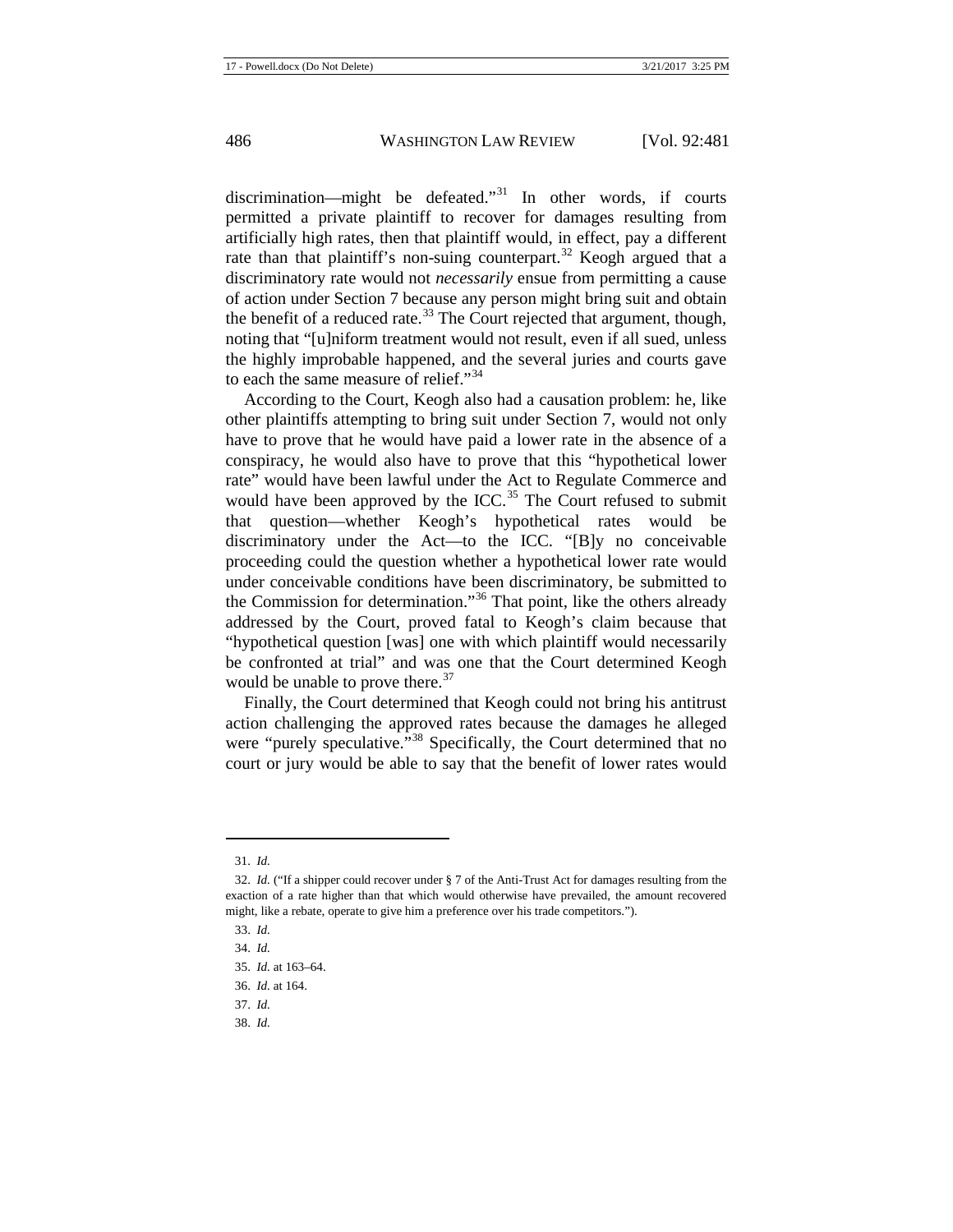flow directly to Keogh—"[t]he benefit might have gone to his customers, or conceivably, to the ultimate consumer."<sup>[39](#page-7-0)</sup>

Thus, without using the term "filed rate doctrine," the Court created a rule that would, as it was elaborated and expanded, eventually bar many suits against entities with agency-approved rates.

# *B. The Supreme Court Elaborates on the "Non-Justiciability" Strand of Filed Rate and Applies It to State Law Actions that Implicate Federally-Filed Rates*

Several decades after *Keogh*, the Court continued protecting agencyapproved rates from collateral attack in *Montana-Dakota Utilities Co. v. Northwestern Public Service Co.*[40](#page-7-1) and *Arkansas Louisiana Gas Co. v.*  Hall.<sup>[41](#page-7-2)</sup> Together these cases illustrate what has come to be known as the "non-justiciability" strand of the filed rate doctrine: the idea that courts are not equipped to make a decision on what rates would be "reasonable" because Congress has delegated that decision to the agency.

In *Montana-Dakota*, the plaintiff, Montana-Dakota Utilities Company, alleged that it was being charged "unreasonably high prices" for the defendant's electricity.<sup>[42](#page-7-3)</sup> Though the rates that the plaintiff paid were approved by the Federal Power Commission pursuant to the Federal Power Act, the plaintiff alleged that it had been unable to "protest to the Commission to have reasonable rates and charges established" because, at the time the rates were set, the plaintiff company and defendant company shared a board of directors preventing the plaintiff company from challenging the rates set. $43$  The Court ruled, however, that Congress had delegated the authority to determine reasonable rates to the agency, so courts had no place in determining what a "reasonable" rate might be:

Statutory reasonableness is an abstract quality represented by an area rather than a pinpoint. It allows a substantial spread between what is unreasonable because too low and what is unreasonable because too high. To reduce the abstract concept

<span id="page-7-0"></span><sup>39.</sup> *Id.* at 165*.* 

<span id="page-7-1"></span><sup>40.</sup> 341 U.S. 246 (1950).

<span id="page-7-2"></span><sup>41.</sup> 453 U.S. 571 (1981).

<span id="page-7-3"></span><sup>42.</sup> *Montana-Dakota*, 341 U.S. at 248.

<span id="page-7-4"></span><sup>43.</sup> *Id.*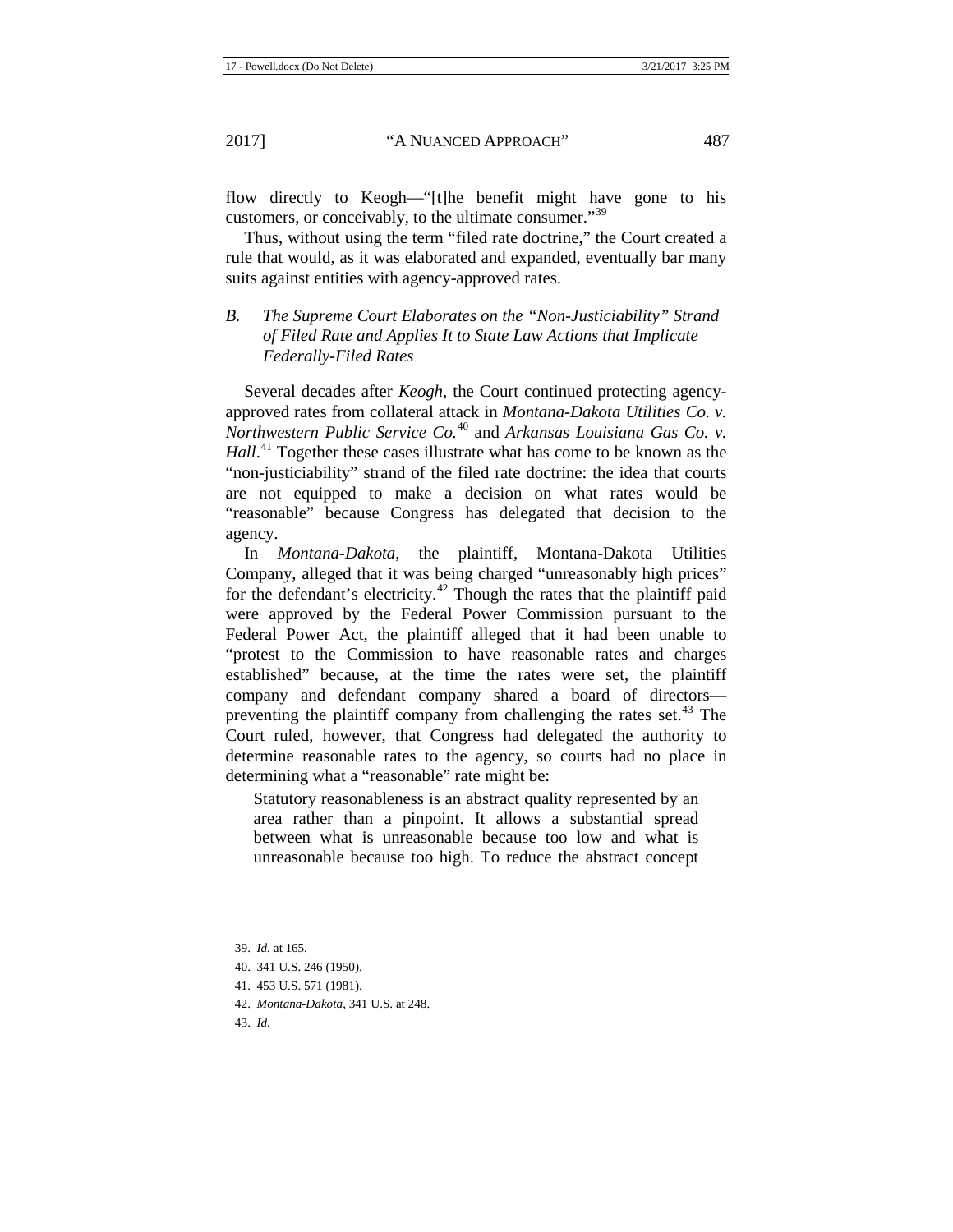of reasonableness to concrete expression in dollars and cents is the function of the Commission.<sup>[44](#page-8-0)</sup>

The plaintiff, therefore, could not state a cause of action under the Federal Power Act for unreasonable rates.<sup>[45](#page-8-1)</sup> Rather, the only rate that the plaintiff had a right to was the rate set by the Commission—"the courts can assume no right to a different [rate] on the ground that, in its opinion, it is the only or the more reasonable one."<sup>[46](#page-8-2)</sup>

This concept reappeared years later in *Arkansas Louisiana Gas*, where the Supreme Court was confronted with the question of whether the filed rate doctrine "forbids a *state* court to calculate damages in a breach-of-contract action based on an assumption that had a higher rate been filed, the Commission would have approved it."[47](#page-8-3) In *Arkansas Louisiana Gas*, the plaintiffs were producers of natural gas who entered into a contract with the defendant, Arkansas Louisiana Gas Company (Arkla) under which the plaintiffs would sell their gas to the defendant.<sup>[48](#page-8-4)</sup> The contract had a fixed price, but it also included a "favored nations" clause that provided that the plaintiffs would be paid more for their sales to Arkla if Arkla purchased gas from another party at a rate higher than what it was paying the plaintiffs.<sup>[49](#page-8-5)</sup> The plaintiffs filed both the contract and their rates with the Federal Power Commission and "obtained from the Commission a certificate authorizing the sale of gas at the rates specified in the contract."<sup>[50](#page-8-6)</sup>

Years later, Arkla purchased leases from the United States and started producing gas on the leaseholds.<sup>[51](#page-8-7)</sup> The plaintiffs eventually filed a state court action complaining that the lease payments had triggered the favored nations provision and sought "as damages an amount equal to the difference between the price they actually were paid in the intervening years and the price they would have paid had the favored nations clause gone into effect."[52](#page-8-8)

As it had in *Montana-Dakota*, the Court determined that the plaintiff's requested relief—reasonable rates that the defendant would have paid another party—was a nonjusticiable issue; that is, under the

<span id="page-8-5"></span><span id="page-8-4"></span>48. *Id.*

<span id="page-8-1"></span><span id="page-8-0"></span>**.** 

49. *Id.*

- <span id="page-8-7"></span>51. *Id.*
- <span id="page-8-8"></span>52. *Id.*

<sup>44.</sup> *Id.* at 251.

<sup>45.</sup> *Id.* at 251–52.

<span id="page-8-2"></span><sup>46.</sup> *Id.* at 252.

<span id="page-8-3"></span><sup>47.</sup> Ark. La. Gas Co. v. Hall, 453 U.S. 571, 573 (1981) (emphasis added).

<span id="page-8-6"></span><sup>50.</sup> *Id.* at 574.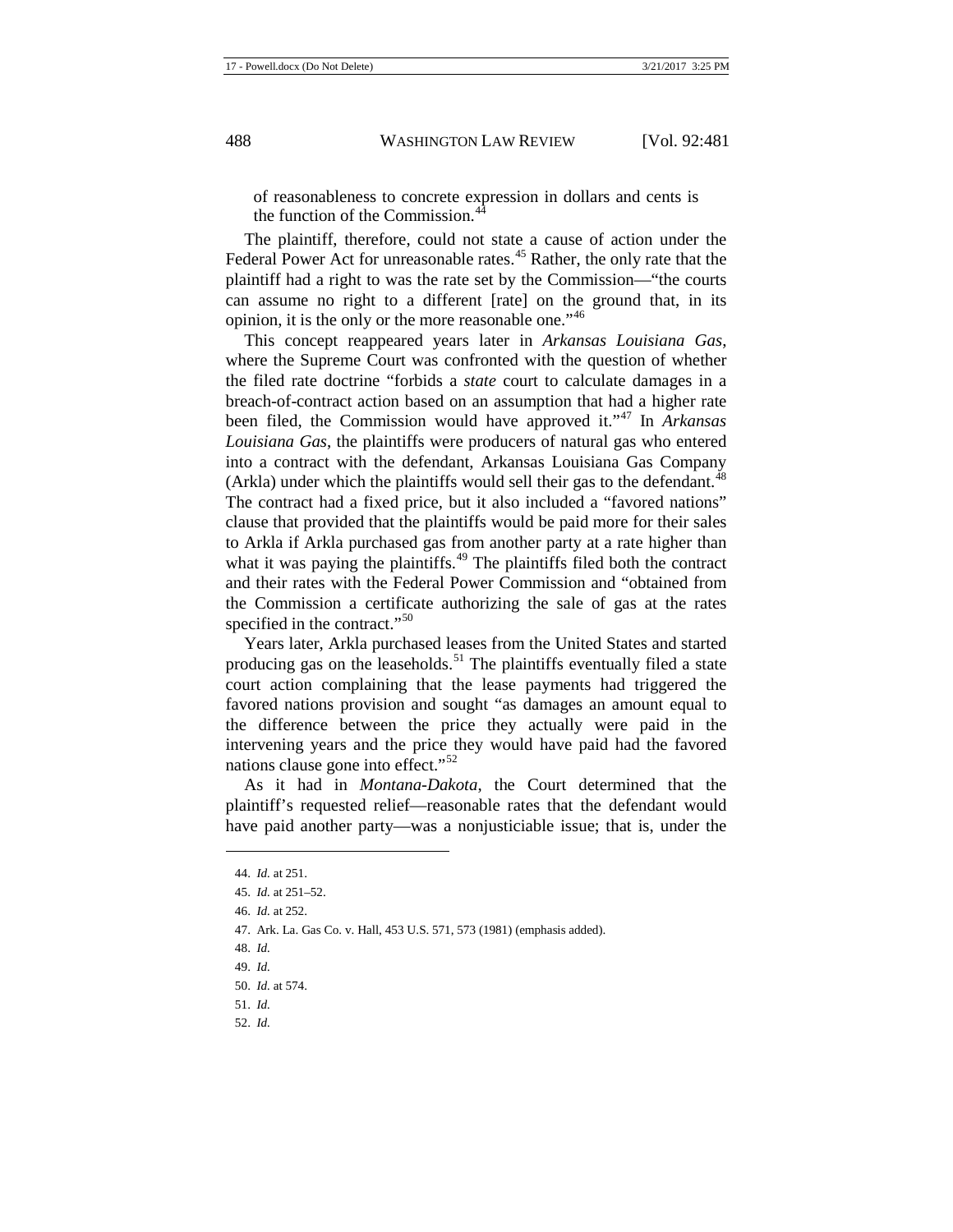Natural Gas Act, "the rates that a regulated gas company files with the Commission for the sale and transportation of natural gas are lawful only if they are 'just and reasonable,'" and "[n]o court may substitute its own judgment on reasonableness for the judgment of the Commission."<sup>[53](#page-9-0)</sup> "The authority to decide whether the rates are reasonable is vested by § 4 of the Act solely in the Commission."<sup>[54](#page-9-1)</sup>

In *Montana-Dakota* and *Arkansas Louisiana*, then, the Court emphasized that one of the key purposes of the filed rate doctrine is to prevent judicial interference in decisions delegated to regulating agencies, especially because a court is ill-equipped to make policy decisions about "reasonable" rates.

#### *C. The Supreme Court Reaffirms Keogh in* Square D

The Supreme Court was given the chance to overrule *Keogh*—and the filed rate doctrine as a whole—in *Square D Co. v. Niagara Frontier Tariff Bureau*. [55](#page-9-2) In that case, various shipping companies brought a private action against defendant motor carriers for antitrust in violation of the Sherman Act. The question presented was whether the carriers could be subject to treble damages if the shipping companies proved the allegations in their complaint.<sup>[56](#page-9-3)</sup> The Court conducted its analysis in three parts, considering: (1) the sufficiency of the allegations in the complaint; (2) the impact of *Keogh* on the case at hand; and (3) "the extent to which the rule of the *Keogh* case remains part of our law today."[57](#page-9-4) The discussion here focuses only on the last two parts, which relate to the filed rate doctrine.

The Court quickly handled the question of *Keogh*'s application, finding that the rates in *Square D*, like those in *Keogh*, were duly submitted to and deemed lawful by the ICC.<sup>[58](#page-9-5)</sup> The question for the Court, then, was "whether [it] should continue to respect the rule of *Keogh*,"[59](#page-9-6) especially in light of the fact that the petitioners and the Solicitor General were asking the Court to overrule *Keogh*. [60](#page-9-7) The Court identified a number of historical changes that might undermine its ruling

- 59. *Id.*
- <span id="page-9-7"></span>60. *Id.*

<span id="page-9-0"></span><sup>53.</sup> *Id.* at 577.

<span id="page-9-1"></span><sup>54.</sup> *Id.*

<span id="page-9-2"></span><sup>55.</sup> 476 U.S. 409 (1986).

<span id="page-9-3"></span><sup>56.</sup> *Id.* at 410.

<sup>57.</sup> *Id.* at 411.

<span id="page-9-6"></span><span id="page-9-5"></span><span id="page-9-4"></span><sup>58.</sup> *Id.* at 417.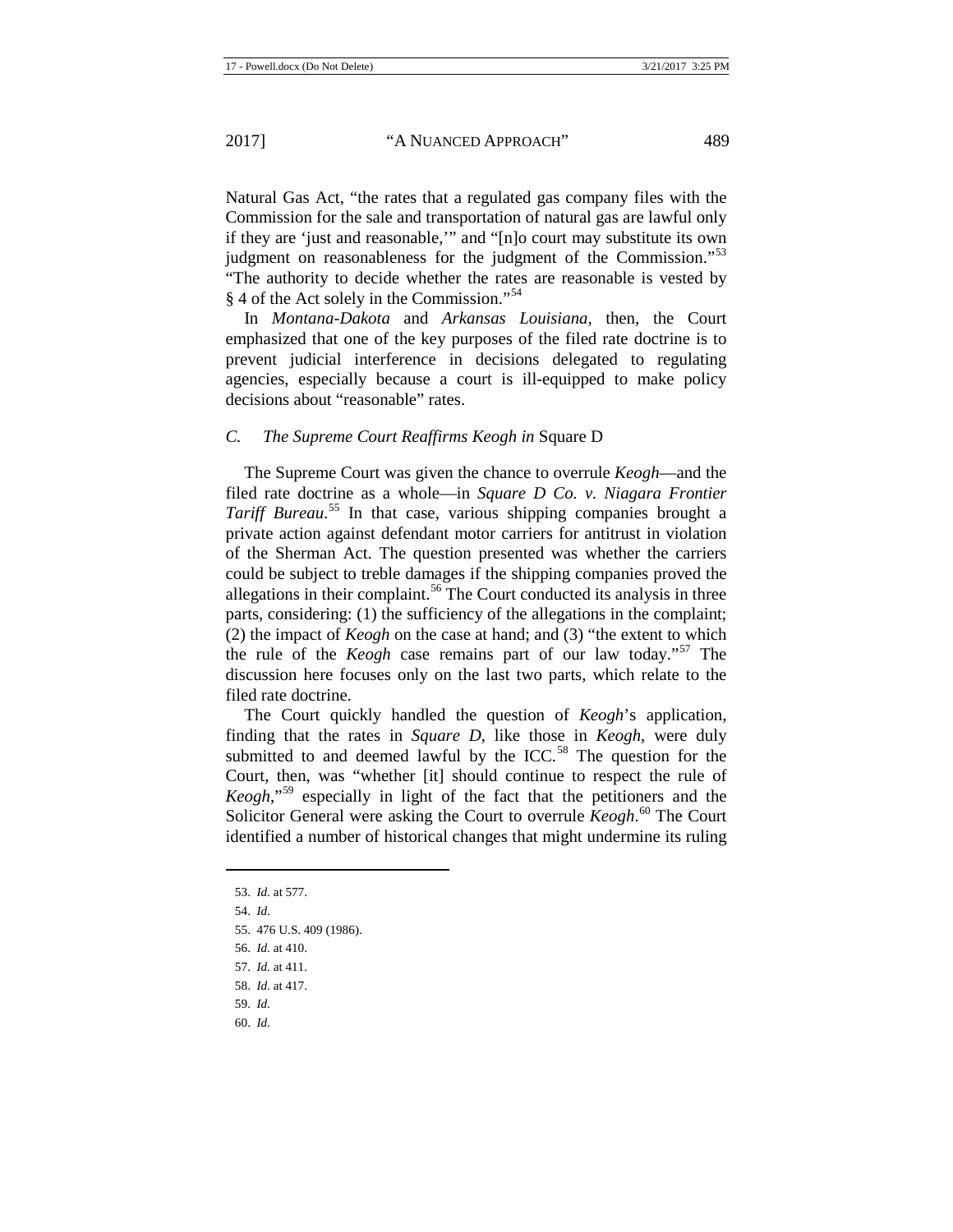in *Keogh*, including: the development of class actions, which could address the concern of "discriminatory" rates that arise where one customer receives a damages award and another does not; "the emergence of precedents permitting treble-damages remedies even when there is a regulatory remedy available"; innovation in calculating damages, which might address the fear that damages calculations might otherwise be "speculative"; and, finally, the "development of procedures in which judicial proceedings can be stayed pending regulatory proceedings."<sup>[61](#page-10-0)</sup>

Ultimately, though, the Court rejected out of hand the argument that these "developments" should cause it to overrule *Keogh*, concluding that they were "insufficient to overcome the strong presumption of continued validity that adheres in the judicial interpretation of a statute."<sup>[62](#page-10-1)</sup>

# II. FILED RATE CASES INVOLVING BREACH OF CONTRACT ARE GENERALLY PERMITTED, BUT THE DOCTRINE STILL PREVENTS MOST MEASURES OF DAMAGES IN FEDERAL **COURTS**

Most federal courts permit a breach of contract claim even where a filed rate is involved. The Fifth Circuit, for example, has ruled that the Federal Power Act preempts breach of contract claims that challenge a filed rate, but not breach of contract claims based on another rationale.<sup>[63](#page-10-2)</sup> One such rationale was adequately asserted, according to the Fifth Circuit, in *Gulf States Utilities Co. v. Alabama Power Co.*, [64](#page-10-3) which "held that . . . there is no preemption if damages were sought because the breach [of contract] caused an increase in the *quantity* [of electricity] purchased at the filed rate," rather than an increase in the filed rate itself.[65](#page-10-4) Similarly, in *Euclid Insurance Agencies, Inc. v. Scottsdale Insurance Co.*,<sup>[66](#page-10-5)</sup> the filed rate doctrine did not bar the plaintiff's claim for breach of contract because, the court reasoned, the plaintiffs had challenged the defendant's failure "to honor its contractual obligation to

<sup>61.</sup> *Id.* at 423.

<span id="page-10-1"></span><span id="page-10-0"></span><sup>62.</sup> *Id.* at 424. Notably, in dissent, Justice Marshall adopted the lower court opinion of the Second Circuit Court of Appeals, which, in his view, "cogently and comprehensively explained why the reasoning of [*Keogh*] has been rendered obsolete by subsequent developments in the law." *Id.* at 424–25 (Marshall, J., dissenting).

<span id="page-10-3"></span><span id="page-10-2"></span><sup>63.</sup> Mirant Corp. v. Potomac Elec. Power Co., 378 F.3d 511, 519 (5th Cir. 2006).

<sup>64.</sup> 824 F.2d 1465 (5th Cir. 1987).

<span id="page-10-4"></span><sup>65.</sup> *Mirant*, 378 F.3d at 519.

<span id="page-10-5"></span><sup>66.</sup> No. 95 C 3308, 1998 WL 60775, at \*4 (N.D. Ill. Feb. 5, 1998).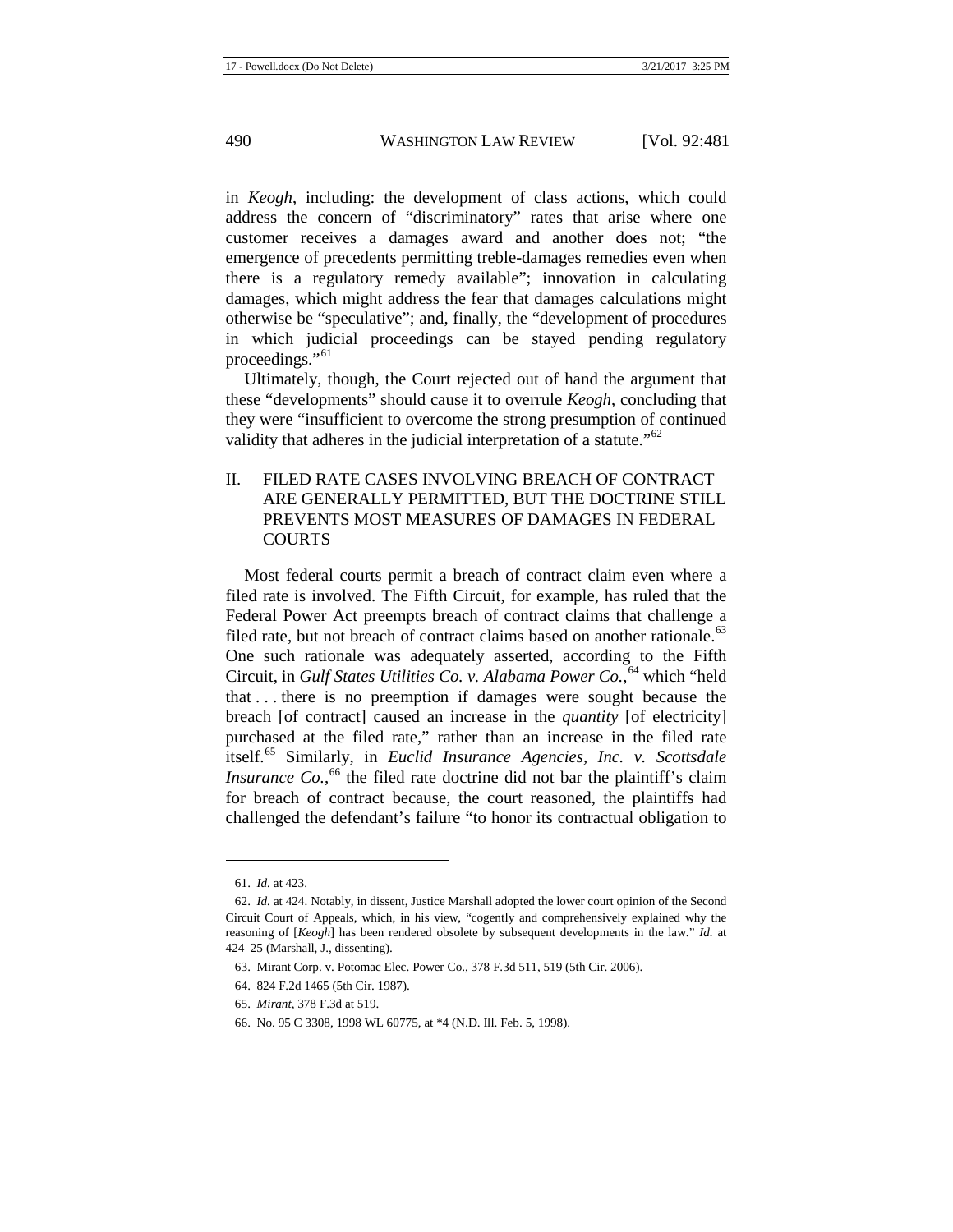adjust rates" rather than the reasonableness of the rates themselves.<sup>[67](#page-11-0)</sup> Thus, federal courts have contemplated at least some scenarios where the filed rate doctrine does not bar lawsuits that do not challenge the reasonableness of the rates themselves. But while these claims are purportedly allowed, federal courts may still dismiss these claims if the plaintiffs' proposed measure of damages would require a court to engage in the same sort of reasonable rate inquiry that the legislature delegated to the agency.

# *A. Courts Dismiss Filed Rate Claims if Resolution of Those Claims Would Require a Court to Calculate a Reasonable Rate*

It appears that where plaintiffs challenge some part of a defendant's conduct, and not the reasonableness of the rate the defendant charged the plaintiffs, courts still dismiss plaintiffs' claims under the filed rate doctrine if the plaintiffs' damages request would require some sort of rate calculation. As the Eighth Circuit ruled, "the underlying conduct does not control whether the filed rate doctrine applies. Rather, the focus for determining whether the filed rate doctrine applies is the impact the court's decision will have on agency procedures and rate determinations."[68](#page-11-1) In other words, according to some courts, the "filed rate doctrine prohibits a party from recovering damages measured by comparing the filed rate and the rate that might have been approved absent the conduct at issue."[69](#page-11-2)

The Ninth Circuit has expressly adopted the principle that the filed rate doctrine bars claims for damages that require reference to the filed rate.<sup>[70](#page-11-3)</sup> In *NOS Communications*,<sup>[71](#page-11-4)</sup> the Ninth Circuit considered claims in a multidistrict litigation from various plaintiffs asserting, inter alia, fraud and consumer protection against defendant telecommunications carriers.<sup>[72](#page-11-5)</sup> The court, in affirming and reversing dismissal on the various

<span id="page-11-0"></span><sup>67.</sup> *Id.* ("Although the reasonableness of [defendant's] insurance rates and the fact that the rates were governed by regulatory agencies may be factors in deciding this issue, they are not dispositive."). *See also* Randleman v. Fidelity Nat'l Title Ins. Co., 465 F. Supp. 2d 812, 823 (N.D. Ohio 2006) ("The filed rate doctrine is inapplicable in this action. Plaintiffs are not challenging the reasonableness of the filed rate, but instead attempt to enforce a contract incorporating a filed rate.").

<sup>68.</sup> H.J., Inc. v. Nw. Bell Tel. Co*.*, 954 F.2d 485, 489 (8th Cir. 1992).

<span id="page-11-3"></span><span id="page-11-2"></span><span id="page-11-1"></span><sup>69.</sup> *Id.* at 488; *see also* Wegoland Ltd. v. NYNEX Corp., 806 F. Supp. 1112, 1121–22 (S.D.N.Y. 1992), *aff'd* 27 F.3d 17 (2d Cir. 1992).

<sup>70.</sup> *See In re* NOS Comms. 495 F.3d 1052, 1060 (9th Cir. 2007).

<sup>71.</sup> 495 F.3d 1052, 1060 (9th Cir. 2007).

<span id="page-11-5"></span><span id="page-11-4"></span><sup>72.</sup> *Id.* at 1057.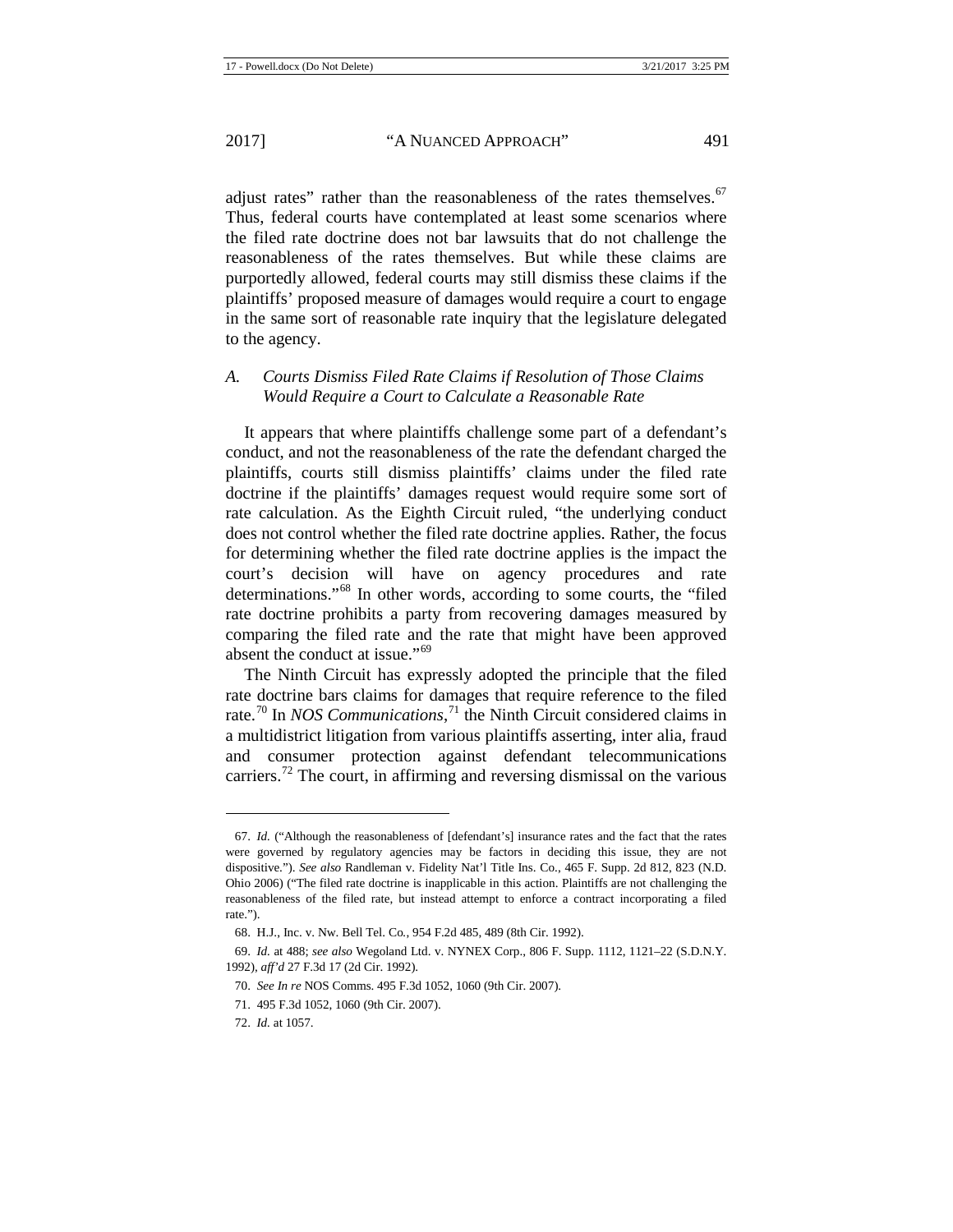claims under the filed rate doctrine, held that in filed rate cases, "where the measure of damages requires comparing the rates charged under the filed-rate with the rate that allegedly should have been charged, . . . state claims are preempted."[73](#page-12-0) Plaintiffs' claims, therefore, were only permissible "to the extent that [they] . . . assert claims that neither attack the rates *nor require reference to the filed-rate for a calculation of damages*."[74](#page-12-1)

# *B. Federal Courts Dismiss Cases Under Filed Rate Even Where Plaintiffs Allege Nonperformance of Contractual Obligations*

There is at least one federal case where plaintiffs alleged that the defendants failed to perform contractual obligations but the court ruled that the filed rate doctrine still barred their claims. In *Rios v. State Farm Fire & Casualty Co.*,<sup>[75](#page-12-2)</sup> the plaintiff class alleged state law claims for fraudulent inducement/rescission, unjust enrichment, and breach of contract. They sought premium damages paid to State Farm Insurance for an Upfront Endorsement Policy that State Farm ceased to honor. State Farm moved for judgment on the pleadings, arguing that the filed rate doctrine barred plaintiffs from recovering premium damages.<sup>[76](#page-12-3)</sup> Plaintiffs countered that "the return of the Upfront Endorsement premiums, as damages, do not implicate the filed rate doctrine because [the plaintiffs were] not 'contesting the amount of premium set by state regulators, the reasonableness of any rate or premium approval by any state or federal regulatory agency or insurance department,'" and because, significantly, the plaintiffs did "not request anything that would require the court to re-calculate the premium rate approved by any state or federal regulatory agency or insurance department."<sup>[77](#page-12-4)</sup> Rather,

<sup>73.</sup> *Id.* at 1060.

<span id="page-12-1"></span><span id="page-12-0"></span><sup>74.</sup> *Id.* (emphasis added). A notable exception is *Ellsworth v. U.S. Bank*, 908 F. Supp. 2d 1063 (N.D. Cal. 2012), where the plaintiff brought a putative class action challenging the defendant U.S. Bank's practice of force-placing flood insurance on his real property in return for a kickback from defendant insurance company. U.S. Bank argued that the plaintiff's claim was barred by the filed rate doctrine. *Id.* at 1082. The court held that the doctrine did not apply, reasoning that "[j]ust because the damages are based on increased costs incurred as a result of the alleged kickback scheme does not transform a challenge to conduct and practices into a challenge to the premiums." *Id.* at 1083. *See also* Gallo v. PHH Mortg. Corp., 916 F. Supp. 2d 537, 548 (D.N.J. 2012) (holding that plaintiff's claim could proceed, despite filed rate doctrine, because plaintiff "clearly complain[ed] of Defendant PHH Mortgage's conduct in allegedly improperly receiving various financial benefits through the forced-placed insurance process, and cannot be fairly read as a direct challenge to the reasonableness of the rates charged").

<span id="page-12-2"></span><sup>75.</sup> 469 F. Supp. 2d 727 (S.D. Iowa 2007).

<sup>76.</sup> *Id.* at 733.

<span id="page-12-4"></span><span id="page-12-3"></span><sup>77.</sup> *Id.* at 737.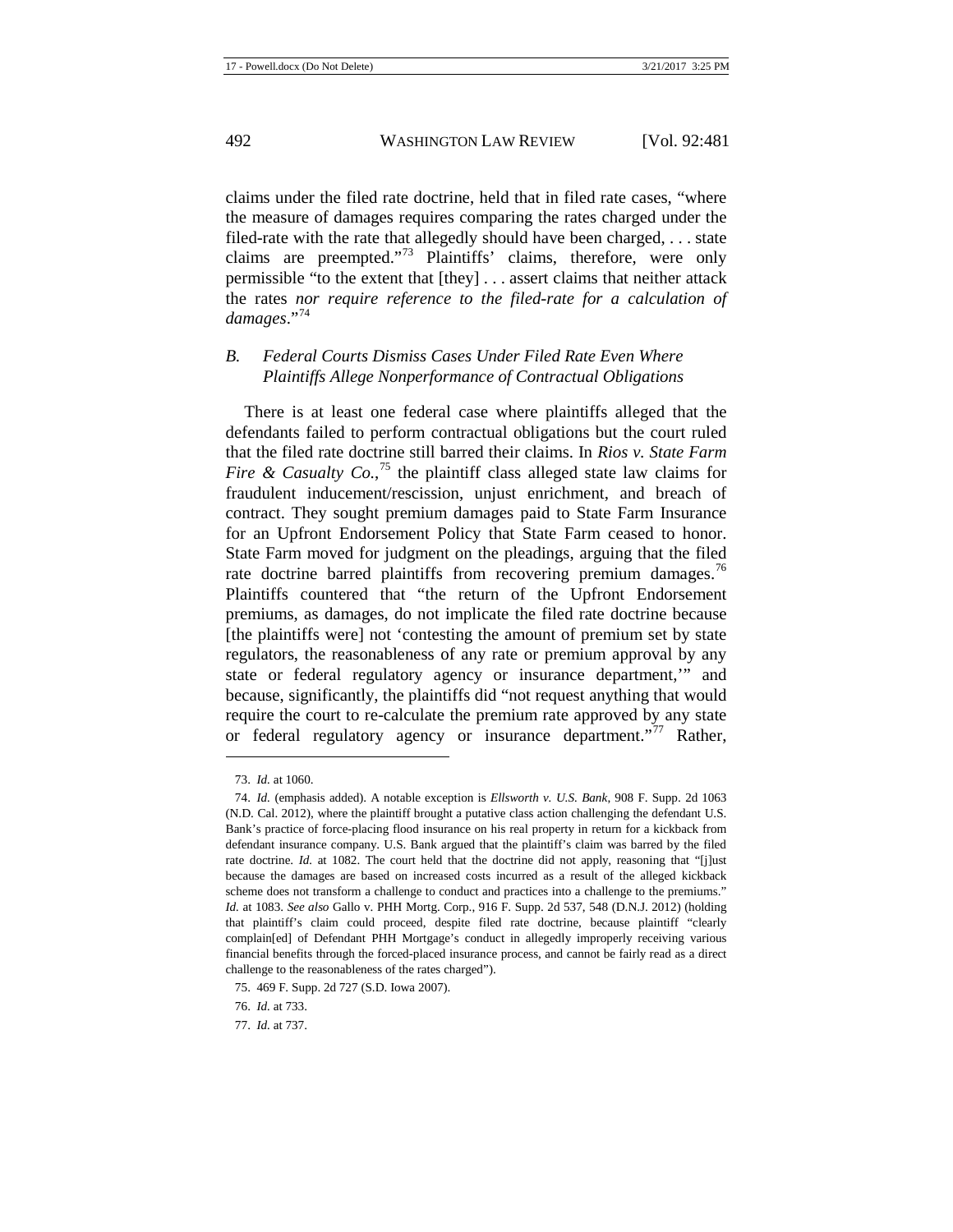"[p]laintiffs argue that they are merely seeking to enforce the terms of the services State Farm filed with the Commissioner, which would not conflict with the filed rate doctrine."<sup>[78](#page-13-0)</sup>

The court, relying on *H.J., Inc. v. Northwestern Bell Telephone Co.*, [79](#page-13-1) disagreed and held that the plaintiffs' claims were barred by the filed rate doctrine because "for all practical purposes, the damages sought can only be measured by comparing the difference between the premium rates the Commissioner originally approved with the premium rates the Commissioner should have approved."<sup>[80](#page-13-2)</sup> Specifically, the court found that to measure the damages in *Rios*, it would have to determine what portion of the plaintiffs' premiums were being used for the Upfront Endorsement provision and then "second guess" what rate would have been approved for the policies without the Upfront Endorsement provision; it refused to do so because it determined that "[t]his type of rate making and damages concept falls squarely within the filed rate doctrine."<sup>[81](#page-13-3)</sup>

In *Rios*, then, the proposed measure of damages was a refund of the premium equal to the market rate for the contract provision at issue (the Upfront Provision), and the courts dismissed the damages claims. $82$ Thus, while breach of contract claims are not per se barred under the filed rate doctrine, damages calculations matter a great deal. Specifically, courts have evinced a willingness to dismiss claims for

<span id="page-13-1"></span><span id="page-13-0"></span>**.** 

<span id="page-13-4"></span><span id="page-13-3"></span><span id="page-13-2"></span>82. State courts, too, have similarly barred claims for nonperformance of contractual obligations in some cases. *See, e.g.*, Hoffman v. Northern States Power Co., 764 N.W.2d 34 (Minn. 2009). In *Hoffman*, plaintiffs in a putative class action brought state law claims for breach of contract against their electricity provider, alleging that the provider failed to meet its contractual obligation to maintain the electrical wiring leading to plaintiffs' homes. *Id.* at 38. The Court held that although the plaintiffs could pursue injunctive relief to enforce the terms of the contract, *id.* at 45–46, the filed rate doctrine precluded them from recovering compensatory damages in the amount of the market rate of the services not rendered, *id.* at 48. The Court reasoned that "appellants essentially claim an overcharge for services actually performed under the tariff, compared to the services appellants claim the tariff required to be performed. These damages are measured as the difference between what the appellants actually paid for the performance of the service not received and the presumably lesser amount they would have paid had the services not been required in the tariff." *Id.*  at 47. The Court found that the proposed damages calculation would require it to contravene the dual purposes of the filed rate doctrine. *Id.* Firstly, the plaintiff's proposed damages calculation would violate the non-justiciability principle because "[t]he measure of damages in this case is . . . inextricably linked to the filed rate." *Id.* Further, this damages calculation would violate the non-discrimination principle because such a damages award "would result in appellants paying less for the electrical services than non-class members." *Id.* at 48. The filed rate doctrine, therefore, barred the claim. *Id.*

<sup>78.</sup> *Id.*

<sup>79.</sup> 954 F.2d 485 (8th Cir. 1992).

<sup>80.</sup> *Id.* at 739.

<sup>81.</sup> *Id.* (emphasis original) (internal citations omitted).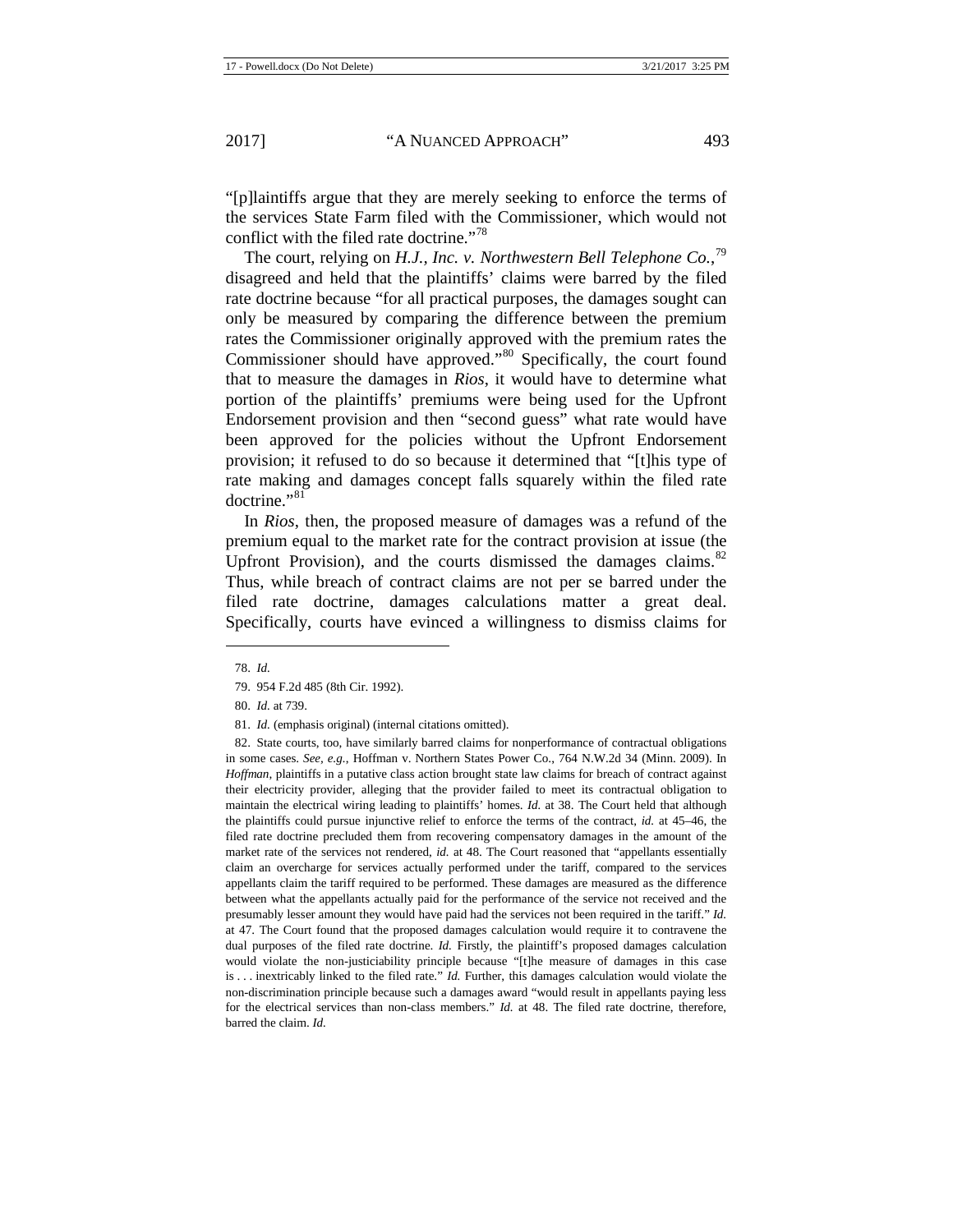nonperformance of a contractual obligation under the filed rate doctrine where the plaintiffs seek a partial refund of their premium in damages.

# III. STATES TAKE DIFFERENT APPROACHES TO WHETHER AND HOW TO APPLY STATE LAW VERSIONS OF THE FILED RATE DOCTRINE

Though state courts are not required to apply the filed rate doctrine where rates are not filed with federal government agencies, many states have adopted their own versions of the filed rate doctrine or at least considered adopting it.<sup>[83](#page-14-0)</sup> Three of those states—Washington, Oregon, and California—are now considered in turn; these states each approach the filed rate doctrine differently despite their geographic proximity. Washington's application of the doctrine is uncertain—as very few cases have addressed the issue—but there seems to be an opening for lawsuits like breach of contract or state consumer protection act violations that do not challenge the reasonableness of rates filed.<sup>[84](#page-14-1)</sup> Oregon courts have never applied the filed rate doctrine in that state—despite considering the doctrine on at least two occasions—but have evinced a willingness to engage in the kinds of activities the federal filed rate doctrine generally seems to bar: requiring a refund of rates paid and asking regulating agencies to reconsider approved rates. $85$  Finally, California is unusual in that its filed rate doctrine (for most kinds of insurance) is embodied in statute, and its lower courts expressly disagree about whether and how the filed rate doctrine applies to regulated entities.<sup>[86](#page-14-3)</sup>

# *A. Washington Has Adopted the Filed Rate Doctrine, but the Parameters of Its Application Are Uncertain*

Washington courts have had little opportunity to apply the filed rate doctrine, as to date it has only expressly been addressed in three published Washington cases. $87$  These cases leave the parameters of the doctrine's application in Washington unclear.<sup>[88](#page-14-5)</sup> This section will discuss the health insurance regulatory framework in Washington and filed rate

<span id="page-14-0"></span><sup>83.</sup> *See* Laughlin, *supra* not[e 9,](#page-2-9) at 392–95.

<sup>84.</sup> *See* section III.A.3, *infra*.

<sup>85.</sup> *See* sections III.B.2–3, *infra*.

<sup>86.</sup> *See* section III.C, *infra*.

<span id="page-14-5"></span><span id="page-14-4"></span><span id="page-14-3"></span><span id="page-14-2"></span><span id="page-14-1"></span><sup>87.</sup> Those three cases are *McCarthy Fin., Inc. v. Premera*, 182 Wash. 2d 936, 347 P.3d 872 (2015); *Tenore v. AT&T Wireless*, 136 Wash. 2d 322, 962 P.2d 104 (1998); and *Hardy v. Claircom Comms. Grp.*, 86 Wash. App. 488, 937 P.2d 1128 (1997).

<sup>88.</sup> *See* section III.A.3, *infra*.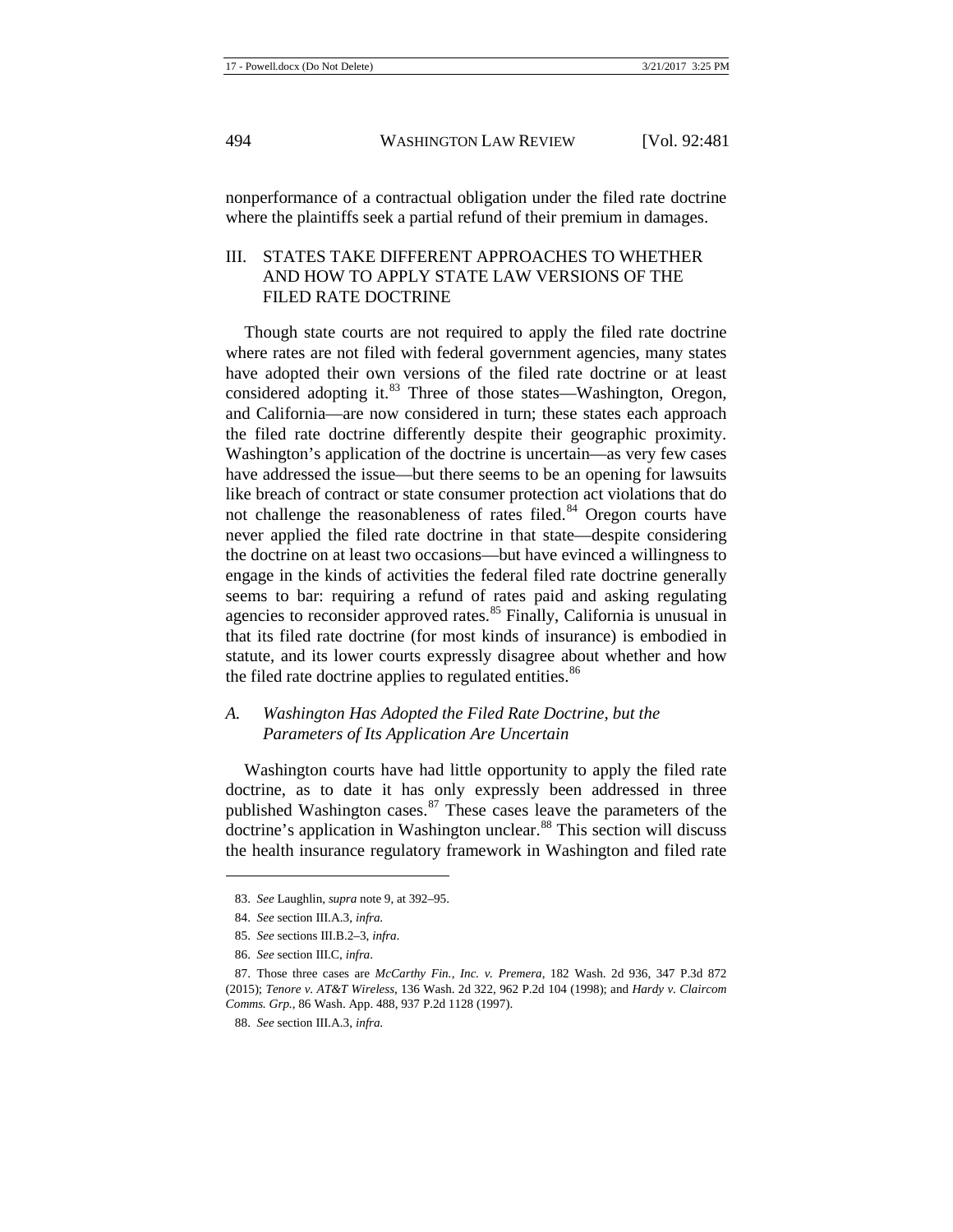precedent in the state. It will then conclude with an analysis of what the likely continued application of the doctrine in Washington will be.

#### *1. The Washington Health Insurance Regulatory Framework*

In Washington, the Office of the Insurance Commissioner (OIC) approves health insurance premiums.<sup>[89](#page-15-1)</sup> "Among its powers, the OIC may disapprove (1) ambiguous or misleading contracts and deceptive solicitations and (2) contracts the benefits of which are 'unreasonable in relation to the amount charged for the contract.'"<sup>[90](#page-15-2)</sup> The requirements for individual and small group filings are contained in section 284-43-6100 of the Washington Administrative Code.<sup>[91](#page-15-3)</sup>

<span id="page-15-0"></span>The OIC reviews rate increase requests only from individual and small employer<sup>[92](#page-15-4)</sup> plans.<sup>[93](#page-15-5)</sup> These plans make up just a small percentage of the overall Washington insurance market—in 2014, five percent of Washington residents with health insurance had individual plans, and four percent received their plans from small group employers.<sup>[94](#page-15-6)</sup> Almost half of all Washington residents with health insurance get their insurance through large group insurance policies.  $\frac{95}{2}$  $\frac{95}{2}$  $\frac{95}{2}$ 

The OIC regulatory process for *large* group rates is very different.<sup>[96](#page-15-8)</sup> Large insurers create and file "Large Group Rating Models" with the OIC.<sup>[97](#page-15-9)</sup> The OIC reviews these models, requiring the insurer to respond

<span id="page-15-1"></span>**.** 

<span id="page-15-7"></span>*95. Id.* The rest of Washington's health insurance (other than individual, small group employer, and large group employer providers) largely comes from Medicaid (twenty-five percent of Washington's insured) and Medicare (seventeen percent). *Id.* 

<span id="page-15-8"></span>96. *See FAQ About Health Insurance Rates*, *supra* note [92](#page-15-0) (under "How we review rates") ("We also review the *policies* for large employer health plans (51+ employees), but most employers can negotiate the *rates* with their insurance company." (emphasis added)).

<sup>89.</sup> *McCarthy*, 182 Wash. 2d at 941, 347 P.3d at 875.

<sup>90.</sup> *Id.* (citing WASH. REV. CODE §§ 48.44.020(2)–(3), 48.44.110 (2014)).

<sup>91.</sup> WASH. ADMIN. CODE § 284-43-6100 (2016).

<span id="page-15-4"></span><span id="page-15-3"></span><span id="page-15-2"></span><sup>92.</sup> A small group employer is an employer with up to fifty employees. *See Frequently Asked Questions About Health Insurance Rates*, WASHINGTON STATE OFFICE OF THE INSURANCE COMM'R, https://www.insurance.wa.gov/your-insurance/health-insurance/health-rates/freqently-asked-questions/ [https://perma.cc/7WVP-DBVA] [hereinafter *FAQ About Health Insurance Rates*] (under "How we review rates").

<sup>93.</sup> *See id.* 

<span id="page-15-6"></span><span id="page-15-5"></span><sup>94.</sup> MIKE KREIDLER, OFFICE OF THE INS. COMM'R, THE STATE OF WASHINGTON'S UNINSURED 2014–2015, 15 fig.4-2 (2016), https://www.insurance.wa.gov/about-oic/reports/commissionerreports/documents/2014-2015-state-of-uninsured.pdf [https://perma.cc/UPZ4-M3XG] [hereinafter WASHINGTON'S UNINSURED].

<span id="page-15-9"></span><sup>97.</sup> Premera, Premera Blue Cross, and Lifewise Health Plan of Washington's Motion for Summary Judgment at 1–2, McCarthy Fin., Inc. v. Premera, No. 122015708, 2013 WL 9008317 (Wash. Super. Jan. 4, 2013), 2012 WL 11386547.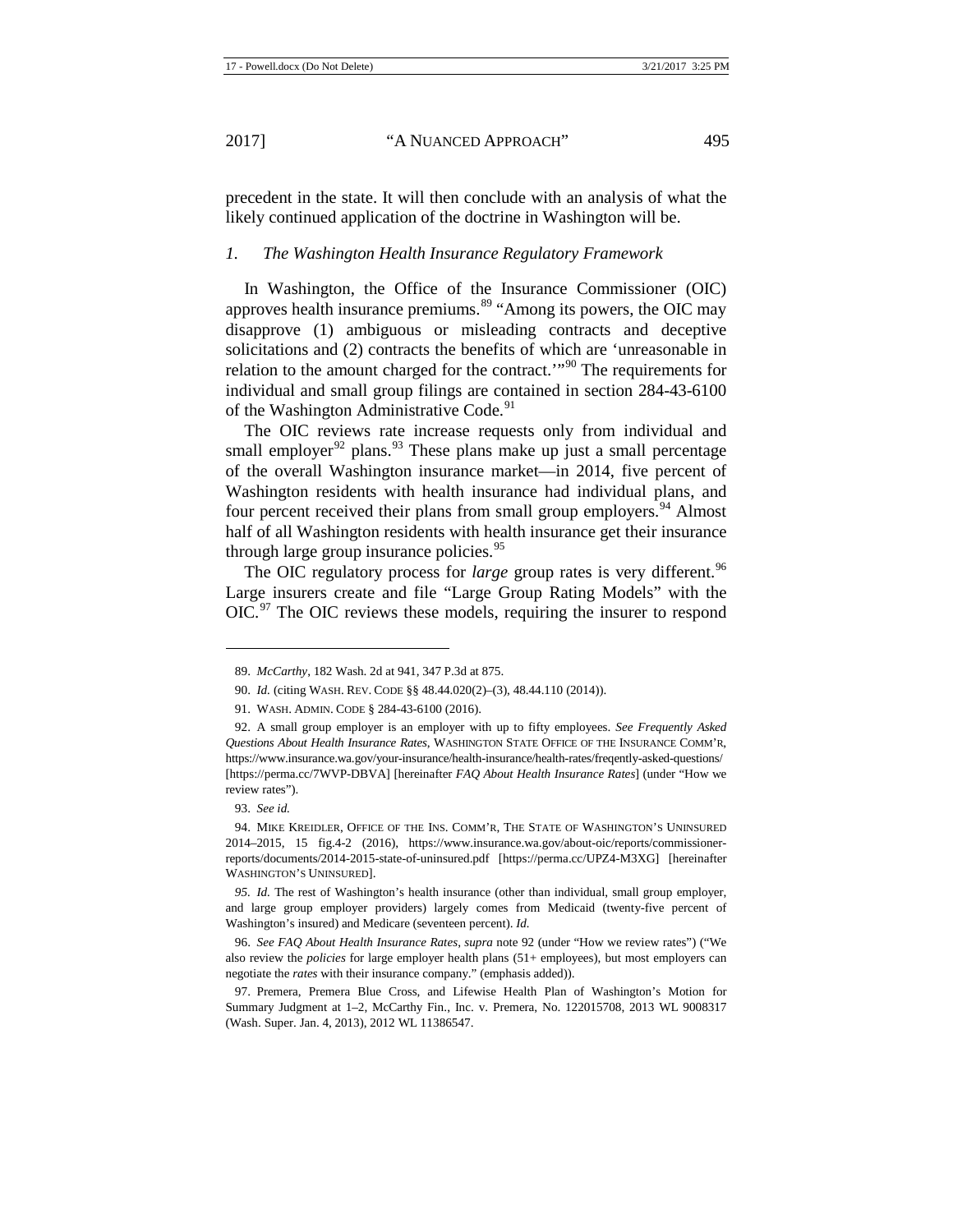to various "objections" the OIC might have.<sup>[98](#page-16-0)</sup> The insurer then directly negotiates its actual rates with its large group insureds.<sup>[99](#page-16-1)</sup> After the insurer and the large group insureds negotiate their rates, the insurer files its individual large group contracts with the OIC.<sup>[100](#page-16-2)</sup> The OIC is empowered to disapprove these large group contracts on various grounds, including in situations where the OIC determines that "the benefits provided therein are unreasonable in relation to the amount charged for the contract."<sup>[101](#page-16-3)</sup> No part of the statutory scheme, however, requires the OIC to review and affirmatively approve those rates, and indeed it appears that the OIC chooses not to do so. $102$ 

# *2. Washington Has Implicitly Adopted a State Version of the Filed Rate Doctrine That Bars Suits Alleging Artificially High Rates*

To date, there have been only three published Washington cases that consider the filed rate doctrine, resulting in two opinions by the Washington State Supreme Court and one by the Court of Appeals.<sup>[103](#page-16-5)</sup> Though Washington courts have never explicitly stated that they are

1

<sup>98.</sup> *Id.*

<span id="page-16-1"></span><span id="page-16-0"></span><sup>99.</sup> *Id.* ("One important difference between large group and small group or individual rates is that the large group rates are customized for each group after individualized negotiations between Premera and each individual group.").

<sup>100.</sup> *Id.*; WASH. REV. CODE § 48.44.040 (2016).

<span id="page-16-3"></span><span id="page-16-2"></span><sup>101.</sup> WASH. REV. CODE § 48.44.020(3) (2016). The OIC may also disapprove the contracts for any of the reasons listed in § 48.44.020(2), which empowers the OIC to reject any individual or group contract:

<sup>(</sup>a) If it contains or incorporates by reference any inconsistent, ambiguous or misleading clauses, or exceptions and conditions which unreasonably or deceptively affect the risk purported to be assumed in the general coverage of the contract; or (b) If it has any title, heading, or other indication of its provisions which is misleading; or (c) If purchase of health care services thereunder is being solicited by deceptive advertising; or (d) If it contains unreasonable restrictions on the treatment of patients; or (e) If it violates any provision of this chapter; or (f) If it fails to conform to minimum provisions or standards required by regulation made by the commissioner pursuant to chapter 34.05 RCW; or (g) If any contract for health care services with any state agency, division, subdivision, board, or commission or with any political subdivision, municipal corporation, or quasi-municipal corporation fails to comply with state law.

<span id="page-16-4"></span><sup>102.</sup> *See How We Review Health Rates*, WASHINGTON STATE OFFICE OF THE INSURANCE COMM'R, https://www.insurance.wa.gov/your-insurance/health-insurance/health-rates/how-wereview-rates/ [https://perma.cc/RXC6-6XU2] ("We review all rate requests for individual and smallgroup plans (employers with 1–50 employees) in Washington state."); *Search Health Insurance Rate Increases*, WASHINGTON STATE OFFICE OF THE INSURANCE COMM'R, https://www.insurance. wa.gov/health-rates/Search.aspx [https://perma.cc/NRB9-NWLM] (database for rate increase requests for individuals and small groups only).

<span id="page-16-5"></span><sup>103.</sup> *See* McCarthy Fin., Inc. v. Premera, 182 Wash. App. 1, 11–12, 328 P.3d 940, 946 (2014) (noting that, prior to *McCarthy*, there were only two filed rate cases in Washington—one by the Washington State Supreme Court and one by the Washington Court of Appeals), *rev'd* 182 Wash. 2d 936, 944, 347 P.3d 872, 876 (2015).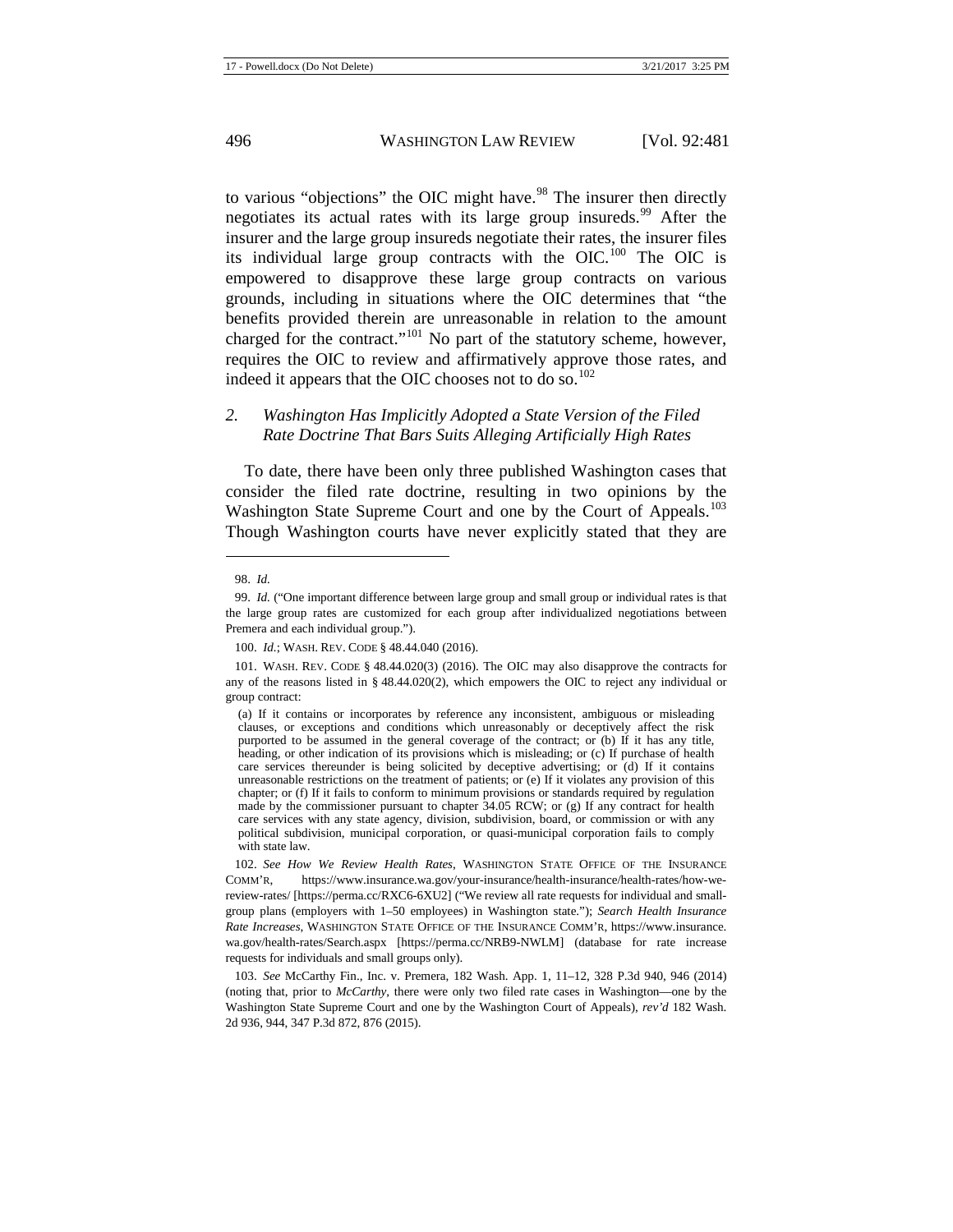**.** 

<span id="page-17-6"></span>adopting the filed rate doctrine, it appears that these cases implicitly adopted a Washington State version.<sup>[104](#page-17-0)</sup>

The Washington State Supreme Court first considered the filed rate doctrine in *Tenore v. AT&T Wireless*. [105](#page-17-1) In that case, customers challenged AT&T's nondisclosure of its practice of rounding up phone call durations to the next highest minute.<sup>[106](#page-17-2)</sup> AT&T argued that, under the filed rate doctrine, it could not be subject to the lawsuit because calculating the plaintiffs' damages—the amount that the plaintiffs had overpaid as a result of the billing practice—would require a court to calculate a reasonable rate for phone service.<sup>[107](#page-17-3)</sup> As a preliminary matter, the Court decided that the federal filed rate doctrine did not apply because the defendants in that case were specifically exempted from filing tariffs with the FCC. $^{108}$  $^{108}$  $^{108}$ 

In dicta relevant to the filed rate doctrine, however, the Court then considered whether the claims were nonetheless barred on federal preemption grounds—specifically, the Court considered whether the Federal Communications Act completely preempted plaintiffs' state law claims by barring "State or local government . . . authority to regulate the entry of or the rates charged by any commercial mobile service or any private mobile service."<sup>[109](#page-17-5)</sup> The Court noted that "[t]he award of damages is not per se state regulation, and as the United States Supreme Court has observed, does not require a court to 'substitute its judgment

<span id="page-17-0"></span><sup>104.</sup> *See id.* at 11, 328 P.3d at 946. As noted by the Washington Court of Appeals in *McCarthy*, prior to its consideration of that case, only two published Washington cases had considered the filed rate doctrine in Washington: *Tenore* and *Hardy*. *Id.* at 11–12, 328 P.3d at 946. Both of those cases, however, dealt with the *federal* version of the filed rate doctrine. *See* Tenore v. AT&T Wireless, 136 Wash. 2d 322, 334, 962 P.2d 104, 109–10 (1998) (noting that whether the filed rate doctrine applied to that case depended on whether the defendant telecommunications companies had filed their rates with the Federal Communications Commission); Hardy v. Claircom Comms. Grp., 86 Wash. App. 488, 490–91, 937 P.2d 1128, 1130–32 (1997) (noting that "[t]he filed tariff doctrine arises under the Federal Communications Act," which required the telecommunications company defendant to file its tariffs with the FCC). The Washington Court of Appeals indicated that the Washington courts had at least implicitly adopted the doctrine in Washington, however, when it stated that "[w]hether to extend the filed rate doctrine to a claim involving health insurance is a question of first impression." *McCarthy*, 182 Wash. App. at 11, 328 P.3d at 946. The Washington State Supreme Court, on review, did not consider this "question of first impression," further indicating that a state version of the doctrine has been implicitly adopted. *See* McCarthy Fin., Inc. v. Premera, 182 Wash. 2d 936, 347 P.3d 872 (2015).

<span id="page-17-2"></span><span id="page-17-1"></span><sup>105.</sup> 136 Wash. 2d 322, 962 P.2d 104 (1998).

<sup>106.</sup> *Id.* at 327, 962 P.2d at 106.

<span id="page-17-3"></span><sup>107.</sup> *Id.* at 328–29, 962 P.2d at 107.

<span id="page-17-4"></span><sup>108.</sup> *Id.* at 334, 962 P.2d at 109–10.

<span id="page-17-5"></span><sup>109.</sup> *Id.* at 328, 962 P.2d at 110.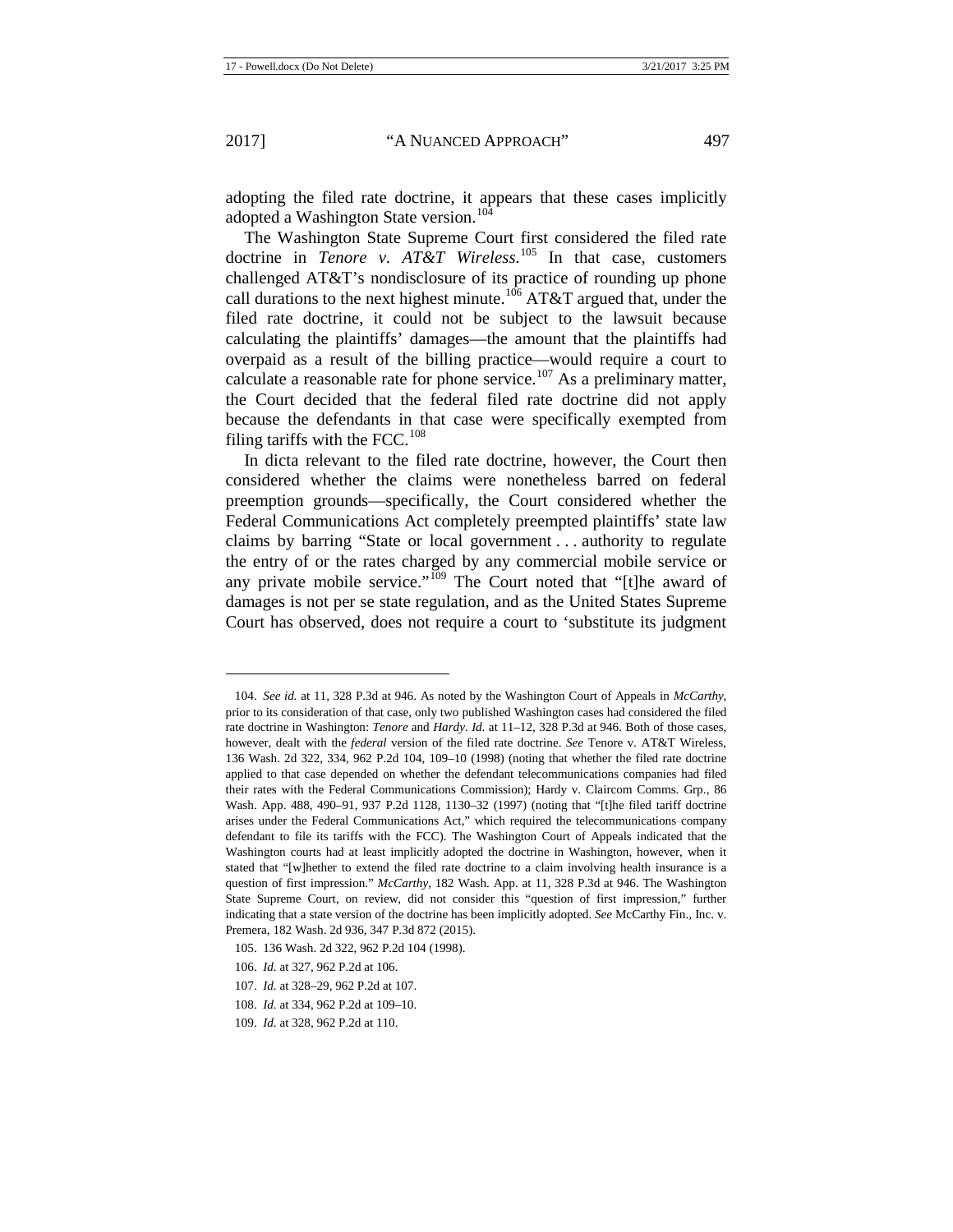for the agency's on the reasonableness of a rate.'"[110](#page-18-0) Accordingly, the plaintiffs' state law claims and the damages they sought were not preempted by the Federal Communications Act.<sup>[111](#page-18-1)</sup>

In *Hardy v. Claircom Communications Group*,<sup>[112](#page-18-2)</sup> the Washington Court of Appeals determined that the filed rate doctrine barred customers' claims against the defendant for failing to disclose its billing practices. Specifically, plaintiffs alleged that the defendant breached its contract and violated the Washington Consumer Protection Act (WCPA) by failing to disclose that its billing practice was to round up charges from its air-to-ground telephones in commercial aircraft to the next highest minute, thereby increasing the cost of the plaintiffs' telephone use.<sup>[113](#page-18-3)</sup> The plaintiffs reasoned that the filed rate doctrine should not bar their claims because they were "specifically challenging the allegedly deceptive advertising practices of [the defendants], not the underlying rate." $^{114}$  $^{114}$  $^{114}$ 

The court determined that, irrespective of the plaintiffs' claim that they were not challenging the reasonableness of the rates, the *damages*  calculation that the court would be required to perform barred the plaintiffs' actions.<sup>[115](#page-18-5)</sup> The court reasoned that it would, in other words, have to determine what a reasonable rate *would have been* as a baseline for assessing damages.<sup>[116](#page-18-6)</sup> The court, moreover, invoked the nondiscrimination strand of filed rate, finding that:

[A]ny court-imposed award of damages would by definition result in [the plaintiffs] paying something other than the filed rate . . . . Significantly, neither [plaintiff] alleges that they or any other customer has paid anything other than the filed rate. Both of their claims are thus barred by the filed tariff doctrine.<sup>[117](#page-18-7)</sup>

In *McCarthy Finance, Inc. v. Premera*, [118](#page-18-8) the Washington State Supreme Court had an opportunity to consider the filed rate doctrine in the *state* regulatory context. In that case, the Court was asked to consider whether the filed rate doctrine barred the plaintiffs' WCPA claims

<span id="page-18-2"></span><span id="page-18-1"></span><span id="page-18-0"></span><sup>110.</sup> *Id.* at 345, 962 P.2d at 115 (quoting Nader v. Allegheny Airlines, Inc., 426 U.S. 290, 299 (1976)).

<sup>111.</sup> *Id.*

<sup>112.</sup> 86 Wash. App. 488, 937 P.2d 1128 (1997).

<span id="page-18-4"></span><span id="page-18-3"></span><sup>113.</sup> *Id.* at 490, 937 P.2d at 1130.

<sup>114.</sup> *Id.* at 494, 937 P.2d at 1132.

<span id="page-18-5"></span><sup>115.</sup> *Id.*

<span id="page-18-7"></span><span id="page-18-6"></span><sup>116.</sup> *Id.*

<sup>117.</sup> *Id.* at 494–95, 937 P.2d at 1132.

<span id="page-18-8"></span><sup>118.</sup> 182 Wash. 2d 936, 347 P.3d 872 (2015).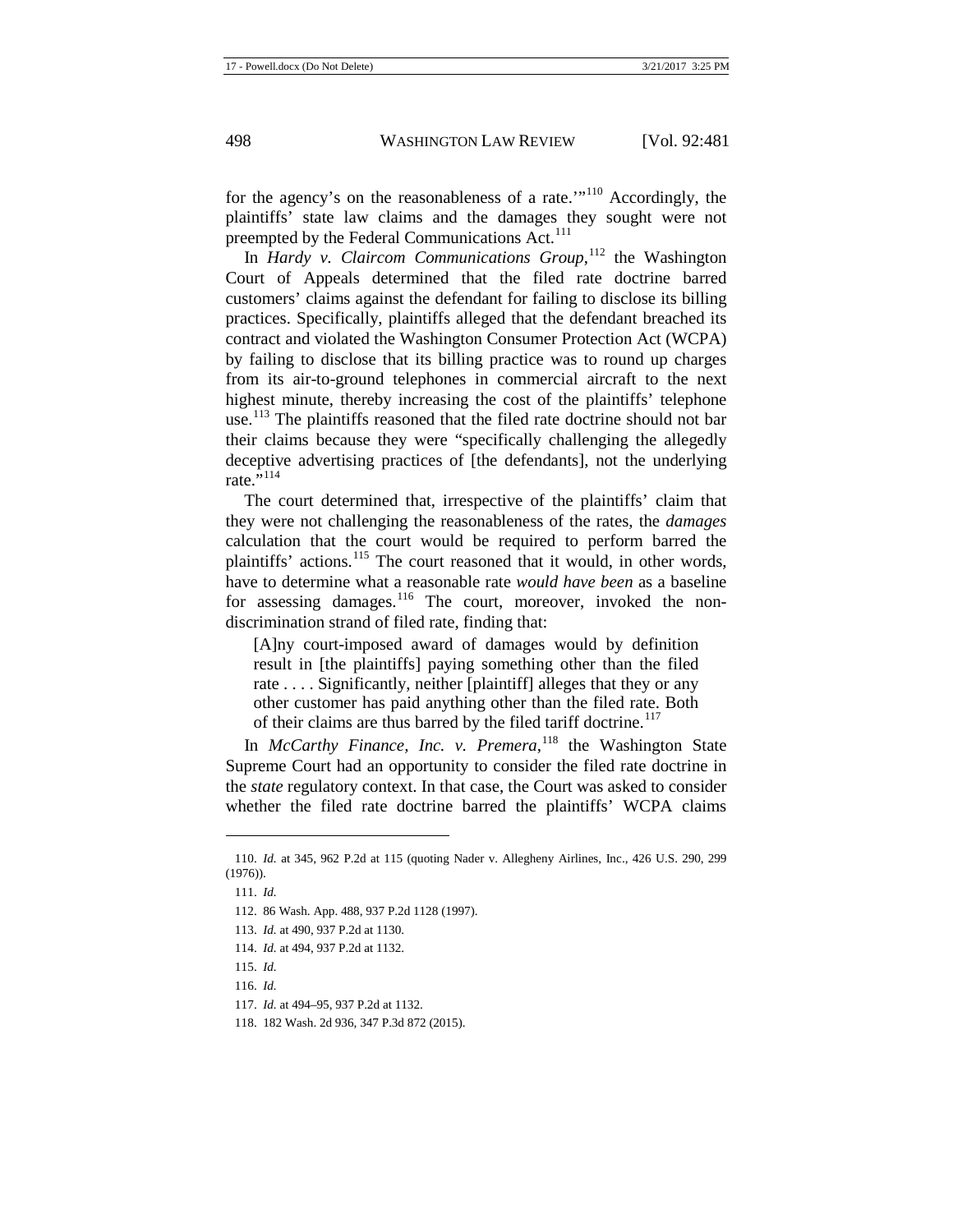against their insurance provider and the Washington Alliance for Healthcare Insurance Trust (WAHIT) for allegedly "collud[ing] and ma[king] false and misleading representations to the plaintiffs that induced the plaintiffs to purchase health insurance policies under false pretenses."<sup>[119](#page-19-0)</sup> Specifically, the plaintiffs alleged that as a result of the defendants' WCPA violations, the plaintiffs paid "excessive, unnecessary, unfair and deceptive overcharges for health insurance" even though their rates had been approved by the Washington OIC.<sup>[120](#page-19-1)</sup>

The Court noted at the outset that a claim for damages relating to the plaintiffs' insurance premiums was not per se barred by the filed rate doctrine.<sup>[121](#page-19-2)</sup> Rather, it was up to courts to "determine whether the claims" and damages are merely *incidental* to agency-approved rates and therefore may be considered by courts or would necessarily require courts to reevaluate agency-approved rates and therefore may not be considered by courts."[122](#page-19-3) The Court stated that "[i]n most cases, courts must consider [WCPA] claims even when the requested damages are related to agency-approved rates."<sup>[123](#page-19-4)</sup> The Court, however, qualified this broad command, noting that such a WCPA claim would be able to proceed only "to the extent that claimants can prove damages without attacking agency-approved rates" because it was in those cases that the benefits of considering the plaintiffs' WCPA claims would outweigh any value in dismissing those claims under filed rate.<sup>[124](#page-19-5)</sup>

For that reason, the plaintiffs in *McCarthy* might have been able to proceed on their WCPA claim—but those plaintiffs, "rather than requesting general damages or seeking any damages that [did] not directly attack agency-approved rates," requested refunds of the overpayments they allegedly made in addition to the insurance company's alleged surplus.<sup>[125](#page-19-6)</sup> Specifically, the plaintiffs sought two forms of damages, both of which expressly asked for a refund of premiums paid: first, the plaintiffs requested "a refund[] of the gross and excessive overcharges in premium payments" that resulted from the defendant's unfair business practices and excessive premiums; second,

 $\overline{a}$ 

<span id="page-19-6"></span>125. *Id.* at 943, 347 P.3d at 875–76.

<sup>119.</sup> *Id.* at 939, 347 P.3d at 873–74.

<sup>120.</sup> *Id.* at 940, 347 P.3d at 874.

<span id="page-19-2"></span><span id="page-19-1"></span><span id="page-19-0"></span><sup>121.</sup> *Id.* at 942–43, 347 P.3d at 875 ("The mere fact that a claim is related to an agency-approved rate is no bar.").

<span id="page-19-5"></span><span id="page-19-4"></span><span id="page-19-3"></span><sup>122.</sup> *Id.* at 942, 347 P.3d at 875 (emphasis added) (citing Tenore v. AT&T Wireless, 136 Wash. 2d 322, 344, 962 P.2d 104, 115 (1998)).

<sup>123.</sup> *Id.* at 943, 347 P.3d at 875.

<sup>124.</sup> *Id.*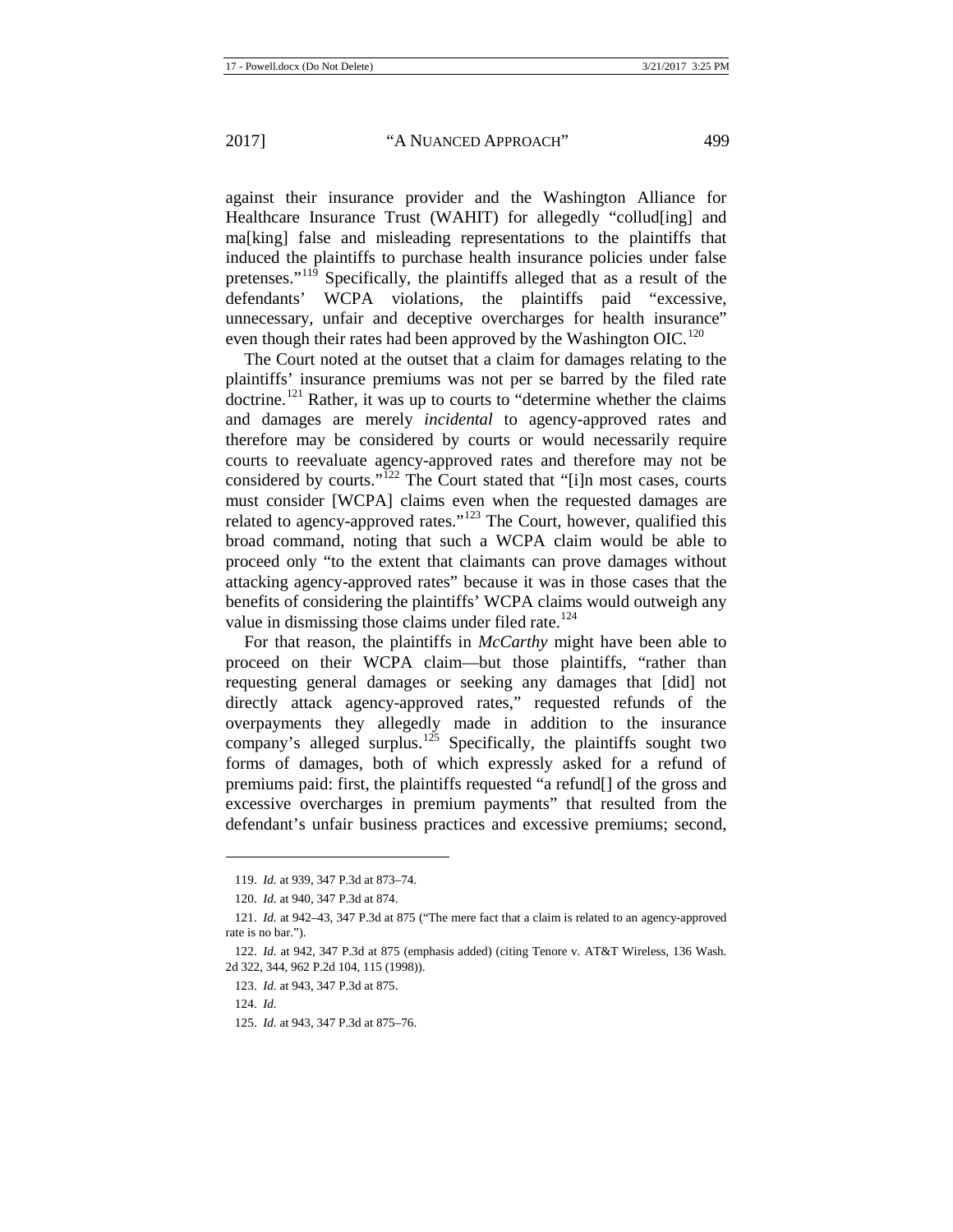the plaintiffs sought a refund of the excess surplus to the insureds who paid the "high premiums causing the excess."[126](#page-20-0) Because the plaintiffs sought damages that would necessarily require a court to calculate a reasonable rate for their insurance premiums, the plaintiffs' claims were barred by the filed rate doctrine.<sup>[127](#page-20-1)</sup> The Court reasoned that:

[A]warding either of the two specific damages requested by the Policyholders would run contrary to the purposes of the filed rate doctrine because *the court would need to determine what health insurance premiums would have been reasonable for the Policyholders to pay as a baseline* for calculating the amount of damages[,] and the OIC has already determined that the health insurance premiums paid by the Policyholders were reasonable. $128$ 

# *3. The Future Application of the Filed Rate Doctrine in Washington Is Unsettled*

It is unclear from these few cases how Washington would treat a claim involving a filed rate against a defendant for failure to perform services promised in a contract. The Washington Supreme Court seems willing to hear claims that tangentially involve filed rates but do not challenge the reasonableness of those rates—especially WCPA claims.<sup>[129](#page-20-3)</sup> But the Washington State Supreme Court has also been careful to note that the damages calculations in those cases would need to be calculated "to the extent that claimants can prove damages *without attacking agency-approved rates*."[130](#page-20-4) In particular, the Court barred the claims by the *McCarthy* plaintiffs on the ground that it would be required to determine as a baseline a reasonable rate for insurance premiums, which violated the non-justiciability strand of the filed rate doctrine.<sup>[131](#page-20-5)</sup> But the Washington State Supreme Court's decision in *McCarthy* provided little guidance on what might constitute a claim that did not "attack" an agency-approved rate—a gap that this Comment seeks to address by considering the purposes of the filed rate doctrine.<sup>[132](#page-20-6)</sup>

<sup>126.</sup> *Id.* at 940, 347 P.3d at 874.

<sup>127.</sup> *Id.* at 943–44, 347 P.3d at 876.

<sup>128.</sup> *Id.* at 943, 347 P.3d at 876 (emphasis added).

<span id="page-20-4"></span><span id="page-20-3"></span><span id="page-20-2"></span><span id="page-20-1"></span><span id="page-20-0"></span><sup>129.</sup> *Id.* at 943, 347 P.3d at 875 ("[T]he benefits gained from courts' considering CPA claims outweigh any benefit that would be derived from applying the filed rate doctrine to bar the claims.").

<sup>130.</sup> *Id.* (emphasis added).

<span id="page-20-5"></span><sup>131.</sup> *Id.* at 943, 347 P.3d at 876.

<span id="page-20-6"></span><sup>132.</sup> *See infra* Part IV.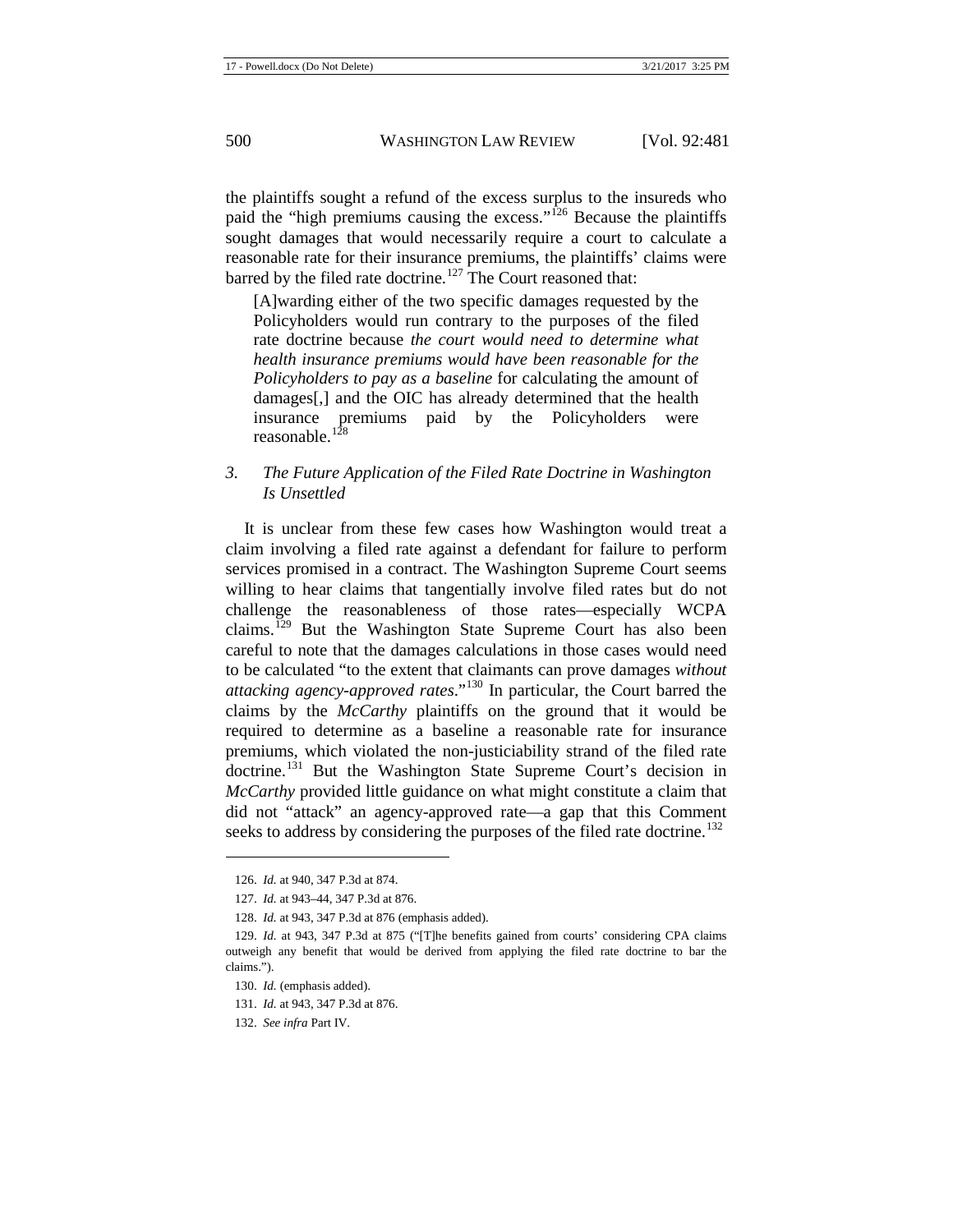It is unclear whether Washington courts would treat a claim alleging nonperformance of promised services differently than a claim for excessive premiums. But it seems, based on the decision of the court of appeals in *Hardy*, that it does not matter whether the court would be able to assign a reasonable value to the complained-of conduct—in that case, overcharging consumers by rounding up the call times—and subtract that from the price actually paid. That is, it seems plausible that the *Hardy* court could have calculated the damages to each individual caller—presuming that the defendants kept records of call times prerounding—and then subtracted that total from the rate paid. The court declined to do so, however, following the same reasoning in *McCarthy* and holding that the damages calculation in that case would impermissibly require the court to engage in ratemaking. *Hardy*, however, was a case involving federally-filed rates,<sup>[133](#page-21-0)</sup> and need not dictate the outcome in future Washington State filed rate cases. Which Washington claims (and which measures of damages) might be dismissed under the filed rate doctrine, therefore, is uncertain.

### *B. Oregon Does Not Have a State Version of the Filed Rate Doctrine*

Oregon courts, unlike Washington courts, have not applied the filed rate doctrine in their state.<sup>[134](#page-21-1)</sup> But Oregon has given some more indication of what that doctrine might look like should Oregon courts decide to adopt filed rate—that is, that it will not adopt the doctrine nearly as rigidly as it is applied elsewhere.<sup>[135](#page-21-2)</sup> This section begins by discussing the insurance regulatory scheme in Oregon before moving on to examining Oregon's consideration of the filed rate doctrine. The section concludes by hypothesizing what the filed rate doctrine might look like in Oregon if the state decides to adopt it.

# *1. The Oregon Insurance Regulatory Framework*

Insurers in Oregon are required to file their rates, rating plans, and rating systems with the Director of the Department of Consumer and Business Services (DCBS).<sup>[136](#page-21-3)</sup> The Director determines whether the rates, rating plans, or rating systems comply with Oregon's insurance

<span id="page-21-0"></span><sup>133.</sup> *See supra* not[e 104](#page-17-6) and accompanying text.

<span id="page-21-1"></span><sup>134.</sup> Dreyer v. Portland Gen. Elec. Co., 142 P.3d 1010, 1014 n.10 (Or. 2006).

<sup>135.</sup> *See infra* section III.B.3.

<span id="page-21-3"></span><span id="page-21-2"></span><sup>136.</sup> OR. REV. STAT. ANN. § 737.205 (West 2016).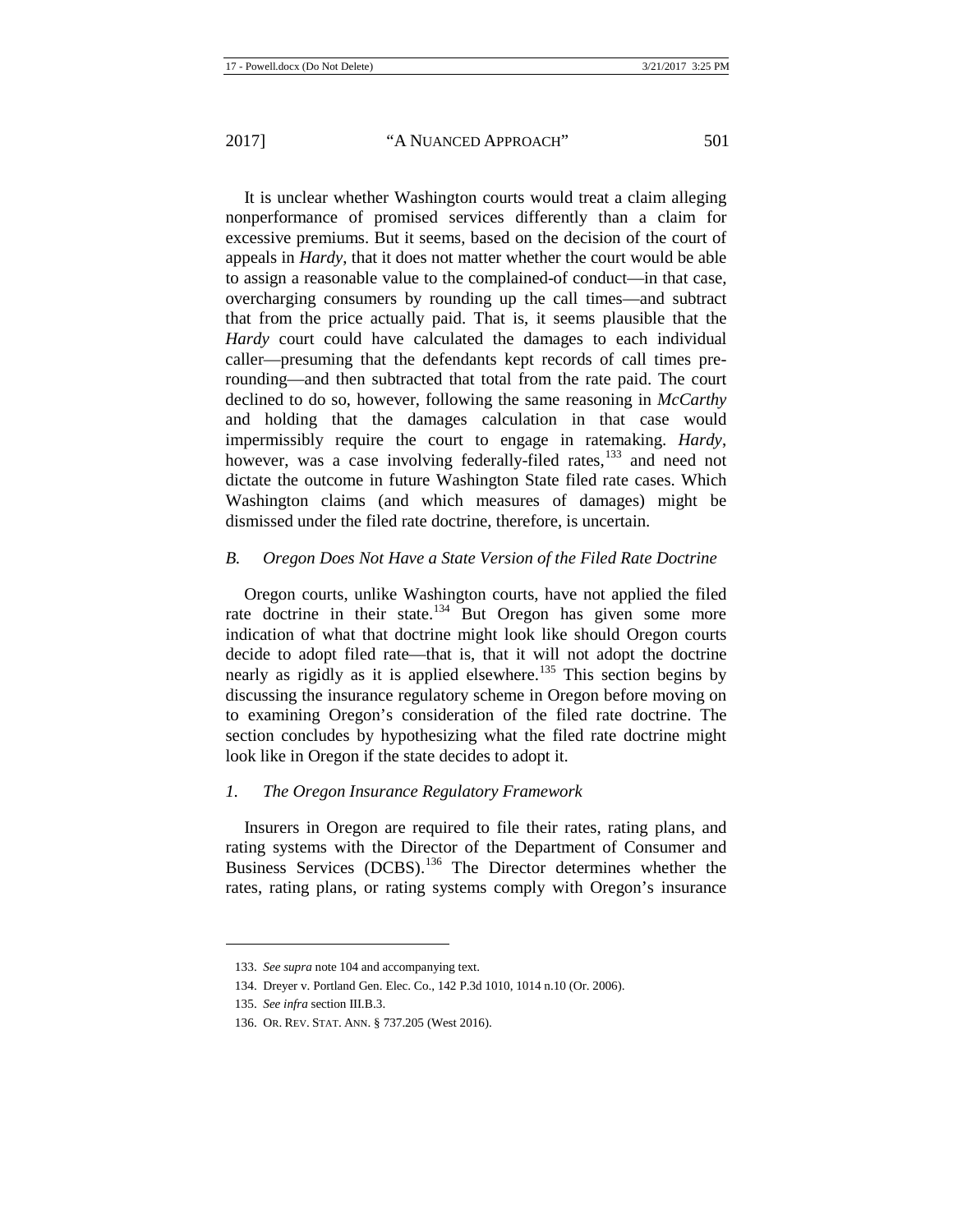regulations.[137](#page-22-0) Insurance rates in Oregon "shall not be excessive, inadequate or unfairly discriminatory.<sup>[138](#page-22-1)</sup> Rates are excessive when they are "unreasonably high for the insurance provided $[$ , $]$  and . . . [a] reasonable degree of competition does not exist" in that particular insurance arena.<sup>[139](#page-22-2)</sup>

<span id="page-22-9"></span>Health insurance rates are reviewed by the DCBS in much the same way that they are reviewed in Washington; that is, the DCBS reviews and approves rates only for individuals who do not get insurance through an employer and small employers with fifty or fewer employees.<sup>[140](#page-22-3)</sup> The DCBS does not review rates for large groups (with more than fifty employees), as those "groups negotiate prices with the insurer."<sup>[141](#page-22-4)</sup>

#### *2. Oregon Has Refused to Adopt the Filed Rate Doctrine*

Oregon courts, though noting that the doctrine exists, have avoided the question of whether filed rate is applicable under Oregon law.<sup>[142](#page-22-5)</sup> But the reasoning of some related Oregon cases suggests that if Oregon courts were to adopt filed rate, they would not apply a strict version of the doctrine.

In *Dreyer v. Portland General Electric Co.*,<sup>[143](#page-22-6)</sup> the Oregon Supreme Court avoided the question of whether the filed rate doctrine applied in Oregon to bar the plaintiffs' claims.[144](#page-22-7) In *Dreyer*, plaintiffs in consolidated class actions brought a claim against defendant Portland General Electric (PGE) alleging that PGE had wrongfully charged its customers for the undepreciated value of one of its former—and now closed—power plants.<sup>[145](#page-22-8)</sup> Plaintiffs sought a refund "of all amounts that ratepayers unlawfully had to pay" during the period PGE charged for the

<sup>137.</sup> *Id.* § 737.045 (Westlaw).

<sup>138.</sup> *Id.* § 737.310(1) (Westlaw).

<sup>139.</sup> *Id.* § 737.310(2)(a) (Westlaw).

<span id="page-22-3"></span><span id="page-22-2"></span><span id="page-22-1"></span><span id="page-22-0"></span><sup>140.</sup> DEP'T OF CONSUMER & BUS. SERVS., CONSUMER GUIDE TO HEALTH INSURANCE RATE REVIEW IN OREGON 6 (2015), http://dfr.oregon.gov/healthrates/Documents/4961.pdf [https://perma. cc/R9CQ-3NWX] [hereinafter RATE REVIEW IN OREGON].

<span id="page-22-4"></span><sup>141.</sup> *Id.*; *see also id.* at 7 (for large group insurance plans (fifty or more employees), "[e]mployers negotiate rates directly with the insurance company; these plans' rates are not subject to state regulation").

<sup>142.</sup> *See* Dreyer v. Portland Gen. Elec. Co., 142 P.3d 1010, 1014 n.10 (Or. 2006).

<sup>143.</sup> 142 P.3d 1010 (Or. 2006).

<span id="page-22-8"></span><span id="page-22-7"></span><span id="page-22-6"></span><span id="page-22-5"></span><sup>144.</sup> *Id.* at 1014 n.10; *see also* Bates v. Bankers Life and Casualty Co., 993 F. Supp. 2d 1318, 1350 (D. Or. 2014) (noting that no Oregon court has ever decided whether the filed rate doctrine applies in Oregon).

<sup>145.</sup> *Dreyer*, 142 P.3d at 1011.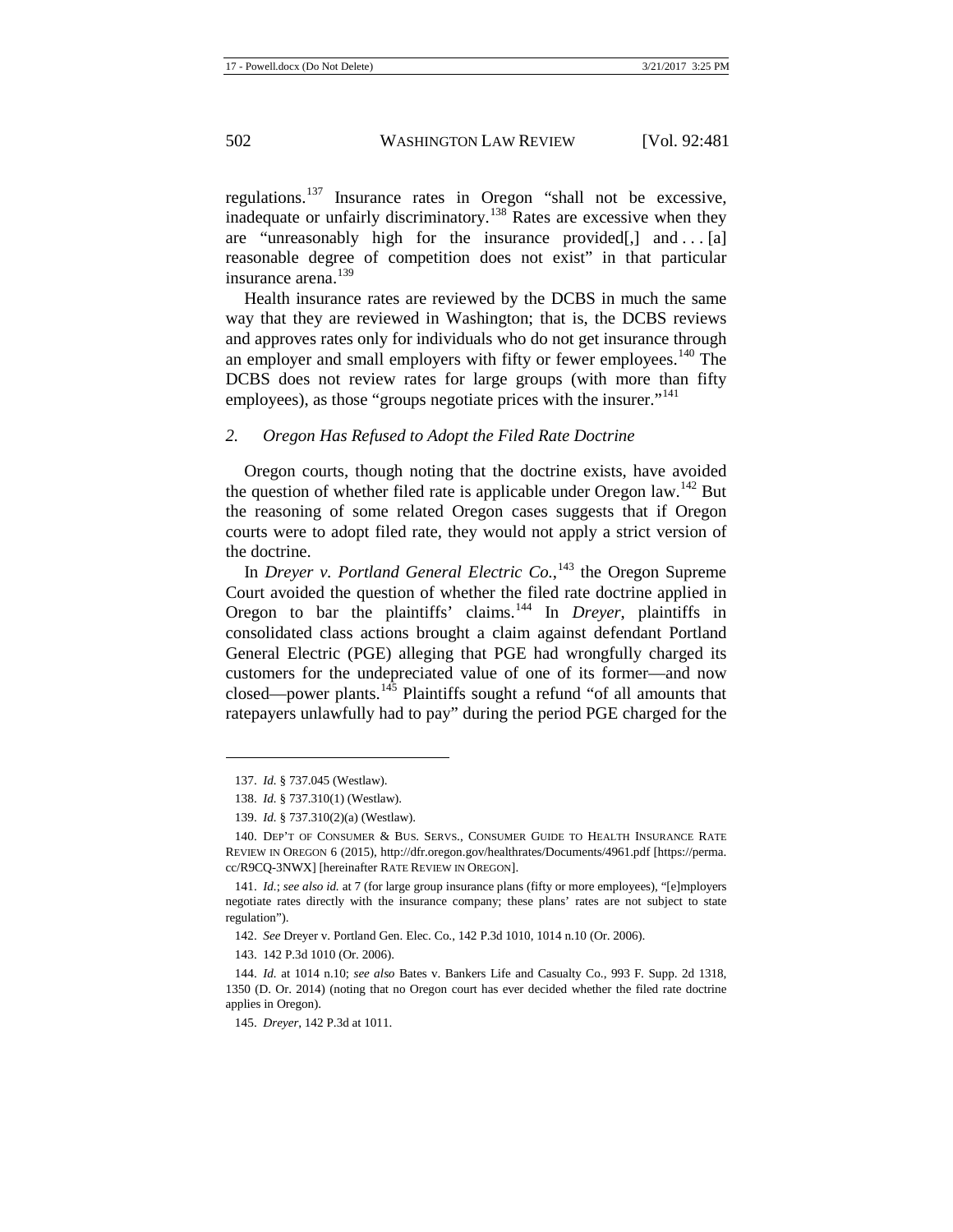plant.[146](#page-23-0) After a complicated procedural history involving multiple suits and the Oregon Public Utility Commission (PUC), PGE petitioned the Oregon Supreme Court for a writ of mandamus ordering the county circuit court to dismiss the plaintiffs' actions and vacate the order granting class certification.<sup>[147](#page-23-1)</sup>

Though the Oregon Supreme Court said that it would not decide whether the filed rate doctrine applied in light of section 757.225 of the Oregon Revised Statutes (ORS) (requiring utilities to charge only their filed rates),  $^{148}$  $^{148}$  $^{148}$  it did express some uncertainty as to whether the filed rate doctrine would bar plaintiffs' claims for damages even if the doctrine were applicable in Oregon.<sup>[149](#page-23-3)</sup> The Court noted that it "share[d] plaintiffs' skepticism of the proposition that is at the heart of PGE's argument—that ORS 757.225 manifests a legislative intent that PUCapproved rates be treated as conclusively lawful for all purposes 'until they are changed as provided in ORS 757.210 to 757.220. $\cdots$ [150](#page-23-4) Rather, the Court reasoned, "The statute is not aimed, as PGE suggests, at conclusively and permanently binding the entire world to the rate decisions of the PUC."<sup>[151](#page-23-5)</sup>

In a related later case involving the same allegedly unlawful PGE rates, the Oregon Court of Appeals interpreted two statutes—one addressing the inclusion of undepreciated investments in rates<sup>[152](#page-23-6)</sup> and one addressing the exclusion of certain costs from rates<sup>[153](#page-23-7)</sup>—to determine whether PGE was permitted to charge its customers for the undepreciated value of its closed plant.<sup>[154](#page-23-8)</sup> The court of appeals determined that the PUC had erred in permitting PGE to charge its customers for more than the principal amount of its "undepreciated investment" in the closed power plant.<sup>[155](#page-23-9)</sup> The court reversed the consolidated cases and remanded with instructions for the PUC to reconsider its rates.<sup>[156](#page-23-10)</sup>

<span id="page-23-1"></span><span id="page-23-0"></span>**.** 

<span id="page-23-8"></span>154. Citizens' Util. Bd. v. PUC, 962 P.2d 744, 746–47 (Or. App. 1998).

<sup>146.</sup> *Id.* at 1016.

<sup>147.</sup> *Id.* at 1011.

<span id="page-23-2"></span><sup>148.</sup> *Id.* at 1014 n.10.

<span id="page-23-3"></span><sup>149.</sup> *Id.* at 1018–19.

<span id="page-23-4"></span><sup>150.</sup> *Id.*

<span id="page-23-5"></span><sup>151.</sup> *Id.* at 1019.

<span id="page-23-6"></span><sup>152.</sup> OR. REV. STAT. ANN. § 757.140(2) (West 2016).

<span id="page-23-7"></span><sup>153.</sup> *Id.* § 757.355 (Westlaw).

<sup>155.</sup> *Id.* at 750.

<span id="page-23-10"></span><span id="page-23-9"></span><sup>156.</sup> *Id.* at 752.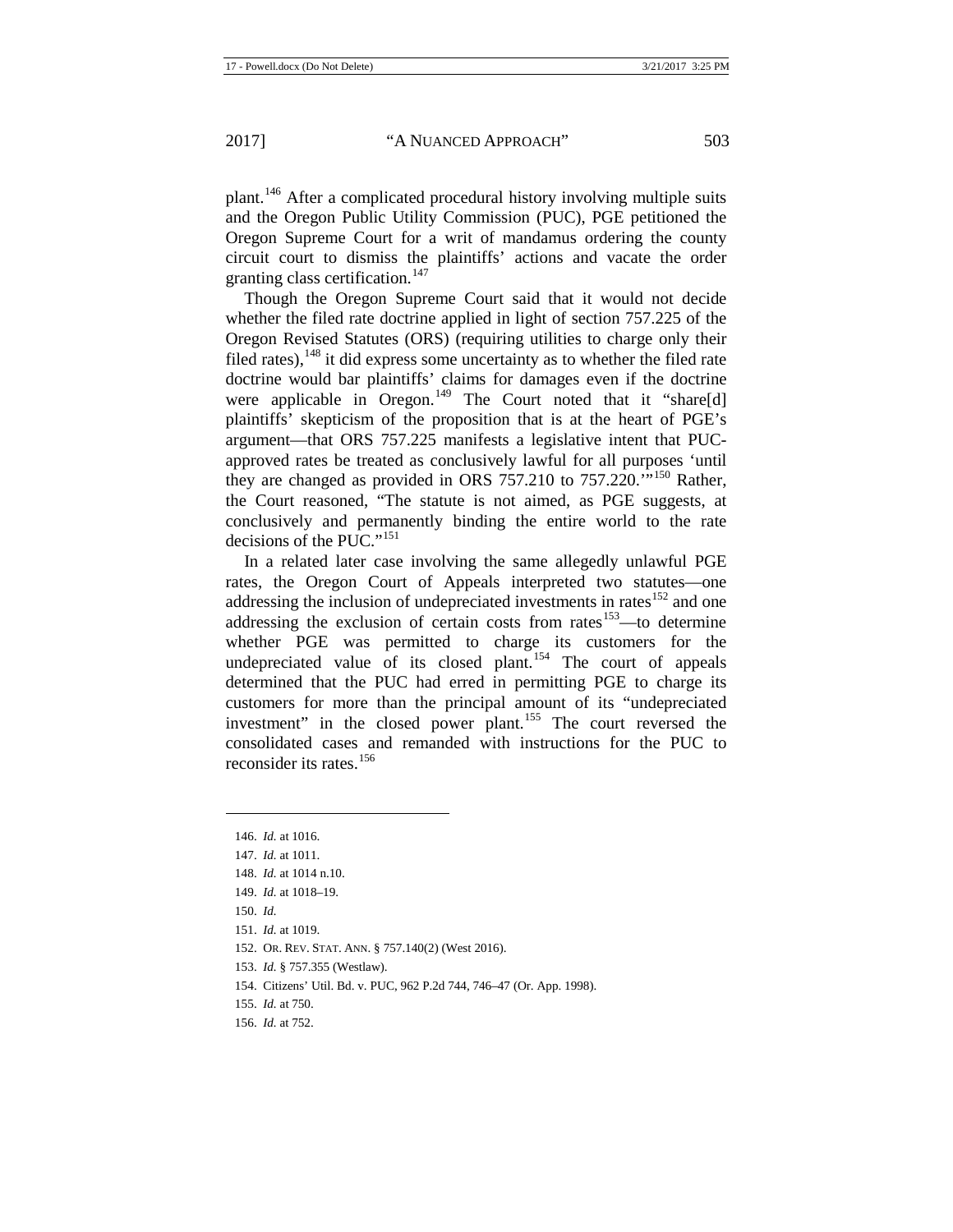On reconsideration, the PUC "clarified its understanding of [the Oregon Supreme Court's] decision in *Dreyer*, particularly noting that [the Oregon Supreme Court] had not determined the scope of the filed rate doctrine or its impact on the PUC's remedial authority."<sup>[157](#page-24-0)</sup> Accordingly, the PUC "concluded that it had remedial authority [to order issue of a refund.... The PUC [thus] ordered PGE to issue a refund to the post-2000 ratepayers" to compensate them for the difference between what they paid following a settlement in a related case and the rates they would have paid if PGE had filed rates without the unlawful inclusion of some of its power plant losses.<sup>[158](#page-24-1)</sup>

In *Gearhart v. Public Utility Commission of Oregon*, [159](#page-24-2) customers in a class action and the Utility Reform Project challenged the PUC's reexamination of previously authorized rates to determine whether PGE's customers had suffered injury, arguing that the court should adopt "a rule against retroactive ratemaking."<sup>[160](#page-24-3)</sup> The Court declined to hold that the rule against retroactive ratemaking applied in Oregon under all circumstances, but decided that:

It is sufficient for present purposes to conclude, as we do, that the rule against retroactive ratemaking does not preclude the action that the PUC took on remand in this case. The PUC did not alter PGE's rates retroactively, but rather used ratemaking principles to calculate the rates that it would have authorized PGE to charge had it not included a return on the investment in [the closed plant]. $^{161}$  $^{161}$  $^{161}$ 

In coming to that decision, the Court noted that it was important that it had not accepted the "extreme" version of the filed rate doctrine that PGE had urged in *Dreyer*.<sup>[162](#page-24-5)</sup> Rather, it emphasized that in *Dreyer*, "the [C]ourt rejected the notion that PGE was shielded from liability because it was required by ORS 757.225 to charge the rates that were later held

<span id="page-24-0"></span>**.** 

<span id="page-24-5"></span>162. *Id.* at 918.

<sup>157.</sup> Gearhart v. Public Util. Comm'n of Or., 339 P.3d 904, 911 (Or. 2014).

<sup>158.</sup> *Id.* at 913.

<sup>159.</sup> 339 P.3d 904 (Or. 2014).

<span id="page-24-3"></span><span id="page-24-2"></span><span id="page-24-1"></span><sup>160.</sup> *Id.* at 917. The rule against retroactive ratemaking is a related doctrine to filed rate, but has important differences. *See* Stefan H. Krieger, *The Ghost of Regulation Past: Current Applications of the Rule Against Retroactive Ratemaking in Public Utility Proceedings*, 1991 U. ILL. L. REV. 983, 986 n.8 (1991) ("Closely related to, but distinct from, the rule against retroactive ratemaking is the 'filed rate doctrine.' That doctrine forbids a utility from charging rates other than those properly filed with the commission. Although courts have relied on the filed rate doctrine as one of the bases for the retroactivity rule, this doctrine is in fact a limitation on the power of utilities, not commissions." (citations omitted)).

<span id="page-24-4"></span><sup>161.</sup> *Gearhart*, 339 P.3d at 917.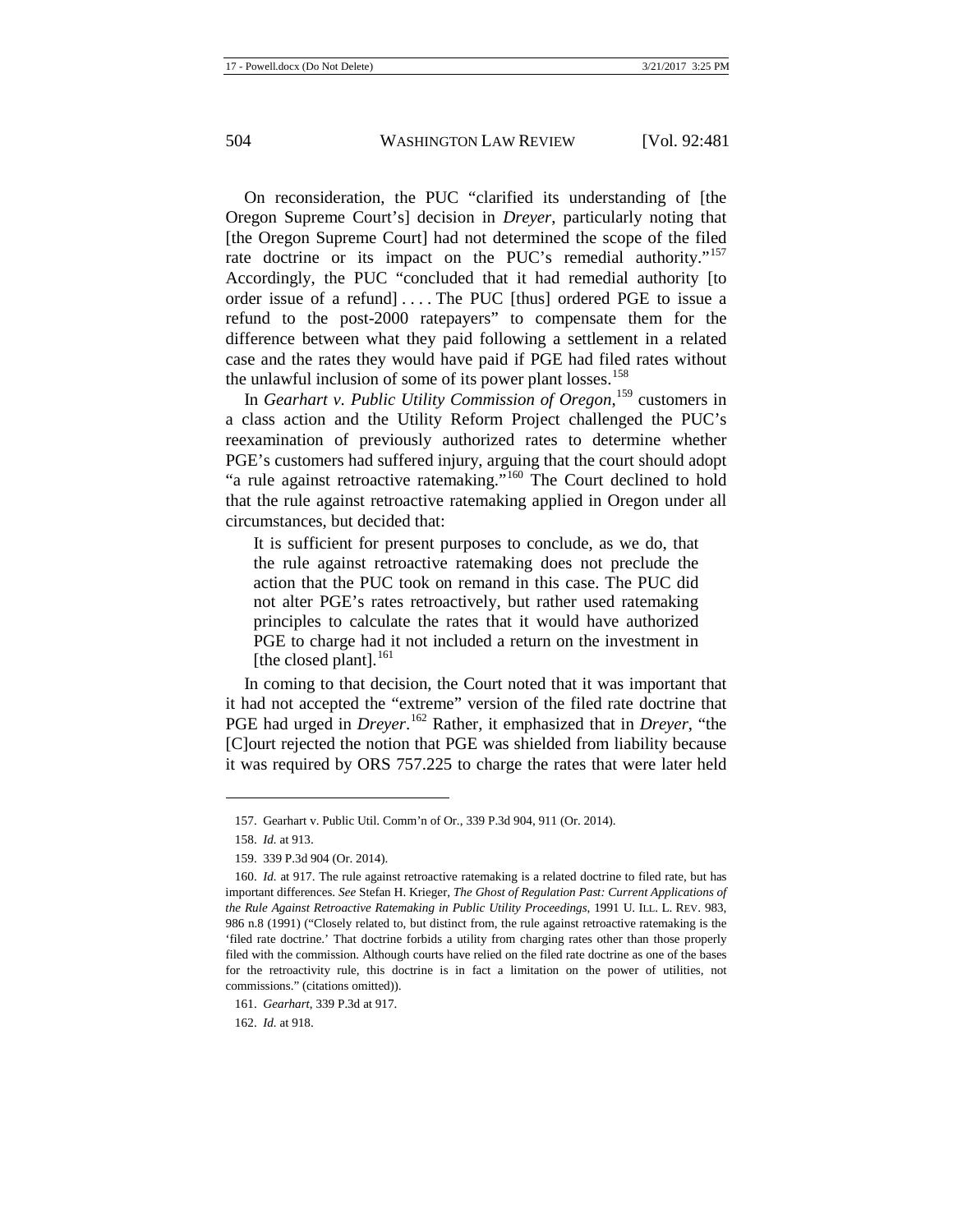to improperly include a return on the investment in" the closed plant.<sup>[163](#page-25-0)</sup> Accordingly, the Court concluded in *Gearhart*:

Thus, unlike some courts, this [C]ourt has not read ORS 757.225 as a manifestation of legislative intent to allow retroactive relief only when a utility collects rates different from those approved by the PUC . . . . *Dreyer* instead suggests that a utility that collects rates approved by the PUC *may have to return a portion of those rates if they are later found to be invalid on judicial review*. [164](#page-25-1)

Courts in other Oregon cases have been similarly unwilling to apply the filed rate doctrine to bar a plaintiff's claims.<sup>[165](#page-25-2)</sup>

# *3. Oregon Has Implicitly Rejected a Traditional Application of the Filed Rate Doctrine*

Though Oregon courts have not adopted the filed rate doctrine in that state, Oregon has evinced a willingness to permit challenges to approved rates,<sup>[166](#page-25-3)</sup> to allow courts to remand orders to the regulating agency where the approved rate included an unlawful charge,<sup>[167](#page-25-4)</sup> and to permit the regulating agency to issue refunds for rates unlawfully charged.<sup>[168](#page-25-5)</sup> Indeed, in its proclamation that the statute requiring utilities to charge the filed rate "is not aimed . . . at conclusively and permanently binding the entire world to the rate decisions of the PUC[,]" $169$  the Oregon Supreme Court seems to suggest that—unlike courts that will permit no variation between the approved rate and the customer's out-of-pocket payment to the company—approval by a regulating agency does not insulate the company's rates from challenge or refund.

1

<sup>163.</sup> *Id.*

<span id="page-25-1"></span><span id="page-25-0"></span><sup>164.</sup> *Id.* (emphasis added). *See also* Gearhart v. Public Util. Comm'n of Or., 299 P.3d 533, 545 (Or. App. 2013) (in interpreting the *Dreyer* decision, the court of appeals noted that the filed rate statute "in and of itself does not absolutely shield a utility from having to return any part of its rates that later is adjudged to be unlawful").

<span id="page-25-2"></span><sup>165.</sup> *See, e.g.*, Bates v. Bankers Life and Casualty Co., 993 F. Supp. 2d 1318, 1350 (D. Or. 2014) ("Assuming *arguendo* that Oregon has adopted or would adopt the filed-rate doctrine under appropriate circumstances, it is inapposite here. Plaintiffs state expressly that their claims are not premised on any challenge to Bankers' authority to raise its premium rates *or to the validity of the rates that they have been charged . . .* ." (emphasis added in final clause)); Adamson v. WorldCom Comms., Inc., 78 P.3d 577, 582 (Or. App. 2003) (holding that where a tariff is filed, the terms of the tariff control except where the claim is unrelated to the tariff; "[i]n other words, merely because a tariff exists does not necessarily mean a claim is barred").

<sup>166.</sup> *See* Dreyer v. Portland Gen. Elec. Co., 142 P.3d 1010, 1018–19 (Or. 2006).

<span id="page-25-4"></span><span id="page-25-3"></span><sup>167.</sup> *See* Citizens' Util. Bd. v. PUC, 962 P.2d 744, 752 (Or. App. 1998).

<sup>168.</sup> *See Gearhart*, 339 P.3d at 918–19.

<span id="page-25-6"></span><span id="page-25-5"></span><sup>169.</sup> *Dreyer*, 142 P.3d at 1019.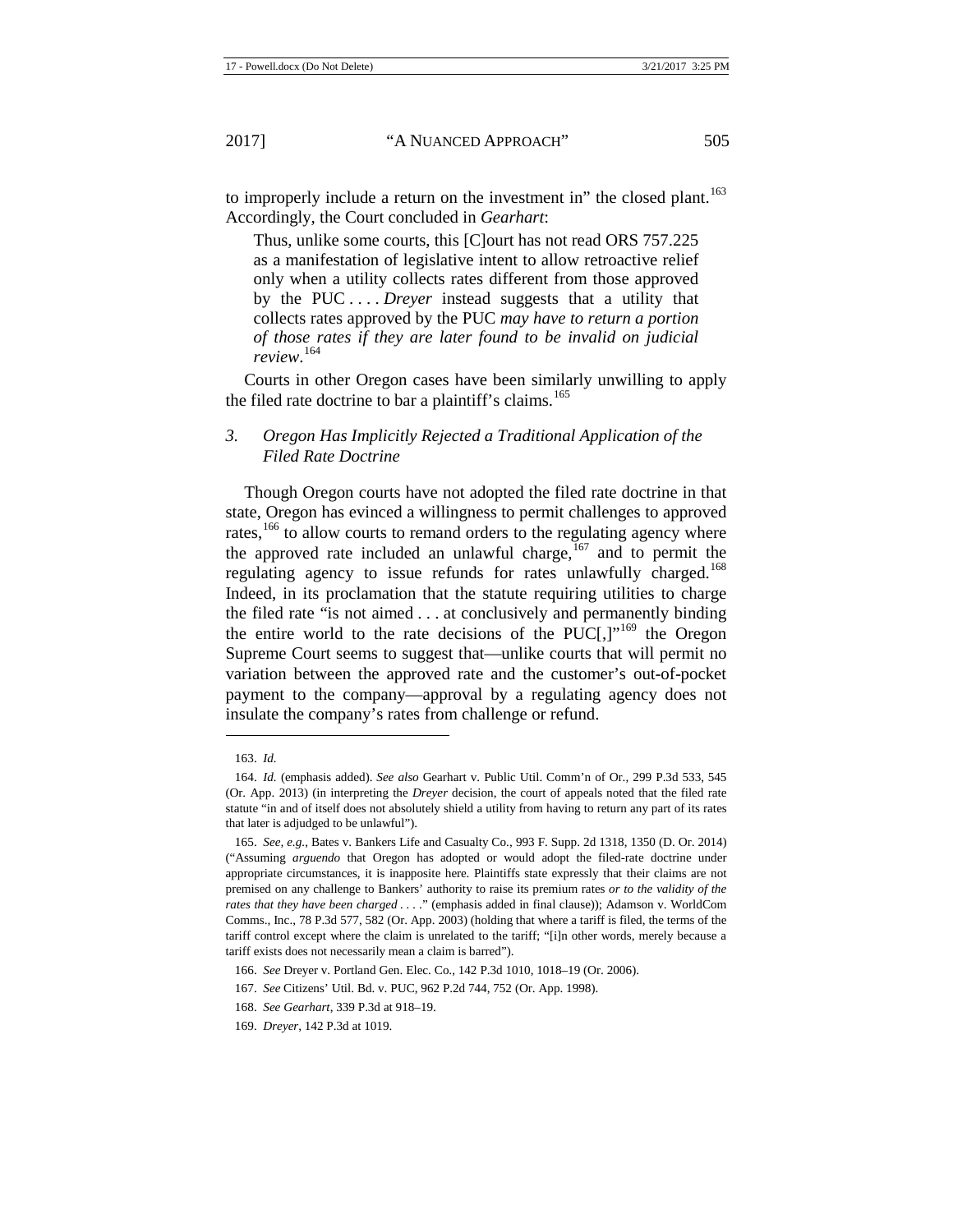Accordingly, Oregon courts are unlikely to use the filed rate doctrine to bar at the outset a request for damages based on premiums paid to an insurance company whose rates are filed in Oregon. And, if the Oregon courts were to adopt the filed rate doctrine, that doctrine would almost certainly look very different than it appears elsewhere, as Oregon courts have already effectuated the kind of "rebates" that some courts applying filed rate appear to avoid.

#### *C. California Application of the Filed Rate Doctrine is Inconsistent*

California, unlike Washington and Oregon, has embodied its filed rate doctrine in the insurance arena in statute for most kinds of insurance. $170$ California's statutory filed rate doctrine, however, does not apply to health insurance.<sup>[171](#page-26-1)</sup> For that reason, California courts expressly disagree with each other about whether the common law filed rate doctrine applies to other California insurance—and, indeed, they disagree about whether it applies in other contexts as well.<sup>[172](#page-26-2)</sup> This section proceeds in four segments. It begins by discussing the health insurance regulatory framework in California. It then moves on to describing the insurance regulatory scheme in that state, noting how California's version of the filed rate doctrine (for insurance other than health insurance) is embodied in statute. But despite the statutory nature of California's filed rate doctrine for insurance other than health insurance, courts still disagree about whether that statutory scheme—like common law filed rate in some jurisdictions—bars suits related to agency-approved rates. The section then considers the filed rate doctrine in the utility context before concluding with an analysis of the likely future application of the filed rate doctrine in California.

#### *1. The California Health Insurance Regulatory Framework*

In California, health insurers are required to file rate information for individual and small group health insurance policies before implementing a rate change.<sup>[173](#page-26-3)</sup> Health insurers are required to file rate change information for large group health insurance policies only when the change amounts to an "unreasonable rate" increase.<sup>[174](#page-26-4)</sup>

<span id="page-26-0"></span><sup>170.</sup> *See* CAL. INS. CODE § 1860.1 (West 2016).

<span id="page-26-1"></span><sup>171.</sup> *Id.* § 1851 (Westlaw).

<span id="page-26-2"></span><sup>172.</sup> *See infra* sections III.C.2–3.

<sup>173.</sup> CAL. INS. CODE. § 10181.3(a) (West 2017).

<span id="page-26-4"></span><span id="page-26-3"></span><sup>174.</sup> *Id.* § 10181.4(a) (Westlaw).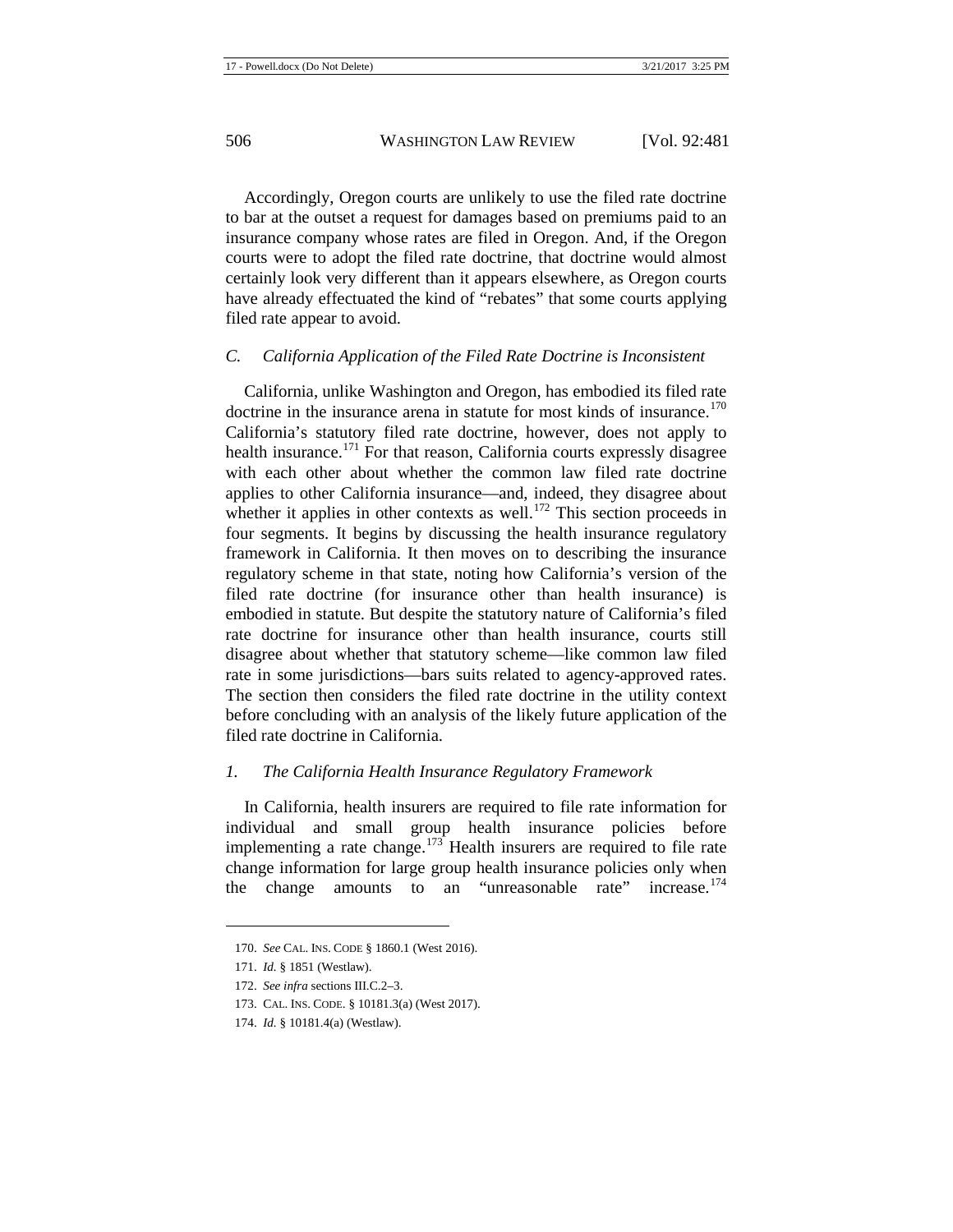"'Unreasonable rate increase' has the same meaning as that term is defined in the [Patient Protection and Affordable Care Act]."<sup>[175](#page-27-0)</sup> The rate filing must be accompanied by an actuarial certification of the rate's reasonableness or unreasonableness.[176](#page-27-1) If the rate is unreasonable, that rate must also include a justification for the increase.<sup>[177](#page-27-2)</sup> All of the rate filing information submitted under these laws must be made publicly available by the California Department of Insurance with the exception of the contracted rates between health insurers and providers/large groups.[178](#page-27-3)

The Department of Insurance reviews the filings, posts the rate increase information on its websites and permits public comment on the postings, and reports to the Legislature on unreasonable rate filings.<sup>[179](#page-27-4)</sup> Furthermore, if the Insurance Commissioner determines that a rate increase is unreasonable or unjustified, or that a rate filing contains inaccurate information, the Department posts that decision on its website,<sup>[180](#page-27-5)</sup> and the health insurer is required to "provide notice of that determination to any individual or small group applicant."<sup>[181](#page-27-6)</sup> However, "[w]hile the Commissioner can request that the insurer amend the rate change or make an official determination that the proposed rate change is unreasonable, the Commissioner does not have the authority to deny or approve proposed rate changes."<sup>[182](#page-27-7)</sup>

Thus, unlike its counterparts in Washington and Oregon, the California Department of Insurance is not empowered to disapprove health insurance rates. For that reason, it seems unlikely that the filed rate doctrine would ever apply (at least under the current statutory scheme) to claims against health insurers in California. The following sections, however, attempt to discern what that doctrine might look like if it were to apply to health insurance by detailing how the doctrine has applied in other regulatory contexts in California.

<span id="page-27-2"></span><span id="page-27-1"></span><span id="page-27-0"></span>**.** 

- <span id="page-27-3"></span>178. *Id.* § 10181.7 (Westlaw).
- 179. *Id.* § 10181.11 (Westlaw).
- 180. *Id.* § 10181.11(f) (Westlaw).
- 181. *Id.* § 10181.3(g) (Westlaw).

<span id="page-27-7"></span><span id="page-27-6"></span><span id="page-27-5"></span><span id="page-27-4"></span>182. *Rate Fillings and Review*, CALIFORNIA DEP'T OF INSURANCE, http://www.insurance.ca.gov/ 01-consumers/110-health/70-rates/ [https://perma.cc/4CAP-39G4]. Some courts have argued that the mere *review* of filed rates, rather than their application, is enough to trigger the filed rate doctrine. *See infra* Part IV.B. The Ninth Circuit, however, has rejected this argument. *See* Wileman Bros. & Elliott, Inc. v. Giannini, 909 F.2d 332, 337–38 (9th Cir. 1990).

<sup>175.</sup> *Id.* § 10181 (Westlaw).

<sup>176.</sup> *Id.* § 10181.6 (Westlaw).

<sup>177.</sup> *Id.* § 10181.6(b) (Westlaw).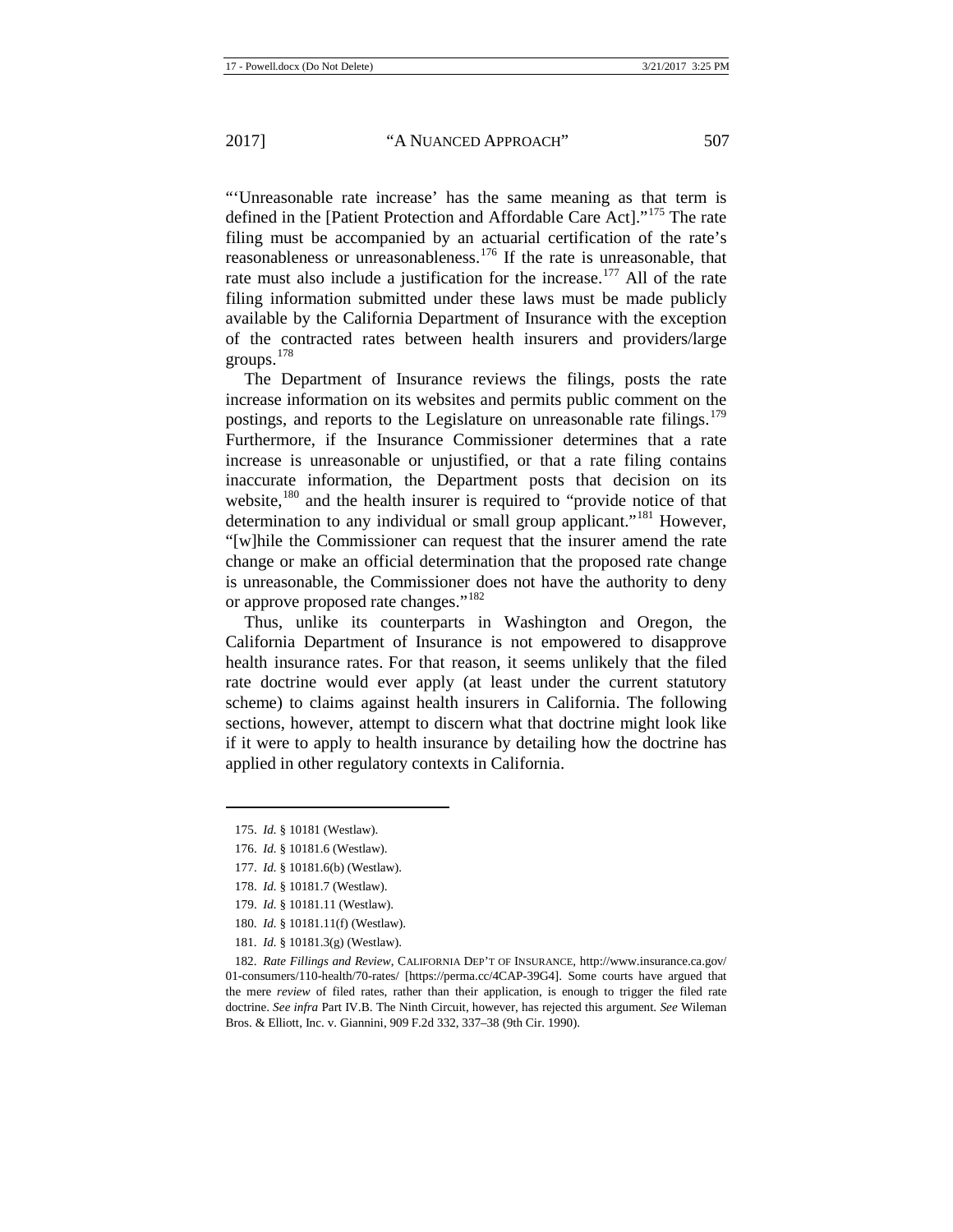# *2. Application of the Filed Rate Doctrine to Insurance Other than Health Insurance Is Uneven Because It Requires Statutory Interpretation*

Unlike courts in Washington and Oregon, courts in California have determined that the filed rate doctrine in California is, at least for some insurance, embodied in statute.<sup>[183](#page-28-0)</sup> Following a voter initiative passed in 1988, certain insurers<sup>[184](#page-28-1)</sup> are required to file a rate application with the Insurance Commissioner and receive the Commissioner's approval before changing any insurance rates.<sup>[185](#page-28-2)</sup> "Once the commissioner's decision is final, an insurer must charge only the approved rate . . . . A consumer, however, may petition the commissioner to review the continued use of any rate."<sup>[186](#page-28-3)</sup> Accordingly, application of the filed rate doctrine to insurance cases (besides health insurance) in California often depends on an interpretation of the Insurance Code.<sup>[187](#page-28-4)</sup> However, "California Courts of Appeal have disagreed over whether California recognizes [the filed rate] doctrine to preclude challenges to rates filed pursuant to the Insurance Code"<sup>188</sup>—that is, California courts disagree about whether this statutory scheme acts (as the common law filed rate doctrine does in other jurisdictions) as a bar to lawsuits related to

<span id="page-28-0"></span><sup>183.</sup> CAL. INS. CODE § 1860.1 (West 2016); *see also* King v. Nat'l Gen. Ins. Co., 129 F. Supp. 3d 925, 933 n.5 (N.D. Cal. 2015) ("While Defendants' argument invokes the 'filed rate doctrine,' a judicially-created doctrine that prohibits lawsuits challenging rates approved by a regulatory agency, California's statutory scheme explicitly embodies an analogous prohibition in Section 1860.1 of the California Insurance Code. . . . The filed rate doctrine is relevant, if at all, because it supports courts' interpretations of the statutes.").

<span id="page-28-1"></span><sup>184.</sup> This provision does not apply to health insurance. Pursuant to section 1851 of the California Insurance Code, "[t]he provisions of this chapter shall apply to all insurance on risks or on operations in this state, except: . . . (e) [d]isability insurance." "Disability insurance" under this statutory scheme includes health insurance. "Disability insurance includes insurance appertaining to injury, disablement or death resulting to the insured from accidents, and appertaining to disablements resulting to the insured from sickness." CAL. INS. CODE § 106(a) (West 2016). "In statutes that become effective on or after January 1, 2002, the term 'health insurance' for purposes of this code shall mean an individual or group disability insurance policy that provides coverage for hospital, medical, or surgical benefits." *Id.* § 106(b) (Westlaw).

<sup>185.</sup> Fogel v. Farmers Grp., Inc., 74 Cal. Rptr. 3d 61, 66 (Cal. Ct. App. 2008).

<span id="page-28-3"></span><span id="page-28-2"></span><sup>186.</sup> Walker v. Allstate Indem. Co., 92 Cal. Rptr. 2d 132, 134 (Cal. Ct. App. 2000) (internal citation omitted).

<span id="page-28-4"></span><sup>187.</sup> *See, e.g.*, MacKay v. Superior Court, 115 Cal. Rptr. 3d 893, 905–06 (Cal. Ct. App. 2010) (interpreting how sections 1860.1, 1860.2, and 1861.03 work together to preclude claims that attempt to challenge insurance rates); *Fogel*, 74 Cal. Rptr. at 72–73 (whether plaintiffs' claims were barred depended on whether the action complained of fell within the scope of section 1860.1).

<span id="page-28-5"></span><sup>188.</sup> Leghorn v. Wells Fargo Bank, N.A., 950 F. Supp. 2d 1093, 1115 (N.D. Cal. 2013) (citing *Fogel*, 74 Cal. Rptr. 3d at 74–75; *Walker*, 92 Cal. Rptr. 2d at 137 n.4; *MacKay*, 115 Cal. Rptr. 3d at 910).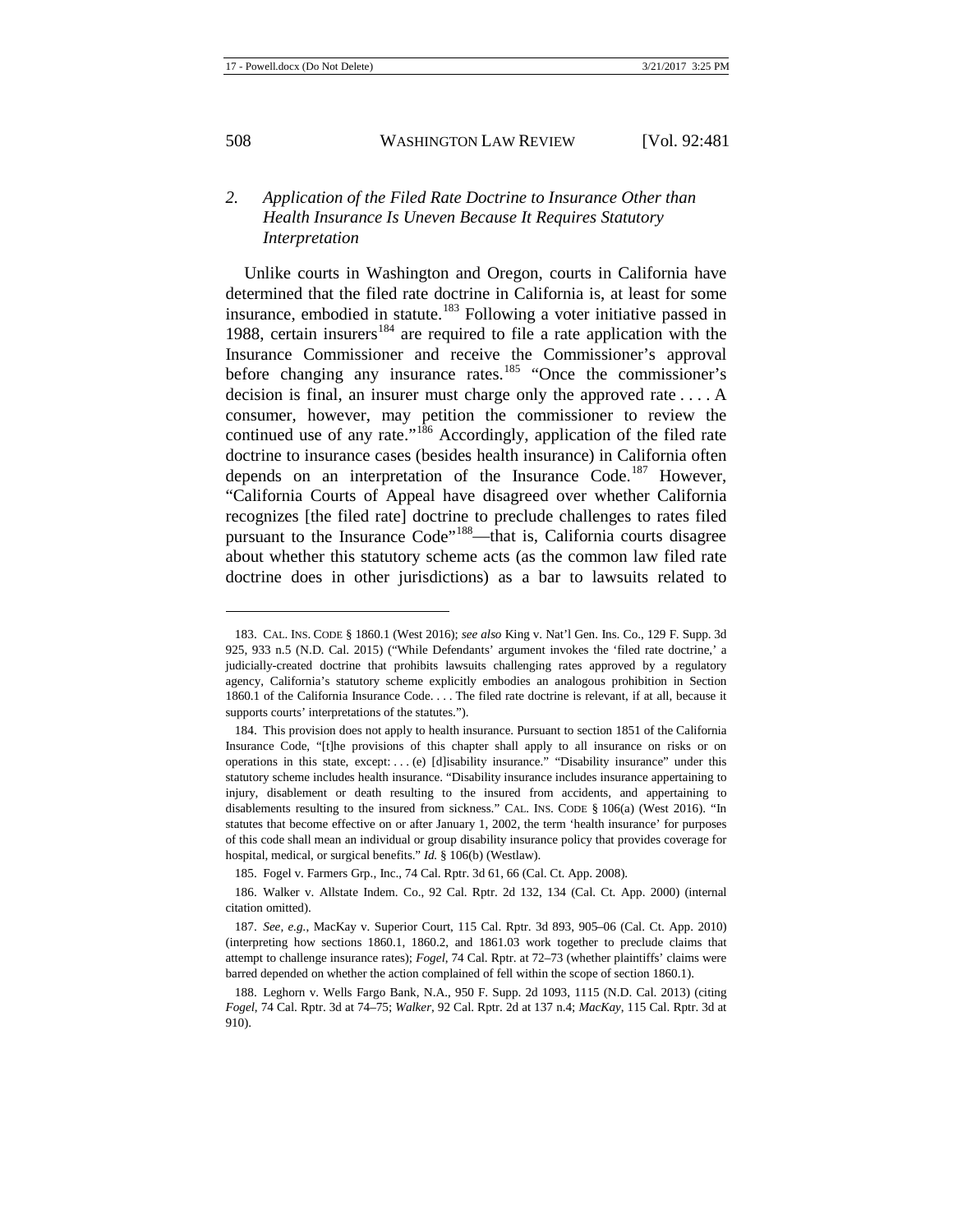agency-approved rates that arise within the Insurance Code itself. Where California courts do use the filed rate doctrine in these cases, "the filed rate doctrine provides that rates duly adopted by a regulatory agency are not subject to collateral attack in court."<sup>[189](#page-29-0)</sup>

The lower California courts expressly disagree with each other about whether filed rate applies to California insurance cases other than health insurance.[190](#page-29-1) On one side of the divide, many California courts interpreting and applying the doctrine have determined that the statute applies to bar most claims; at least two cases have held that plaintiffs may not challenge an approved rate under a law that is outside the Insurance Code.[191](#page-29-2) In *MacKay v. Superior Court*, [192](#page-29-3) the plaintiffs had challenged the defendant insurance company's method of determining whether an insured was a "Good Driver" for the purposes of California law permitting a rate reduction. The court held that the statute barred the plaintiffs' claims. [193](#page-29-4) And in *Walker v. Allstate Indemnity Co.*, [194](#page-29-5) the court similarly ruled that the plaintiffs' claim that they were charged too much for insurance and were entitled to a refund was barred by the statute.<sup>[195](#page-29-6)</sup>

On the other side of the divide, the court in *Fogel v. Farmers Group, Inc.*<sup>[196](#page-29-7)</sup> determined that a "key distinction" between the filed rate doctrine and California's "'prior approval' system governing insurance rates" the ability of the insurer to issue a rebate—meant that the plaintiff was *not* barred from bringing his claim.<sup>[197](#page-29-8)</sup> The distinction was simple: under the federal system, once rates are filed a carrier cannot give rebates to its customers and a customer is barred from bringing a lawsuit that would, if damages were awarded, have the effect of a rebate; the California statutory scheme, on the other hand, permits an insurer to rebate excessive premiums to its customers.<sup>[198](#page-29-9)</sup> Thus, the court determined, "even if the filed rate doctrine applied in the context of a rate approved

<span id="page-29-0"></span><sup>189.</sup> *Leghorn*, 950 F. Supp. 2d at 1115 (quoting *MacKay*, 115 Cal. Rptr. 3d at 910) (internal quotation marks omitted).

<span id="page-29-2"></span><span id="page-29-1"></span><sup>190.</sup> *MacKay*, 115 Cal. Rptr. 3d at 910. ("We thus must disagree with *Fogel v. Farmers Grp., Inc.* to the extent that it rejected the application of the filed rate doctrine to California insurances rates." (internal citation omitted)).

<span id="page-29-3"></span><sup>191.</sup> *Id.*; *Walker*, 92 Cal. Rptr. 2d at 136.

<sup>192.</sup> 115 Cal. Rptr. 3d 893 (Cal. Ct. App. 2010).

<span id="page-29-4"></span><sup>193.</sup> *Id.* at 896.

<span id="page-29-5"></span><sup>194.</sup> 92 Cal. Rptr. 2d 132 (Cal. Ct. App. 2000).

<span id="page-29-6"></span><sup>195.</sup> *Id.* at 136.

<span id="page-29-7"></span><sup>196.</sup> 74 Cal. Rptr. 3d 61 (Cal. Ct. App. 2008).

<sup>197.</sup> *Id.* at 74–75.

<span id="page-29-9"></span><span id="page-29-8"></span><sup>198.</sup> *Id.* at 74–75.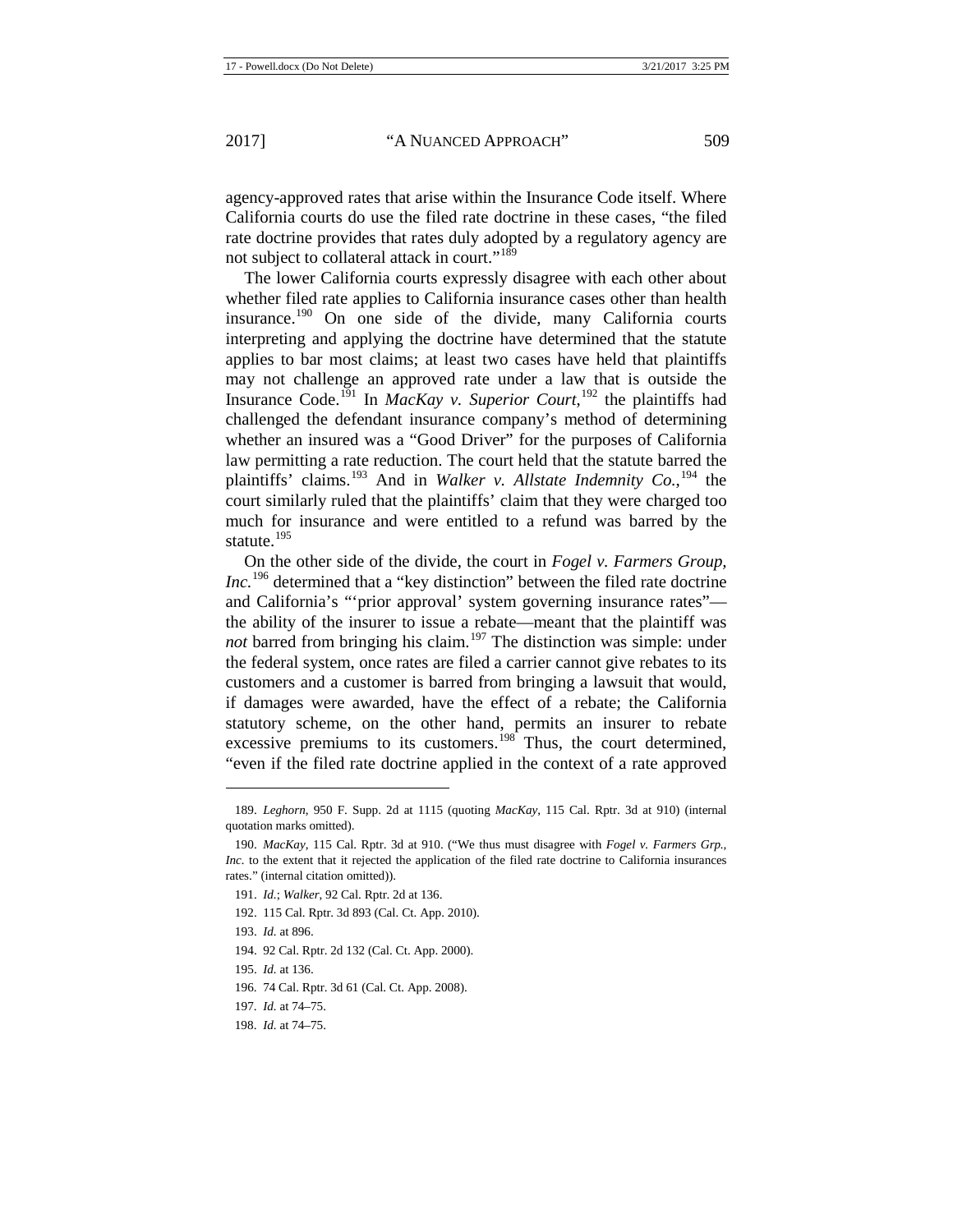by a *state* regulatory agency (defendants have pointed to no cases in which it was), it nevertheless would have no application here."<sup>[199](#page-30-0)</sup>

California federal courts applying California law have also been unwilling to find that plaintiffs' claims against insurers are precluded under filed rate where the plaintiffs do not challenge the rates themselves.[200](#page-30-1) Those decisions appear to be split, however, on whether the measure of damages might implicate the filed rate doctrine. *Ellsworth v. U.S. Bank*, [201](#page-30-2) for example, reasoned that "[j]ust because the damages are based on increased costs incurred as a result of [an] alleged kickback scheme does not transform a challenge to conduct and practices into a challenge to the premiums."<sup>[202](#page-30-3)</sup> The court in *Leghorn v*. *Wells Fargo Bank*, [203](#page-30-4) however, noted that although the filed rate doctrine did not preclude plaintiffs' claims that their banks were improperly receiving kickbacks from an insurance company, the filed rate doctrine could have barred the plaintiffs' claims if the "[c]omplaint [was] construed as setting forth the theory that Plaintiffs were harmed by payment of [the insurance company's] premiums because those premiums were improperly inflated by the commissions it paid to [the bank]."<sup>[204](#page-30-5)</sup>

# *3. Application of the Filed Rate Doctrine to Utilities Is Similarly Contradictory*

Some California courts applying the filed rate doctrine in the telecommunications context have found that damages claims requesting a rebate of rates paid are barred by the doctrine.<sup>[205](#page-30-6)</sup> The courts—like most others applying filed rate—reason that permitting a refund of rates would, in effect, permit the plaintiff to receive services at a discounted rate in violation of the non-discrimination strand of filed rate.<sup>[206](#page-30-7)</sup>

<sup>199.</sup> *Id.* at 75.

<span id="page-30-3"></span><span id="page-30-2"></span><span id="page-30-1"></span><span id="page-30-0"></span><sup>200.</sup> Leghorn v. Wells Fargo Bank, N.A., 950 F. Supp. 2d 1093, 1115 (N.D. Cal. 2013); Ellsworth v. U.S. Bank, N.A., 908 F. Supp. 2d 1063 (N.D. Cal. 2012).

<sup>201.</sup> 908 F. Supp. 2d 1063 (N.D. Cal. 2012).

<sup>202.</sup> *Id.* at 1083.

<sup>203.</sup> 950 F. Supp. 2d 1093 (N.D. Cal. 2013).

<sup>204.</sup> *Id.* at 1115.

<span id="page-30-6"></span><span id="page-30-5"></span><span id="page-30-4"></span><sup>205.</sup> *See, e.g.*, Gallivan v. AT&T Corp., 21 Cal. Rptr. 3d 898 (Cal. Ct. App. 2004); Day v. AT&T Corp., 74 Cal. Rptr. 2d 55 (Cal. Ct. App. 1998).

<span id="page-30-7"></span><sup>206.</sup> *Gallivan*, 21 Cal. Rptr. 3d at 905; *Day*, 74 Cal. Rptr. 2d at 63 ("[Plaintiffs] may *not* seek to recover any money from respondents, whether they label their request one for disgorgement or otherwise. The net effect of imposing any monetary sanction on the respondents will be to effectuate a rebate, thereby resulting in discriminatory rates.").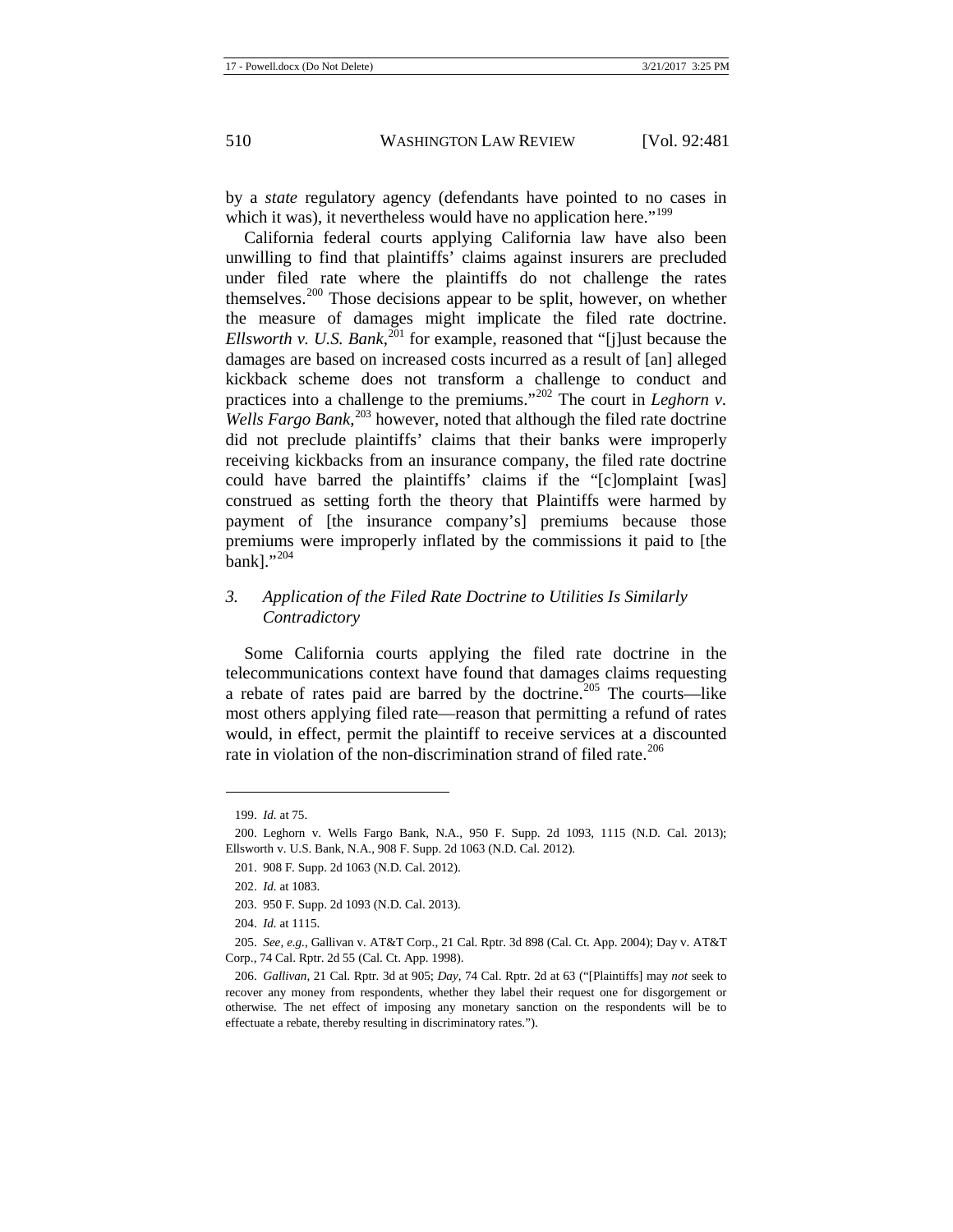Not all California courts agree with this analysis, however. The court in *Cellular Plus, Inc. v. Superior Court*<sup>[207](#page-31-0)</sup> determined that the filed rate doctrine did not prevent the plaintiffs from bringing an antitrust claim against cellular providers charging the defendants with price fixing, even though the rates had been approved by the California Public Utilities Commission (PUC). In that case, the plaintiffs—individual consumers and corporate sales agents—brought suit against cellular phone service providers in San Diego County. [208](#page-31-1) The trial court had granted the defendants demurrer as to two of the plaintiffs' causes of action alleging wholesale and retail price fixing of cell phone service rates in the County,  $209$  reasoning that the plaintiffs' antitrust claims were either precluded or that the plaintiffs needed to bring them to the PUC in the first instance because the cellular providers' rates had been approved by the PUC.<sup>[210](#page-31-3)</sup> The court of appeals disagreed, rejecting the argument that the Supreme Court's reasoning in *Keogh* applied in California to antitrust cases.[211](#page-31-4) Rather, the court found that "[n]either the Cartwright Act nor the Public Utilities Code contains any provision exempting cellular telephone service providers from the prohibitions of the Cartwright Act."<sup>[212](#page-31-5)</sup> The court found it significant that the filed rate doctrine, if used in this way, could actually incentivize illicit activity because removing the threat of treble damages under the Cartwright Act might encourage companies to engage in anticompetitive price fixing. $^{213}$  $^{213}$  $^{213}$ 

# *4. The Future Application of the Filed Rate Doctrine in California Is Unsettled*

Because California health insurance rates are not "approved" by the Department of Insurance (in that health insurers are not required to get authorization of their rates prior to charging customers), it is unlikely that the filed rate doctrine would apply to health insurers required to file in California.[214](#page-31-7) Indeed, one of the stated purposes for the filed rate doctrine—to preserve the agency's primary jurisdiction to determine the

213. *Id.*

<span id="page-31-0"></span><sup>207.</sup> 18 Cal. Rptr. 2d 308 (Cal. Ct. App. 1993).

<span id="page-31-1"></span><sup>208.</sup> *Id.* at 310.

<span id="page-31-2"></span><sup>209.</sup> *Id.* at 311.

<span id="page-31-3"></span><sup>210.</sup> *Id.* at 310.

<sup>211.</sup> *Id.* at 318–19.

<sup>212.</sup> *Id.* at 319.

<span id="page-31-7"></span><span id="page-31-6"></span><span id="page-31-5"></span><span id="page-31-4"></span><sup>214.</sup> Some courts argue that the filed rate should apply in just these circumstances. *See infra*  section IV.B.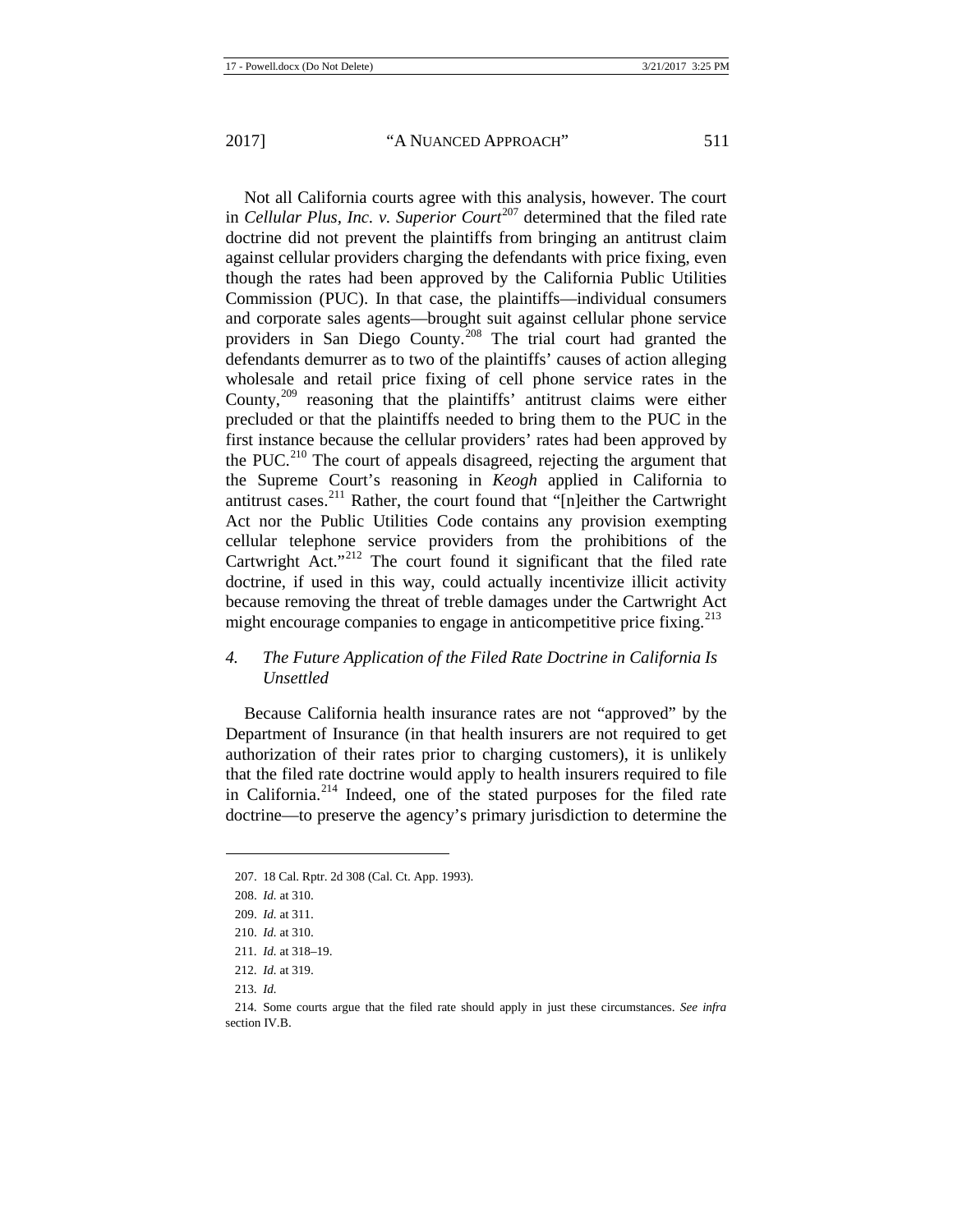reasonableness of rates—would make little sense in California, where the agency does not have primary jurisdiction to dictate reasonable rates.

However, health insurers in California are still permitted to charge only the rates they have on file with the Department of Insurance unless and until they file to change those rates. To the extent, then, that a court may invoke the filed rate doctrine to rates filed with—but not approved by—the state Department of Insurance, it seems likely that courts would draw on the filed rate doctrine as it is applied to utilities (currently analyzed under a common law version of the filed rate doctrine) and insurance other than health insurance (analyzed under the California Insurance Code's statutory scheme). Unfortunately, California courts directly contradict each other on whether and how the filed rate doctrine applies in California under both of these versions of filed rate. Clarity on the filed rate doctrine in California would require either a California Supreme Court case on the topic or for the lower courts to begin overruling their prior (contradictory) cases.

# IV. IN WASHINGTON, THE FILED RATE DOCTRINE SHOULD NOT APPLY TO CLAIMS OF WRONGFUL CONDUCT THAT ARE INDEPENDENT OF RATES

The filed rate doctrine should apply to claims that allege unreasonable rates, but it should not apply to other claims that, if successful, might result in a rebate of those rates. There is a difference between, on the one hand, claims that assert that the rates approved by a regulating agency are *artificially high* because of some wrongful conduct committed by the defendant and, on the other hand, claims that the defendant committed some wrongful conduct that entitles the plaintiffs to a return of some of the rate paid. The former alleges that the plaintiffs should have received the same services for lower rates; the latter alleges that the plaintiffs would have been satisfied to pay the rate approved by the OIC if they had received the services promised, but that the defendant either breached a contract or committed some other violation of the law (usually in the WCPA arena).<sup>[215](#page-32-0)</sup> The former claim should be barred by the filed rate doctrine; the latter should not. What is needed, therefore, is

<span id="page-32-0"></span><sup>215.</sup> *See, e.g.*, Beller v. William Penn Life Ins. Co., 778 N.Y.S.2d 82, 85 (N.Y. App. Div. 2004) (where plaintiff brought claims for breach of contract based on the defendant insurance company's alleged failure to lower her premiums as required by their contract, the filed rate doctrine did not apply because the plaintiff did not "challenge the reasonableness of the maximum rates set forth in the policy, nor [did] she claim that she should have been treated differently from any other subscriber").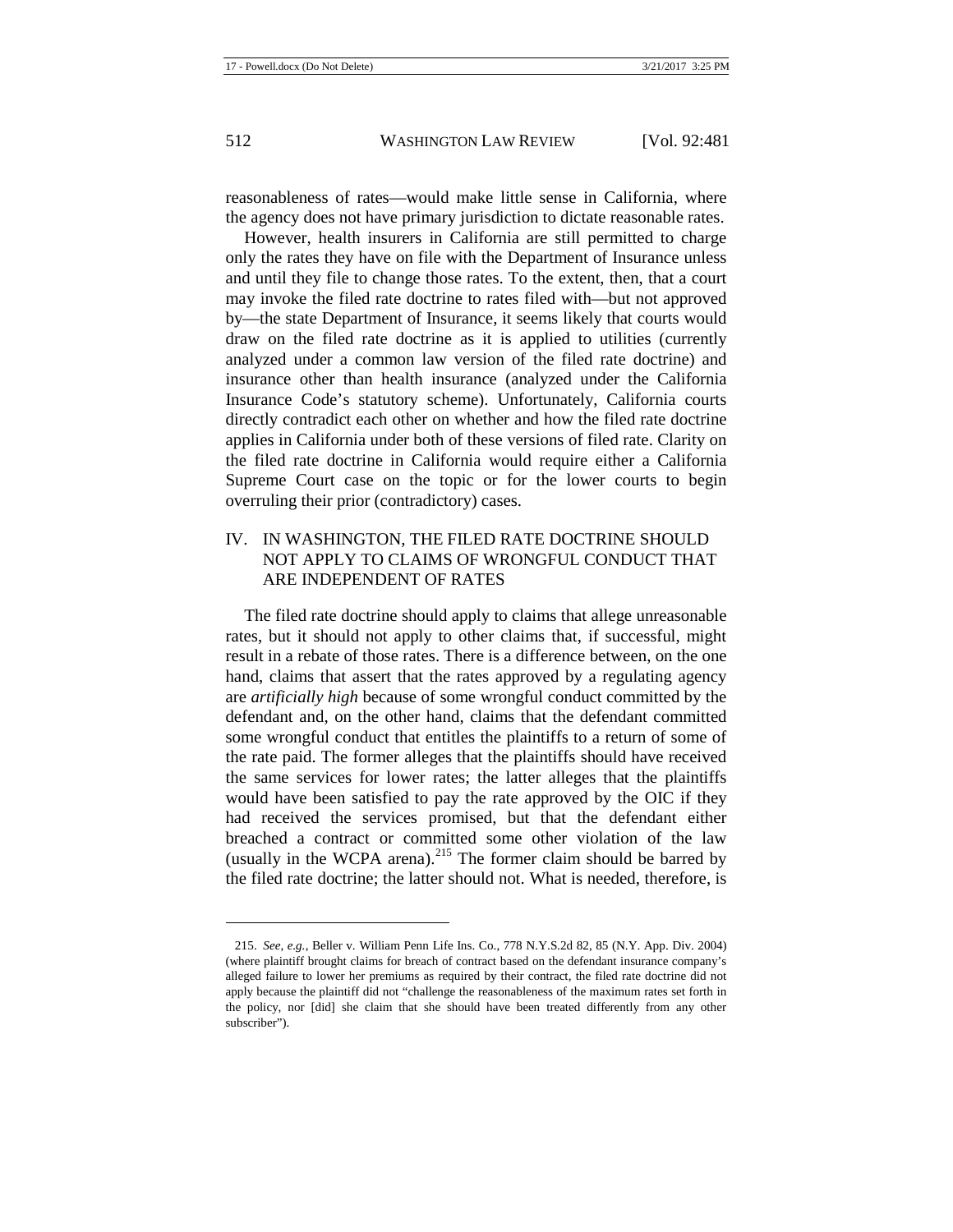a "nuanced approach" that seeks to "consider[] the specifics of the claim and the policy basis for the filed rate doctrine."<sup>[216](#page-33-0)</sup>

# *A. Application of the Filed Rate Doctrine to Cases Involving Breach of Contract or WCPA Claims Is Contrary to the Doctrine's Purposes*

Where plaintiffs allege only that the agency-approved rates that they paid were artificially high because of some wrongful conduct by the defendant, it makes sense to apply the filed rate doctrine. A good illustration of a case asserting artificially high rates is the recent Washington case of *McCarthy Finance, Inc. v. Premera*. As noted in section III.A.2, the plaintiffs in *McCarthy* alleged that their insurance provider and the Washington Alliance for Healthcare Insurance Trust (WAHIT) had "colluded and made false and misleading representations to the plaintiffs that induced the plaintiffs to purchase health insurance policies under false pretenses" in violation of the WCPA.<sup>[217](#page-33-1)</sup> As a result of the defendants' alleged "violations of the [WCPA, the plaintiffs] experienced excessive, unnecessary, unfair and deceptive overcharges for health insurance, resulting in Premera obtaining profits of millions of dollars that helped enable Premera to amass a surplus of approximately \$1 billion."<sup>[218](#page-33-2)</sup> The plaintiffs sought to recover  $(1)$  a refund in their premiums in the amount that they allegedly overpaid, and (2) a refund of the surplus that the insurance company had allegedly amassed as a result of the wrongful rates.[219](#page-33-3) The Washington State Supreme Court rejected the plaintiffs' claims under the filed rate doctrine because the plaintiffs could not find some measure of damages that did not directly attack the amount prescribed by rates they had paid.<sup>[220](#page-33-4)</sup> In essence, the *McCarthy* plaintiffs were asserting that, for the services they received, their rates were too high. In a case like this, where the rates and the underlying services are evaluated by the OIC,  $^{221}$  $^{221}$  $^{221}$  it makes sense for a court to refuse to reevaluate a decision left by the Legislature to the agency's discretion.

A very different case is presented by a class of plaintiffs that is perfectly happy to pay the rate set by the OIC *provided that the* 

<span id="page-33-2"></span><span id="page-33-1"></span><span id="page-33-0"></span><sup>216.</sup> McCarthy Fin., Inc. v. Premera, 182 Wash. App. 1, 14, 328 P.3d 940, 947 (2014), *rev'd* 182 Wash. 2d 936, 944, 347 P.3d 872, 876 (2015).

<sup>217.</sup> 182 Wash. 2d 936, 939, 347 P.3d 872, 873–74 (2015).

<sup>218.</sup> *Id.* at 940, 347 P.3d at 874 (internal quotation marks omitted).

<sup>219.</sup> *Id.*

<span id="page-33-5"></span><span id="page-33-4"></span><span id="page-33-3"></span><sup>220.</sup> *Id.* at 943, 347 P.3d at 875–76.

<sup>221.</sup> Provided that they are, in fact, evaluated—*see infra* section IV.B.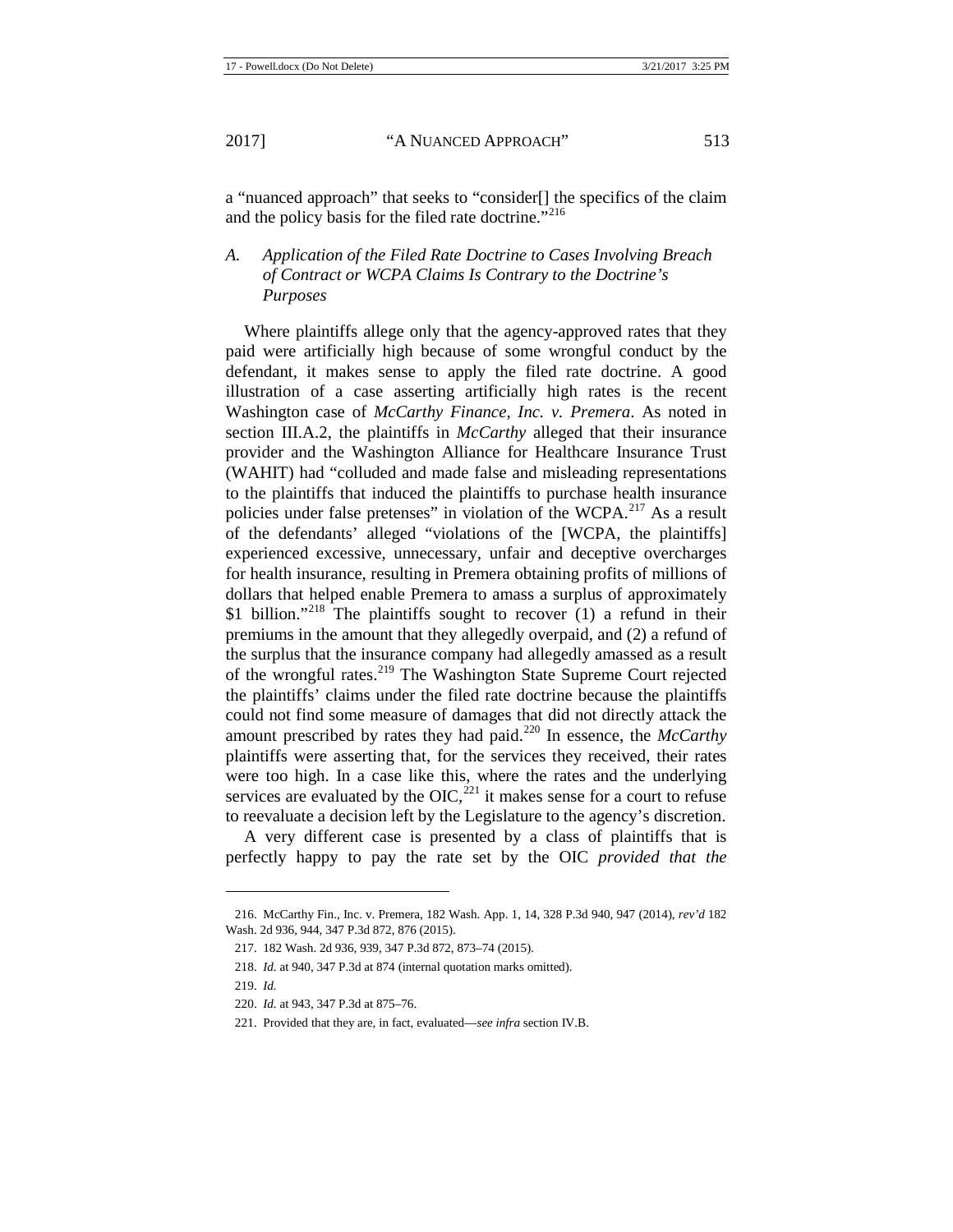*regulated entity lives up to its contractual and legal obligations under that rate schedule*. In this type of case, plaintiffs do not allege that their rates are too high; rather, they allege that they either did not receive the services that they were promised (say, if their utility refused to maintain its equipment on their property, as it was obligated to under their  $control^{222}$  $control^{222}$  $control^{222}$  or that their company committed some sort of consumer protection violation not involving the filed rate (say, if an insurance company failed to disclose a data breach, giving insureds less time to monitor and protect their personal information<sup> $2\overline{23}$ </sup>). In those cases, the two reasons underlying the filed rate doctrine do not apply.

First, prevention of rate discrimination is inapplicable in cases involving a breach of contract or injury caused by an insurer's tort. As the Supreme Court noted in *Keogh*—the case establishing filed rate—the purpose behind non-discrimination is not to ensure that everyone pays the same amount for the sake of simplicity; rather, non-discrimination exists to prevent a private plaintiff from getting a "rebate" in damages that might "operate to give him *a preference over his trade competitors.*"<sup>[224](#page-34-2)</sup> But in cases involving breach of contract, the measure of damages is the amount of money it would take to give the plaintiff the benefit of the bargain he already struck with the service provider—not an amount that is intended to give him some advantage over trade competitors.<sup>[225](#page-34-3)</sup> This is particularly significant in cases where other customers have not experienced the same breach of contract. In such a case, a court refusing to award damages on the basis of filed rate effectuates discriminatory rates: it forces the breached plaintiff to bear the costs of the defendants' wrongful conduct while permitting other plaintiffs to enjoy the benefit of the same rates without the cost of breach. This reasoning applies with equal force to cases sounding in tort, where the plaintiff's measure of damages is not an amount of money that would give him an unfair advantage over his competitors, but an amount

<sup>222.</sup> *See* Hoffman v. Northern States Power Co., 764 N.W.2d 34, 38 (Minn. 2009).

<span id="page-34-1"></span><span id="page-34-0"></span><sup>223.</sup> *See* In re Anthem, Inc. Data Breach Litigation, No. 15-MD-02617-LHK, 2016 WL 3029783, at \*1–3 (N.D. Cal. May 27, 2016).

<sup>224.</sup> Keogh v. Chicago & Nw. Ry. Co., 260 U.S. 156, 163 (1922) (emphasis added).

<span id="page-34-3"></span><span id="page-34-2"></span><sup>225.</sup> *See* RESTATEMENT (SECOND) OF CONTRACTS § 347 (West 2016) (the measure of damages "in general" in a contract action is "damages based on [the party's] expectation interest, as measured by (a) the loss in value to him of the other party's performance caused by its failure or deficiency, (b) any other loss, including incidental or consequential loss, caused by the breach, less (c) any other cost or other loss that he has avoided by not having to perform").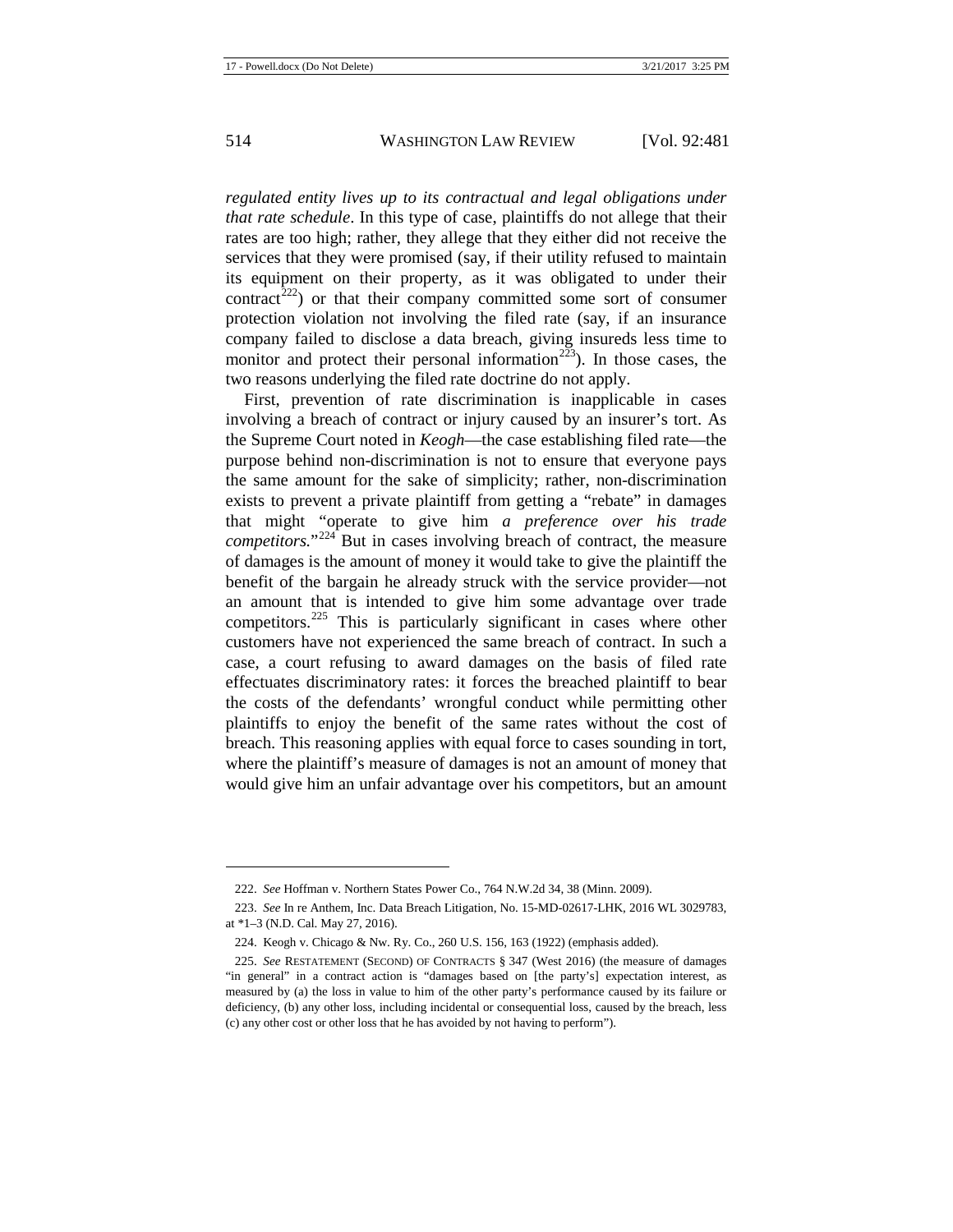$\overline{a}$ 

that would make him whole for a defendant's breach of duty. $226$ Refusing to make a plaintiff whole on the basis of the filed rate doctrine, therefore, discriminates in favor of other customers who have not experienced the same injury and who therefore pay the agency-approved rate without suffering the same costs. $227$ 

Second, the non-justiciability strand of the filed rate doctrine is chiefly intended to prevent judicial interference in "a function that Congress [or the legislature] has assigned to a ... regulatory body."<sup>[228](#page-35-2)</sup> But where the legislative body at issue has directly permitted the lawsuit that the insurer would seek to prevent under the filed rate doctrine, application of the doctrine no longer makes sense. In Washington, an insured is expressly permitted to bring a WCPA claim against an insurer—including a claim based on misrepresentations that are prohibited in the Insurance Code.<sup>[229](#page-35-3)</sup> As the court of appeals noted in *McCarthy*, "[t]he rigid filed rate standard Premera propose[d] would significantly undercut these provisions."<sup>[230](#page-35-4)</sup> The Washington Supreme Court has further emphasized that "while a court must be cautious not to substitute its judgment on proper rate setting for that of the relevant agency, the legislature has directed that the [WCPA] be liberally construed."[231](#page-35-5) To say, then, that the application of the filed rate doctrine in WCPA cases serves the legislature's purpose in delegating ratemaking decisions to the agency *ignores* the legislature's purpose in *specifically permitting that very cause of action*. The Washington Supreme Court recognized as much in *McCarthy*, though the Court in that case was faced with an excessive premiums claim masquerading as a WCPA claim:

In most cases, courts must consider [WCPA] claims even when the requested damages are related to agency-approved rates

<span id="page-35-0"></span><sup>226.</sup> *See* RESTATEMENT (SECOND) OF TORTS § 903 (West 2016) (defining "compensatory damages" in tort as "the damages awarded to a person as compensation, indemnity or restitution for harm sustained by him").

<span id="page-35-1"></span><sup>227.</sup> Class actions, moreover, have the potential to effect the same rebate for all customers thereby eliminating the risk of discrimination among ratepayers. Although the United States Supreme Court considered this argument insufficient to nullify the filed rate doctrine in *Square D Co. v. Niagara Frontier Tariff Bureau*, 476 U.S. 409, 423 (1986), there is no reason that state courts (including Washington) should not consider this argument in deciding how state versions of the doctrine might apply.

<sup>228.</sup> Ark. La. Gas Co. v. Hall, 453 U.S. 571, 582 (1981).

<span id="page-35-5"></span><span id="page-35-4"></span><span id="page-35-3"></span><span id="page-35-2"></span><sup>229.</sup> WASH. REV. CODE § 19.86.170 (2016); McCarthy Fin., Inc. v. Premera, 182 Wash. App. 1, 13, 328 P.3d 940, 946 (2014), *rev'd* 182 Wash. 2d 936, 944, 347 P.3d 872, 876 (2015).

<sup>230.</sup> *McCarthy*, 182 Wash. App. at 13, 328 P.3d at 946–47.

<sup>231.</sup> *McCarthy*, 182 Wash. 2d at 942, 347 P.3d at 875 (2015).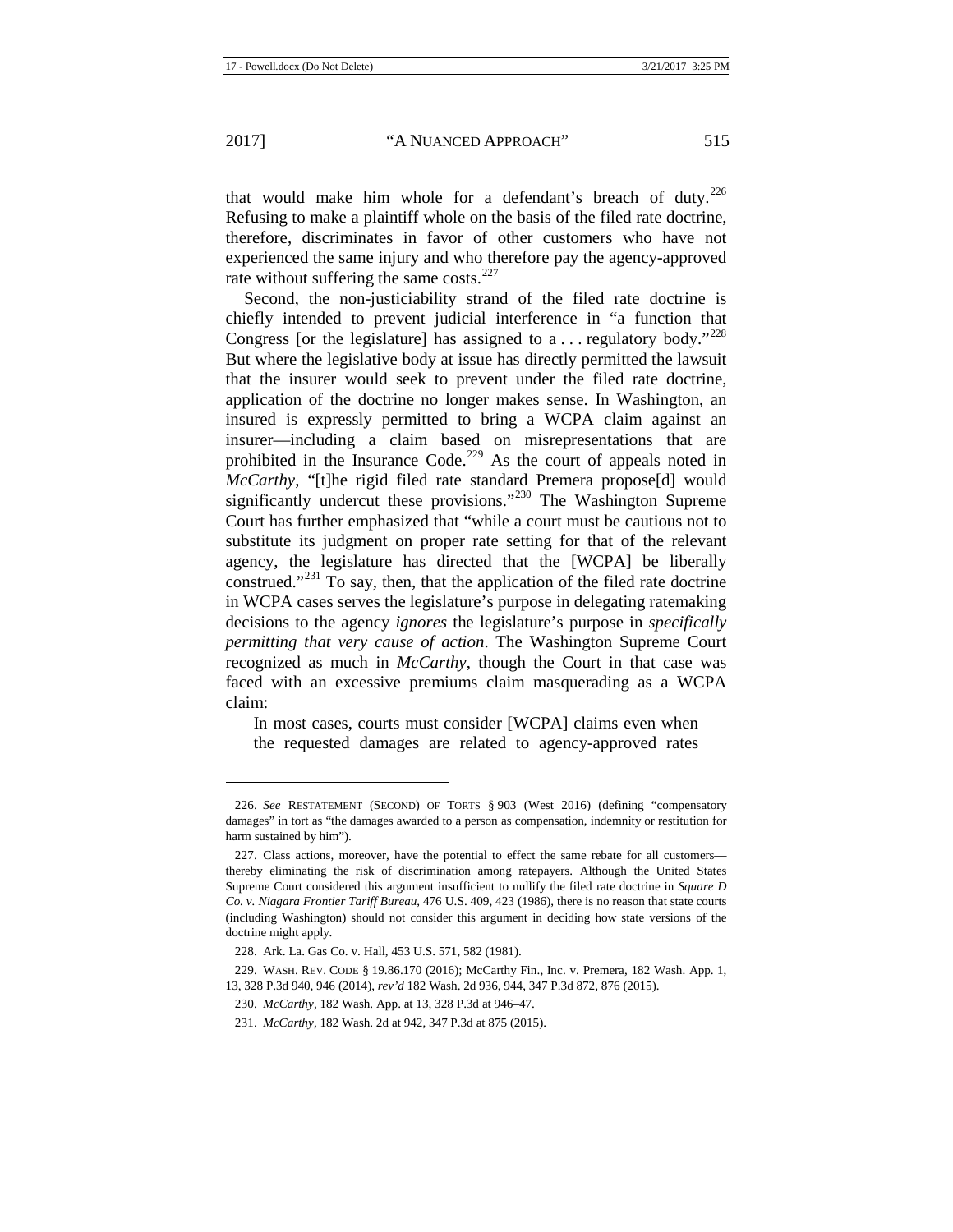because, to the extent that claimants can prove damages without attacking agency-approved rates, the benefits gained from courts' considering [WCPA] claims outweigh any benefit that would be derived from applying the filed rate doctrine to bar the claims. $^{232}$  $^{232}$  $^{232}$ 

Washington courts have spent many years now measuring damages in the WCPA context<sup>233</sup>—there is no reason to believe that they could not do so for claims against health insurers, at least where those claims do not allege that the premiums are artificially high.

# *B. The Potential Application of the Filed Rate Doctrine in Class Actions Further Demonstrates the Hazards of Applying the Doctrine to Cases Only Tangentially Involving Rates*

Because of the potential for unnecessary and unfair disparate treatment, cases of particular concern are class actions involving the same allegedly wrongful conduct—say, a data breach exposing customers' private information to hackers—where some class plaintiffs are subject to the filed rate doctrine and others are not. In Washington, the OIC does not affirmatively approve health insurance *rates* for large group insurance policies (51 or more employees). Rather, the OIC collects only rating models from large group policies, allowing the insurance companies to directly negotiate rates with the large group insureds.<sup>[234](#page-36-2)</sup> The OIC affirmatively approves rates only for small group and individual policy filings.  $235$ 

This distinction is significant. The Ninth Circuit has held that "failure to disapprove," even where an agency is empowered to make such a disapproval, does not trigger application of the federal filed rate

<sup>232.</sup> *Id.* at 943, 347 P.3d at 875.

<span id="page-36-1"></span><span id="page-36-0"></span><sup>233.</sup> *See, e.g.*, Panag v. Farmers Ins. Co., 166 Wash. 2d 27, 62–63, 204 P.3d 885, 902 (2009) (collecting cases related to the different ways that Washington courts have measured damages for WCPA claims).

<span id="page-36-2"></span><sup>234.</sup> *FAQ About Health Insurance Rates*, *supra* note [92](#page-15-0) (under "How we review rates") ("We also review the policies for large employer health plans (51+ employees), but most employers can negotiate the rates with their insurance company."); Premera, Premera Blue Cross, and Lifewise Health Plan of Washington's Motion for Summary Judgment at 1–2, McCarthy Fin., Inc. v. Premera, No. 122015708, 2013 WL 9008317 (Wash. Super. Jan. 4, 2013), 2012 WL 11386547, at \*1 ("One important difference between large group and small group or individual rates is that the large group rates are customized for each group after individualized negotiations between Premera and each individual group.").

<span id="page-36-3"></span><sup>235.</sup> The plaintiffs in *McCarthy* for some reason chose not to argue the significance of this distinction in the Washington State Supreme Court, instead deciding "not [to] challenge that the OIC approved the health insurance premiums that the Policyholders paid." *McCarthy*, 182 Wash. 2d at 942, 374 P.3d at 874.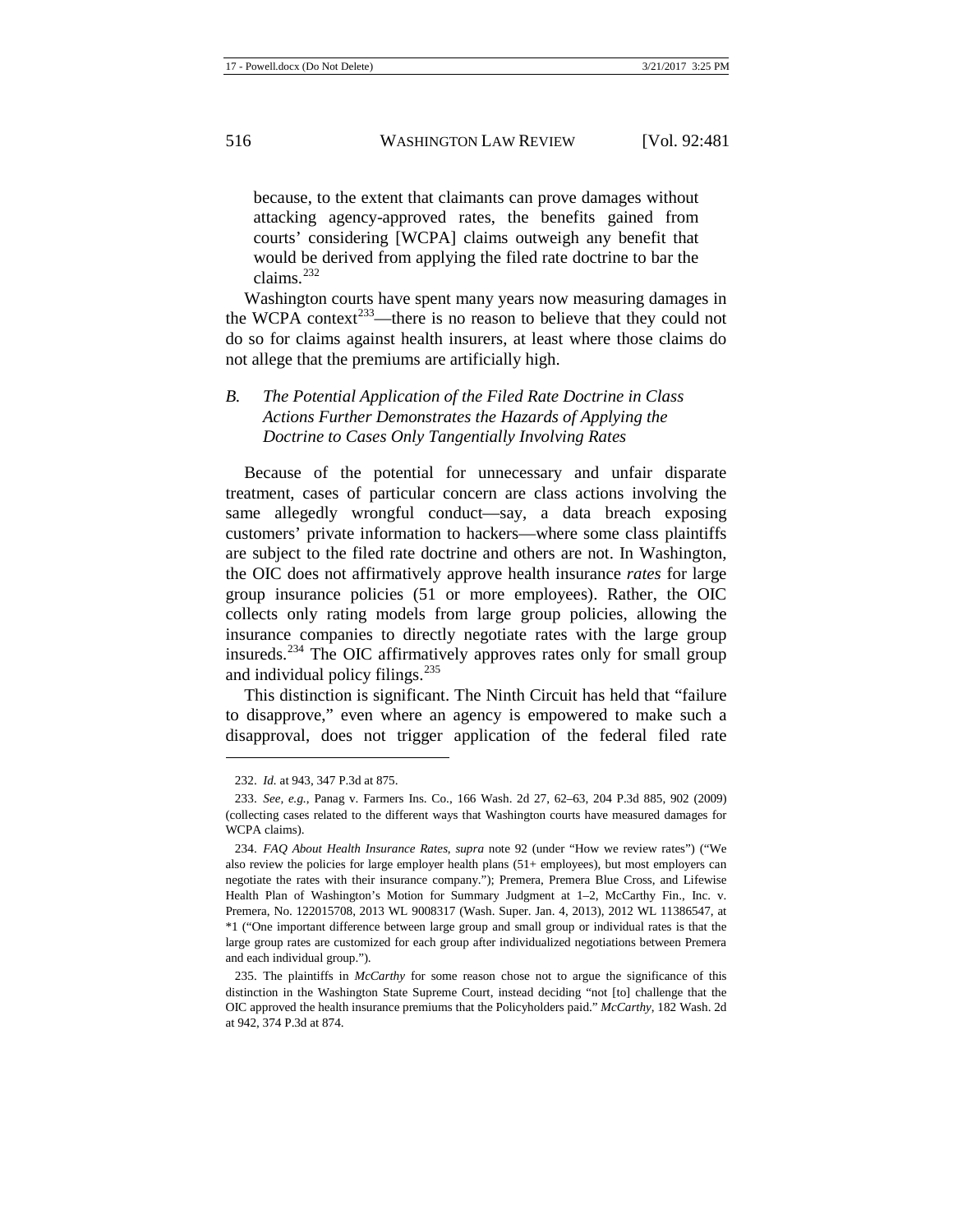doctrine.[236](#page-37-0) In *Wileman Bros. & Elliott, Inc. v. Giannini*, [237](#page-37-1) the Ninth Circuit considered whether the filed rate doctrine barred allegedly unfair marketing standards that the defendants had promulgated without authorization from the Secretary of Agriculture.<sup>[238](#page-37-2)</sup> The defendants argued that the Secretary's failure to disapprove the standards, in light of statutory provisions that would have permitted such an action, prevented the plaintiff's action under the filed rate doctrine;<sup>[239](#page-37-3)</sup> the court rejected that argument, reasoning that:

The mere failure to disapprove . . . does not legitimize otherwise anticompetitive conduct. First, nondisapproval requires neither publication and comment nor explicit findings. In fact, it does not guarantee any level of review whatsoever . . . . Second, nondisapproval is equally consistent with lack of knowledge or neglect as it is with assent.<sup>[240](#page-37-4)</sup>

The Ninth Circuit upheld *Wileman* in *Brown v. Ticor Title Insurance*   $Co^{241}$  $Co^{241}$  $Co^{241}$  and took the argument a step further—in *Brown*, the defendant title insurance company actually filed its rates with *state* regulatory agencies,<sup>[242](#page-37-6)</sup> and it was only permitted to charge the rates that it filed.<sup>[243](#page-37-7)</sup> The court rejected the defendant's argument that its rates were lawful because they had not been disapproved by the relevant regulatory agencies, reasoning instead that if the defendant's "rates were the product of unlawful activity prior to their being filed and were not subjected to meaningful review by the state, then the fact that they were filed does not render them immune from challenge."[244](#page-37-8) In the absence of meaningful state review, the court went on, insurers are permitted "to

**.** 

241. 982 F.2d 386 (9th Cir. 1992).

<span id="page-37-8"></span>244. *Id.* at 394.

<span id="page-37-0"></span><sup>236.</sup> Brown v. Ticor Title Ins. Co., 982 F.2d 386, 393–94 (9th Cir. 1992); Wileman Bros. & Elliott, Inc. v. Giannini, 909 F.2d 332, 337–38 (9th Cir. 1990); *cf.* Town of Norwood v. New England Power Co., 202 F.3d 408, 419 (1st Cir. 2000) ("It is the *filing* of the tariffs, and not any affirmative approval or scrutiny by the agency, that triggers the filed rate doctrine.").

<span id="page-37-1"></span><sup>237.</sup> 909 F.2d 332 (9th Cir. 1990).

<span id="page-37-2"></span><sup>238.</sup> *Id.* at 333.

<sup>239.</sup> *Id.* at 337.

<sup>240.</sup> *Id.* at 337–38.

<span id="page-37-6"></span><span id="page-37-5"></span><span id="page-37-4"></span><span id="page-37-3"></span><sup>242.</sup> Though the Ninth Circuit in *Brown* dealt with rates filed with Arizona and Wisconsin regulatory agencies, it did not appear to consider or apply Arizona or Wisconsin state versions of the filed rate doctrine (if they exist, which is beyond the scope of this Comment). *Id.* at 393–94. Rather, the court continually referred to the filed rate doctrine as the "*Keogh* doctrine," an apparent call out to federal filed rate under *Keogh v. Chicago & Nw. Ry.*, 260 U.S. 156 (1922). *Id.* 

<span id="page-37-7"></span><sup>243.</sup> *Brown*, 982 F.2d at 393–94.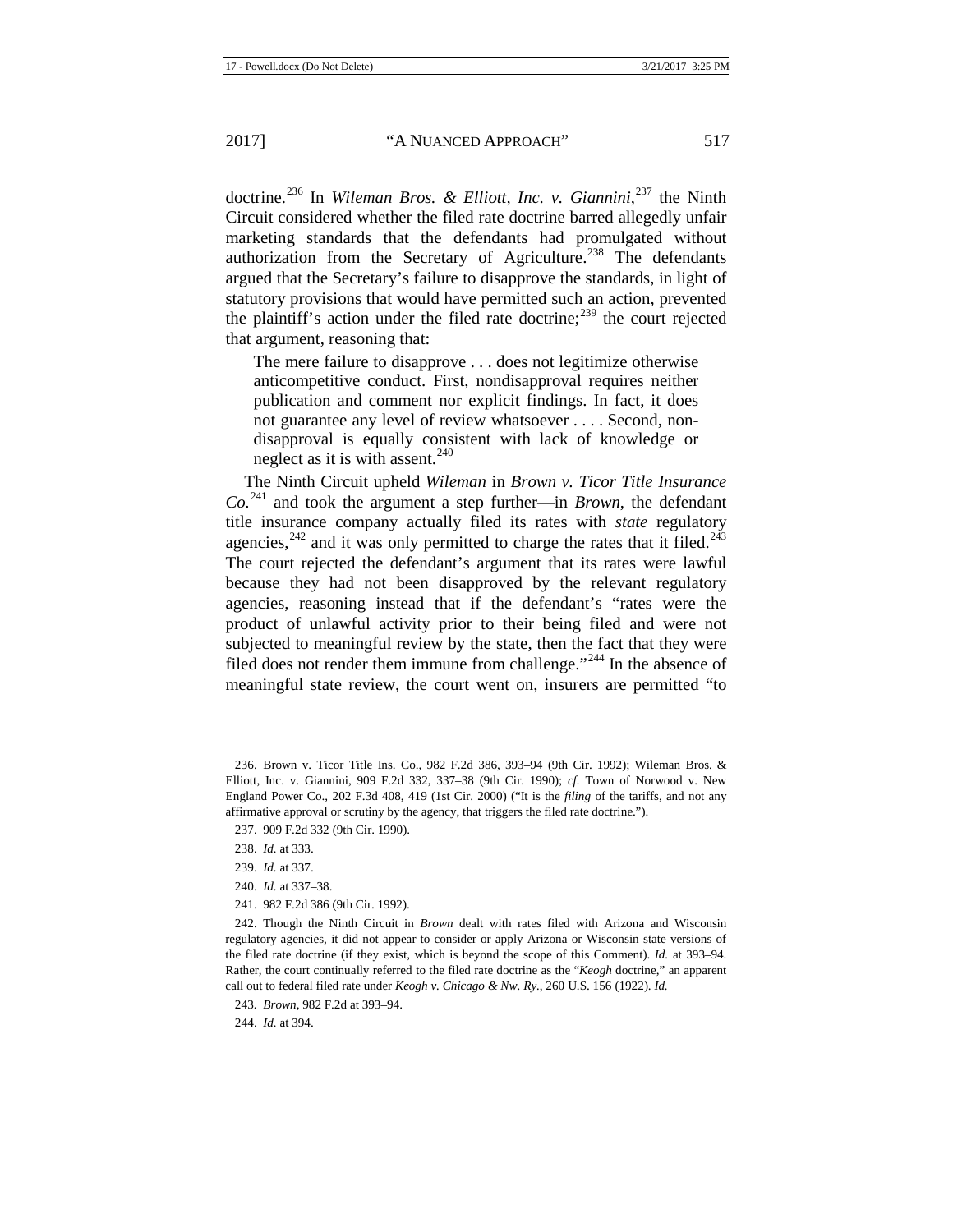file any rates they want," and so "the act of filing does not legitimize a rate arrived at by improper action."<sup>[245](#page-38-0)</sup>

If a Washington court were to rigidly apply the filed rate doctrine, then—applying it only to claims that are actually *approved* by the agency—the claims of class plaintiffs who were *not* part of a large group insurance policy would likely be barred, while the claims of their large group co-plaintiffs would likely not be. In such a case, the twin aims of the filed rate doctrine are undone.

First, rate discrimination would ensue: large group insureds would be permitted to receive a refund of premiums paid as a measure of damages, and would therefore in total paying less than their non-large group counterparts. This is a particularly troublesome possibility because where agencies do not approve rates for large groups, it is often because it is assumed that large-group policyholders are in a better position to bargain for lower rates.<sup>[246](#page-38-1)</sup> If a Washington court were to rigidly apply the filed rate doctrine in a mixed class case like this, it would, in effect, further ensure that small group and individual policy holders were put in worse bargaining positions and forced to pay higher premiums. This seems particularly harsh in light of the fact that the WCPA authorizes suits for "unfair competition and unfair, deceptive and fraudulent acts or practices *in order to protect the public and foster fair*  and honest competition."<sup>[247](#page-38-2)</sup> Where a court would deny individual and small group insureds a WCPA cause of action on the basis of filed rate (while permitting the claims of their large group counterparts), it would strike a double blow to those who are most likely hurt by the absence of "fair and honest competition."

Second, and perhaps more importantly, the non-justiciability arm of the filed rate doctrine would no longer apply: the same court that would dismiss small group and individual policyholders on the basis of the filed rate doctrine (reasoning that it, as a court, was in no position to calculate reasonable rates) would necessarily have to decide reasonable rates as a measure of damages for the large group policyholders anyway. It makes little sense that a court could dismiss a swath of plaintiffs on the basis that it cannot calculate a measure of damages that it is poised to calculate for the rest of the class.

<sup>245.</sup> *Id.* 

<span id="page-38-2"></span><span id="page-38-1"></span><span id="page-38-0"></span><sup>246.</sup> *See* RATE REVIEW IN OREGON, *supra* note [140,](#page-22-9) at 6 ("[I]ndividuals and small business buyers are considered the most vulnerable consumers because they lack the negotiating power of large groups.").

<sup>247.</sup> WASH. REV. CODE § 19.26.920 (2016) (emphasis added).